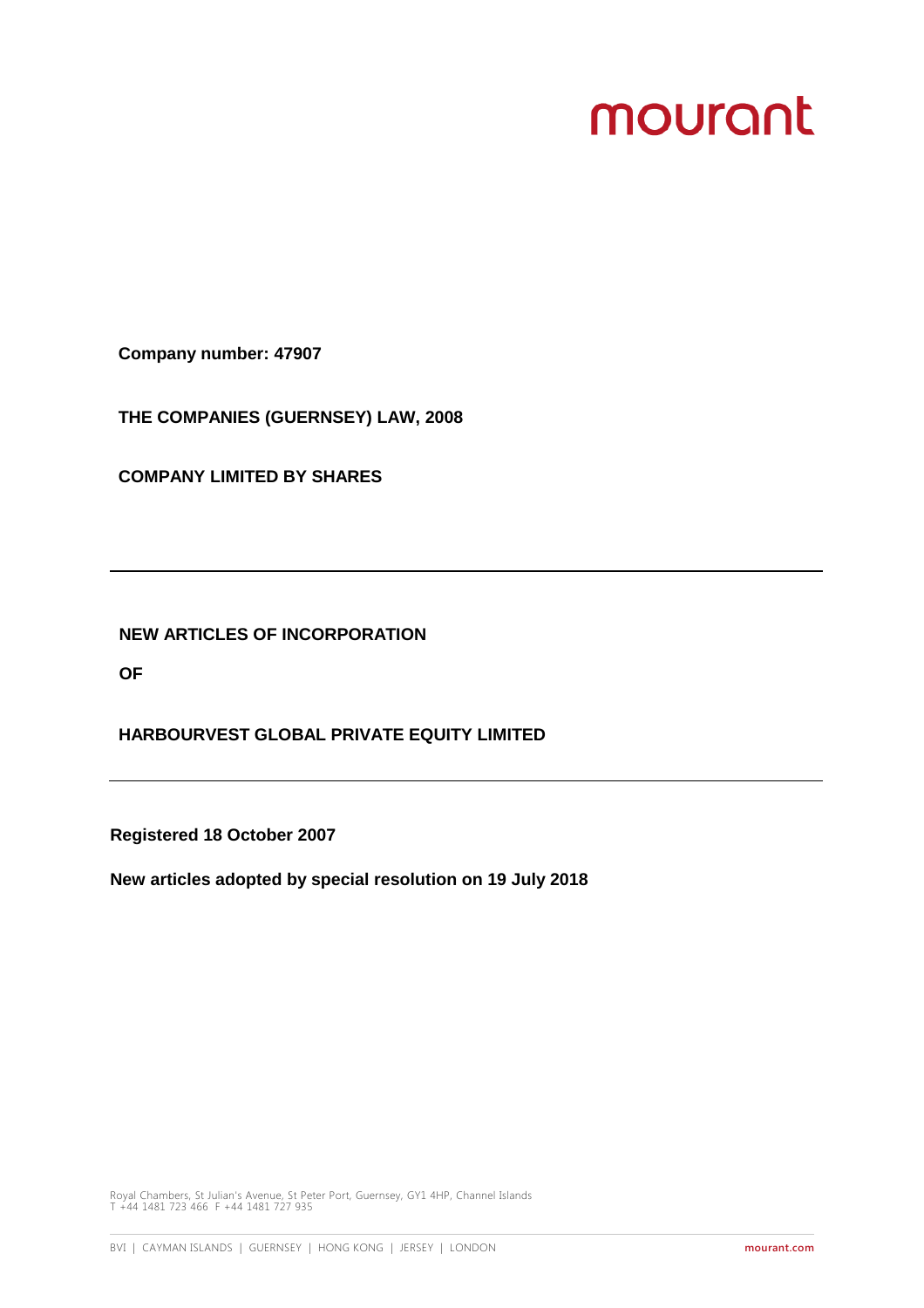# **TABLE OF CONTENTS**

| 4.              |                                                                |
|-----------------|----------------------------------------------------------------|
|                 | 5. OFFERS TO SHAREHOLDERS TO BE ON A PRE-EMPTIVE BASIS 18      |
| 6.              | AMENDMENT OF THE MEMORANDUM, ARTICLES AND INVESTMENT POLICY 20 |
|                 |                                                                |
|                 |                                                                |
|                 |                                                                |
| 10 <sub>1</sub> |                                                                |
| 11.             |                                                                |
| 12.             |                                                                |
| 13.             |                                                                |
| 14.             |                                                                |
| 15.             |                                                                |
| 16.             |                                                                |
| 17.             |                                                                |
| 18.             |                                                                |
| 19.             |                                                                |
| 20.             | REMUNERATION OF DIRECTORS AND ALTERNATE DIRECTORS 40           |
| 21.             |                                                                |
| 22.             |                                                                |
| 23.             |                                                                |
| 24.             |                                                                |
| 25.             |                                                                |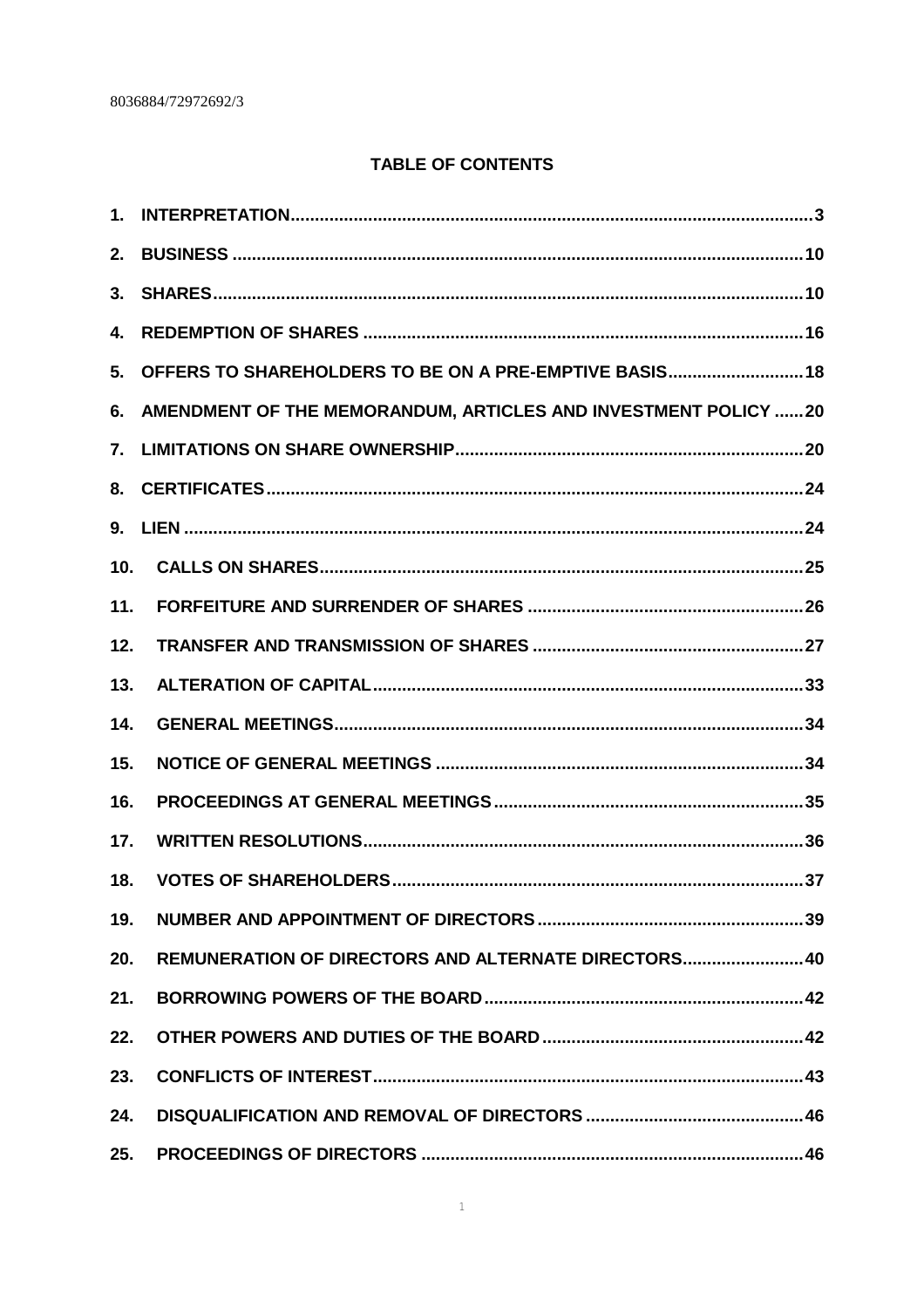| 26. |
|-----|
| 27. |
| 28. |
| 29. |
| 30. |
| 31. |
| 32. |
| 33. |
| 34. |
| 35. |
| 36. |
| 37. |
| 38. |
| 39. |
| 40. |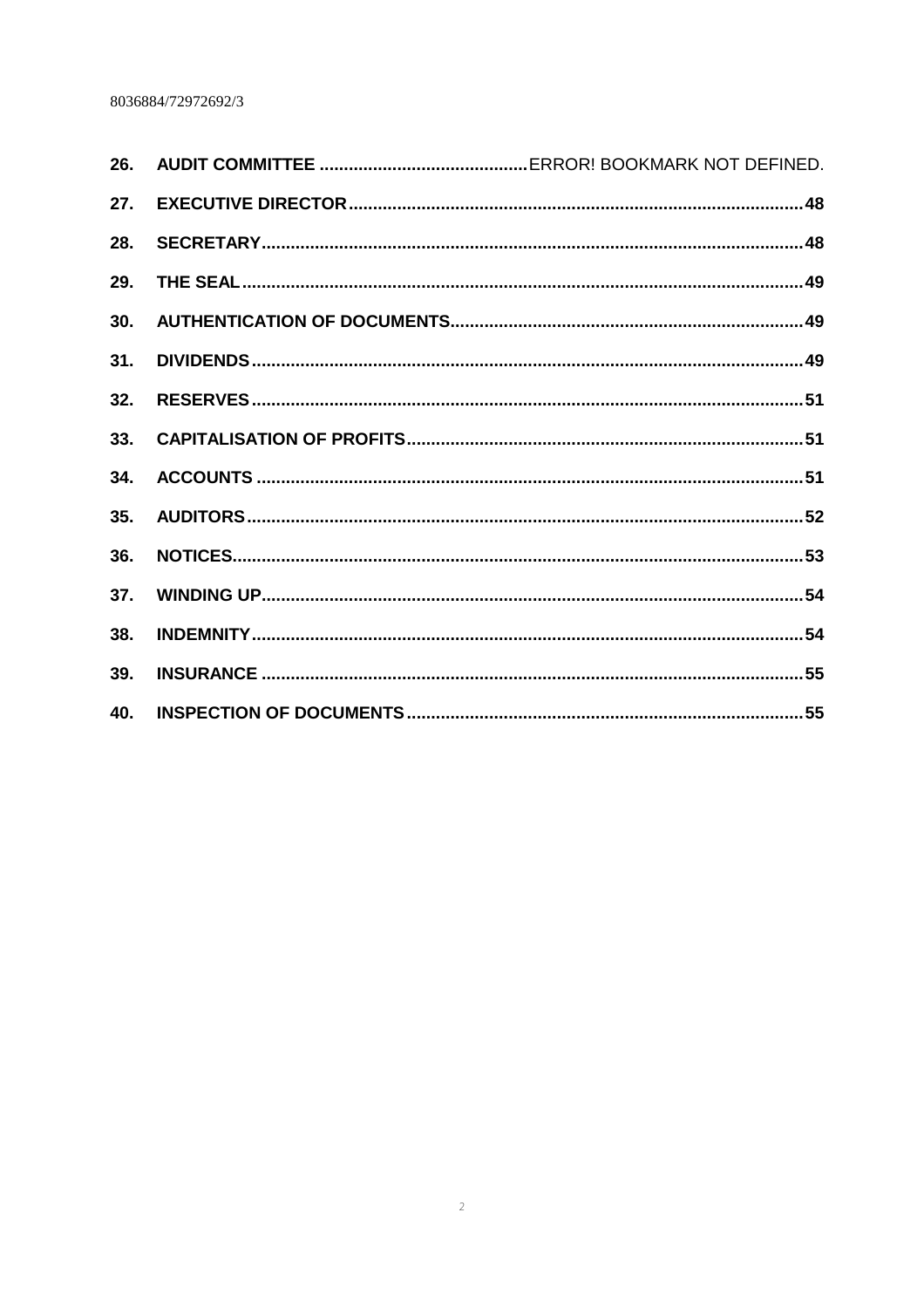# **Company number: 47907**

# **THE COMPANIES (GUERNSEY) LAW, 2008**

# **COMPANY LIMITED BY SHARES**

# **NEW ARTICLES OF INCORPORATION**

**of**

# **HARBOURVEST GLOBAL PRIVATE EQUITY LIMITED**

# **1. INTERPRETATION**

(1) In these Articles the following words shall bear the following meanings if not inconsistent with the subject or context:

| <b>Words</b>                       | <b>Meanings</b>                                                                                                                                                                              |
|------------------------------------|----------------------------------------------------------------------------------------------------------------------------------------------------------------------------------------------|
| "Affected Share"                   | any Share which shall be treated as such pursuant<br>to Article $7(2)$ or Article $7(7)$ ;                                                                                                   |
| "Affected Share<br>Disposal"       | the disposal of any Interest in any Affected Share<br>pursuant to an Offshore Transaction, such that such<br>Share shall, in the opinion of the Directors, cease to<br>be an Affected Share; |
| "Affected Share"<br><b>Notice"</b> | a notice in writing served in accordance with Article<br>7(2);                                                                                                                               |
| "Annual General<br><b>Meeting"</b> | the annual general meeting of the Company<br>required to be held in accordance with the Law;                                                                                                 |
| "Articles"                         | these Articles of Incorporation, as now framed and<br>at any time altered;                                                                                                                   |
| "at any time"                      | at any time or times, and includes for the time being<br>and from time to time;                                                                                                              |
| "Board"                            | the Directors at any time, or the Directors present at<br>a duly convened meeting at which a quorum is<br>present;                                                                           |
| "Business Day"                     | any day on which banks in the Island of Guernsey,<br>London and New York are open for normal banking<br>business;                                                                            |
| "Certificated"                     | a unit of a Guernsey security which is not in<br>Uncertificated form;                                                                                                                        |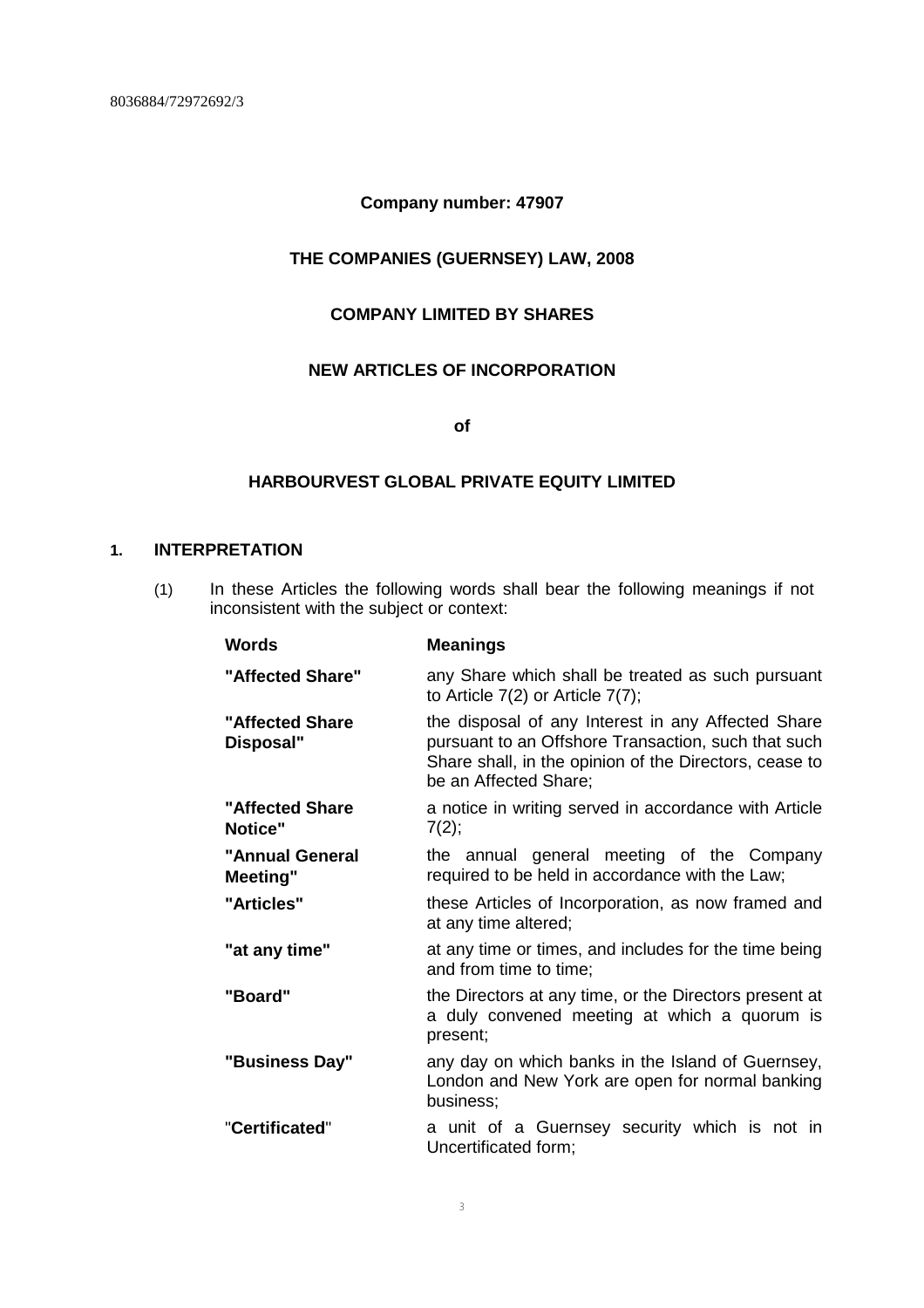| "Chairman"                                        | the chairman of the Company;                                                                                                                                                                                                                                                                                                                                                              |
|---------------------------------------------------|-------------------------------------------------------------------------------------------------------------------------------------------------------------------------------------------------------------------------------------------------------------------------------------------------------------------------------------------------------------------------------------------|
| "Company"                                         | HarbourVest Global Private Equity Limited;                                                                                                                                                                                                                                                                                                                                                |
| "Compulsory<br><b>Redemption</b><br>Announcement" | any announcement made pursuant to Article 4(3) by<br>the Company to Redeemable Shareholders in<br>advance of any compulsory redemption;                                                                                                                                                                                                                                                   |
| "Compulsory<br><b>Redemption Date"</b>            | the date on which any compulsory redemption<br>becomes effective;                                                                                                                                                                                                                                                                                                                         |
| "Compulsory<br><b>Redemption Price"</b>           | the price per Redeemable Share<br>at<br>which<br>Redeemable Shares of such<br>class<br>shall<br>be<br>redeemed on a particular Compulsory Redemption<br>Date, as determined by the Board by reference to<br>the Net Asset Value per Redeemable Share of the<br>relevant class (as at a Net Asset Value Date<br>selected by the Board) and adjusted as the Board<br>considers appropriate; |
| "Compulsory<br><b>Redemption Record</b><br>Date"  | the close of business in Guernsey on the relevant<br>Compulsory Redemption Date, or as otherwise set<br>the relevant Compulsory Redemption<br>out in<br>Announcement;                                                                                                                                                                                                                     |
| "CREST Manual"                                    | the document entitled "CREST Reference Manual"<br>issued by Euroclear;                                                                                                                                                                                                                                                                                                                    |
| "CREST Rules"                                     | the Rules from time to time issued by Euroclear<br>governing the admission of securities to, and the                                                                                                                                                                                                                                                                                      |
|                                                   | operation of, the CREST UK System;                                                                                                                                                                                                                                                                                                                                                        |
| "CREST UK System"                                 | the facilities and procedures for the time being of<br>the relevant system of which Euroclear has been<br>operator pursuant to<br>approved as<br>the<br>– UK<br>Regulations;                                                                                                                                                                                                              |
| "Default Shares"                                  | has the meaning given to it in Article $3(19)(a)(i)$ ;                                                                                                                                                                                                                                                                                                                                    |
| "dematerialised<br>instruction"                   | an instruction sent or received by means of the<br><b>Guernsey Regulations;</b>                                                                                                                                                                                                                                                                                                           |
| "Direction Notice"                                | has the meaning given to it in Article 3(19);                                                                                                                                                                                                                                                                                                                                             |
| "Director"                                        | a director of the Company for the time being or, as<br>the case may be, the directors assembled as a<br>Board or a committee of such Board (and shall also<br>include any alternate Director);                                                                                                                                                                                            |
| "ERISA"                                           | the United States Employee Retirement Income<br>Security Act of 1974, as amended from time to time.                                                                                                                                                                                                                                                                                       |
| "Euroclear"                                       | Euroclear UK and Ireland Limited, the operator of<br>the CREST UK System;                                                                                                                                                                                                                                                                                                                 |

**"Executors"** any executor, including any administrator;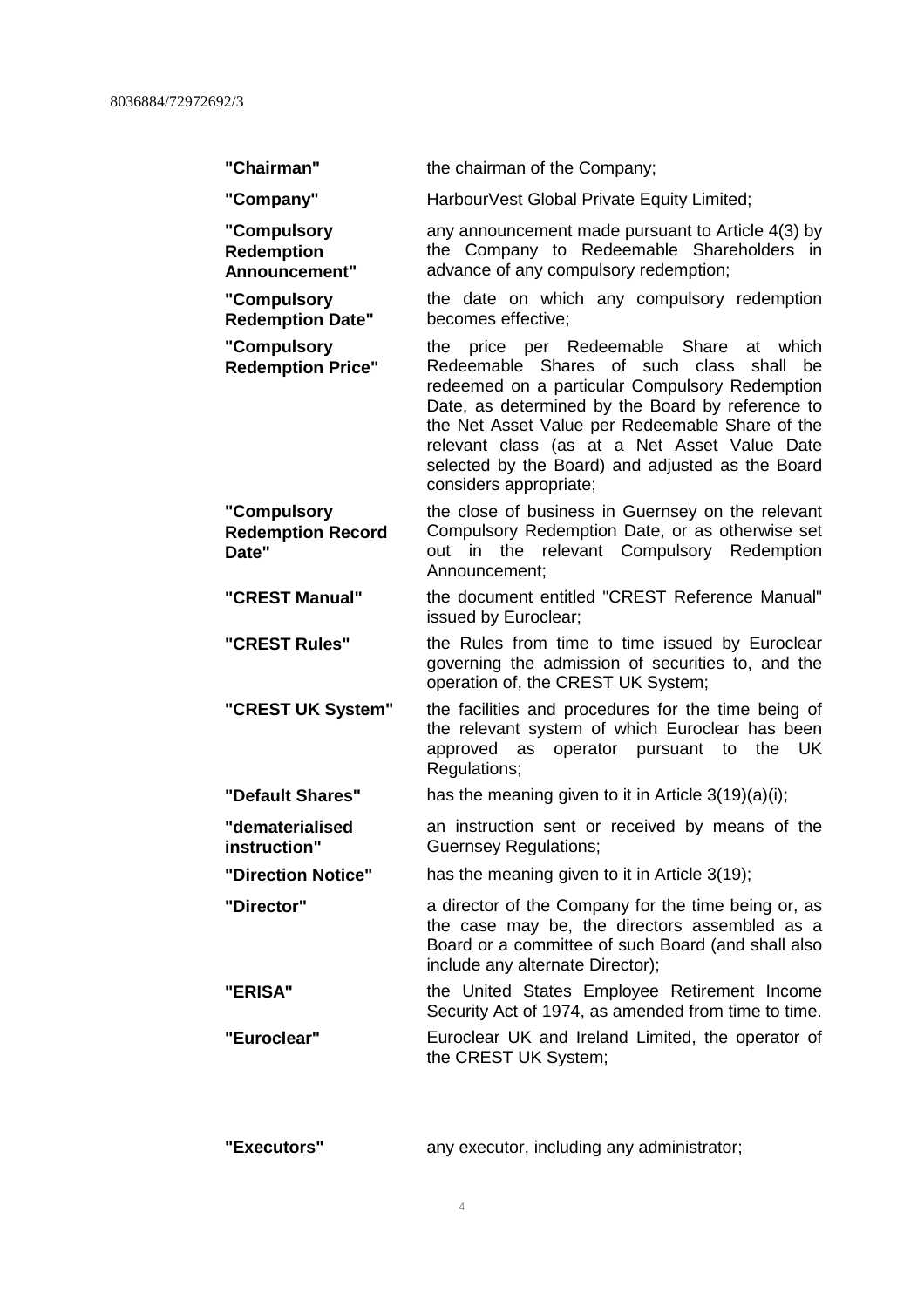| "FATCA"                                 | the Foreign Account Tax Compliance Act, as<br>amended from time to time;                                                                                                                                                                                                                                                                                                                                                                                                                                                                                                                               |
|-----------------------------------------|--------------------------------------------------------------------------------------------------------------------------------------------------------------------------------------------------------------------------------------------------------------------------------------------------------------------------------------------------------------------------------------------------------------------------------------------------------------------------------------------------------------------------------------------------------------------------------------------------------|
| <b>"Financial Conduct</b><br>Authority" | the UK Financial Conduct Authority and any<br>successor regulatory authority;                                                                                                                                                                                                                                                                                                                                                                                                                                                                                                                          |
| "FSMA"                                  | the Financial Services and Markets Act 2000 of the<br>United Kingdom, as amended from time to time;                                                                                                                                                                                                                                                                                                                                                                                                                                                                                                    |
| "Guernsey<br><b>Regulations"</b>        | Uncertificated<br>Securities<br>the<br>(Guernsey)<br>Regulations 2009, as amended from time to time;                                                                                                                                                                                                                                                                                                                                                                                                                                                                                                   |
| "Independent<br>Director"               | a Director who is independent for the purposes of<br>the Listing Rules;                                                                                                                                                                                                                                                                                                                                                                                                                                                                                                                                |
| "Interest"                              | any interest whatsoever in any Share, including (but<br>not limited to) any interest acquired by any person<br>as a result of:<br>(a) being entitled to vote on an election of any<br>Director;<br>(b) entering into a contract to acquire Shares;<br>(c) not being the registered holder, being entitled to<br>exercise, or control the exercise of, any right<br>conferred by the holding of any Share;<br>(d) having the right to call for the delivery of any<br>Share; or<br>(e) having the right to acquire an interest in any<br>Share or having the obligation to acquire such an<br>interest; |
| "Interested Party"                      | has the meaning given to it in Article $3(16)(a)$ ;                                                                                                                                                                                                                                                                                                                                                                                                                                                                                                                                                    |
| "Investment<br>Manager"                 | the investment manager of the Company from time<br>to time, currently being HarbourVest Advisers L.P.<br>and including, where the context requires, including<br>such Investment Manager's associates, affiliates<br>and successors from time to time;                                                                                                                                                                                                                                                                                                                                                 |
| "Investment Policy"                     | the investment policy of the Company (currently set<br>out in the shareholder circular dated 24 July 2015<br>published by the Company), as amended from time<br>to time;                                                                                                                                                                                                                                                                                                                                                                                                                               |
| "ISIN"                                  | an International Securities Identification Number.                                                                                                                                                                                                                                                                                                                                                                                                                                                                                                                                                     |
| "Law"                                   | the Companies (Guernsey) Law, 2008 as amended<br>extended or replaced from time to time and any<br>regulation made thereunder;                                                                                                                                                                                                                                                                                                                                                                                                                                                                         |
| "Listing Rules"                         | the listing rules made by the UK Listing Authority<br>pursuant to Part VI of FSMA;                                                                                                                                                                                                                                                                                                                                                                                                                                                                                                                     |
| "Liquidator"                            | liquidator appointed pursuant to the Law,<br>a<br>including any joint liquidators;                                                                                                                                                                                                                                                                                                                                                                                                                                                                                                                     |
| "Memorandum"                            | the Memorandum of Incorporation of the Company,<br>as amended from time to time;                                                                                                                                                                                                                                                                                                                                                                                                                                                                                                                       |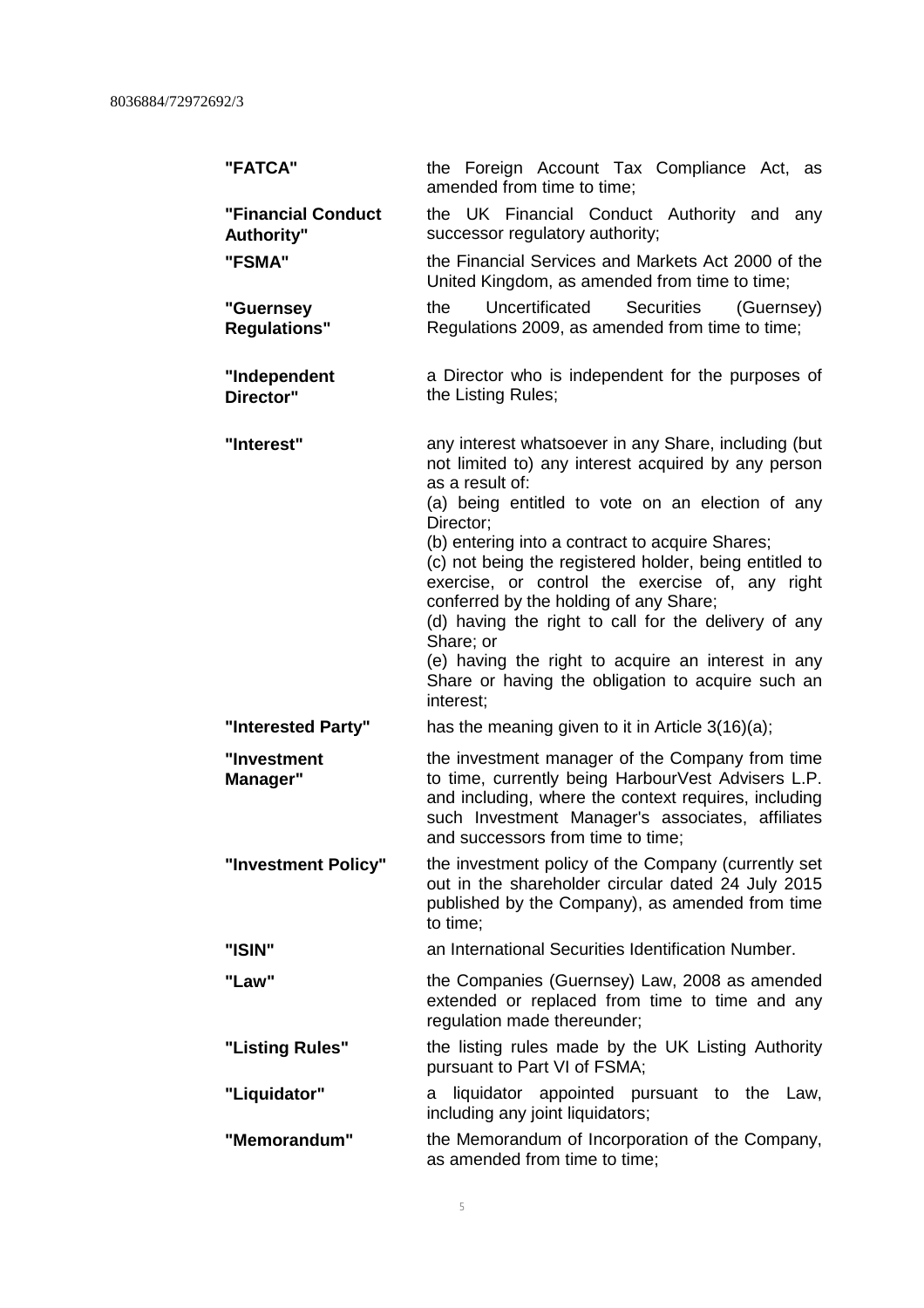**Date"**

**"Month"** a calendar month;

**"MTF"** a multilateral system, operated by an investment firm or a market operator, which brings together multiple third-party buying and selling interests in financial instruments – in the system and in accordance with non-discretionary rules – in a way that results in a contract;

**"Net Asset Value"** the net asset value of a particular class of Shares;

**"Net Asset Value** the date on which an estimated or confirmed Net Asset Value per Redeemable Share is published by the Company;

**"Non-Qualified Holder"** any person whose Interest in any Share (whether taken alone or in conjunction with other persons, connected or not, or in any other circumstances appearing to the Directors to be relevant), in the determination of the Directors:

> (a) results or might result, whether at the date of such determination or at any future date, in a breach by the Company of the laws, rules or requirements of any jurisdiction or governmental or regulatory authority; or

(b) results or might result, whether at the date of such determination or at any future date, in the Company incurring a liability to taxation or suffering any pecuniary, fiscal, administrative or regulatory or similar disadvantage, including, but not limited to: (i) the Company being in violation of or required to register under the U.S. Investment Company Act or the U.S. Commodity Exchange Act; (ii) the Company being required to register under the U.S. Exchange Act; (iii) the Company ceasing to be considered a "foreign private issuer" for the purposes of the U.S. Securities Act or the U.S. Exchange Act (including, without limitation, where the percentage of the Company's outstanding Shares in which U.S. Residents have any Interest is such that the Directors, in their absolute discretion. determine that there is a material risk that the Company may in the future cease to be considered a "foreign private issuer"); (iv) the assets of the Company being deemed to be assets of an "employee benefits plan" (within the meaning of Section 3(3) of ERISA) that is subject to Part 4 of Title I of ERISA, or of a "plan", individual retirement account or other arrangement that is subject to Section 4975 of the U.S. Code or any applicable federal, state, local or foreign law that would cause the underlying assets of the Company to be considered plan assets of any such plan or arrangement and thereby subject the Company to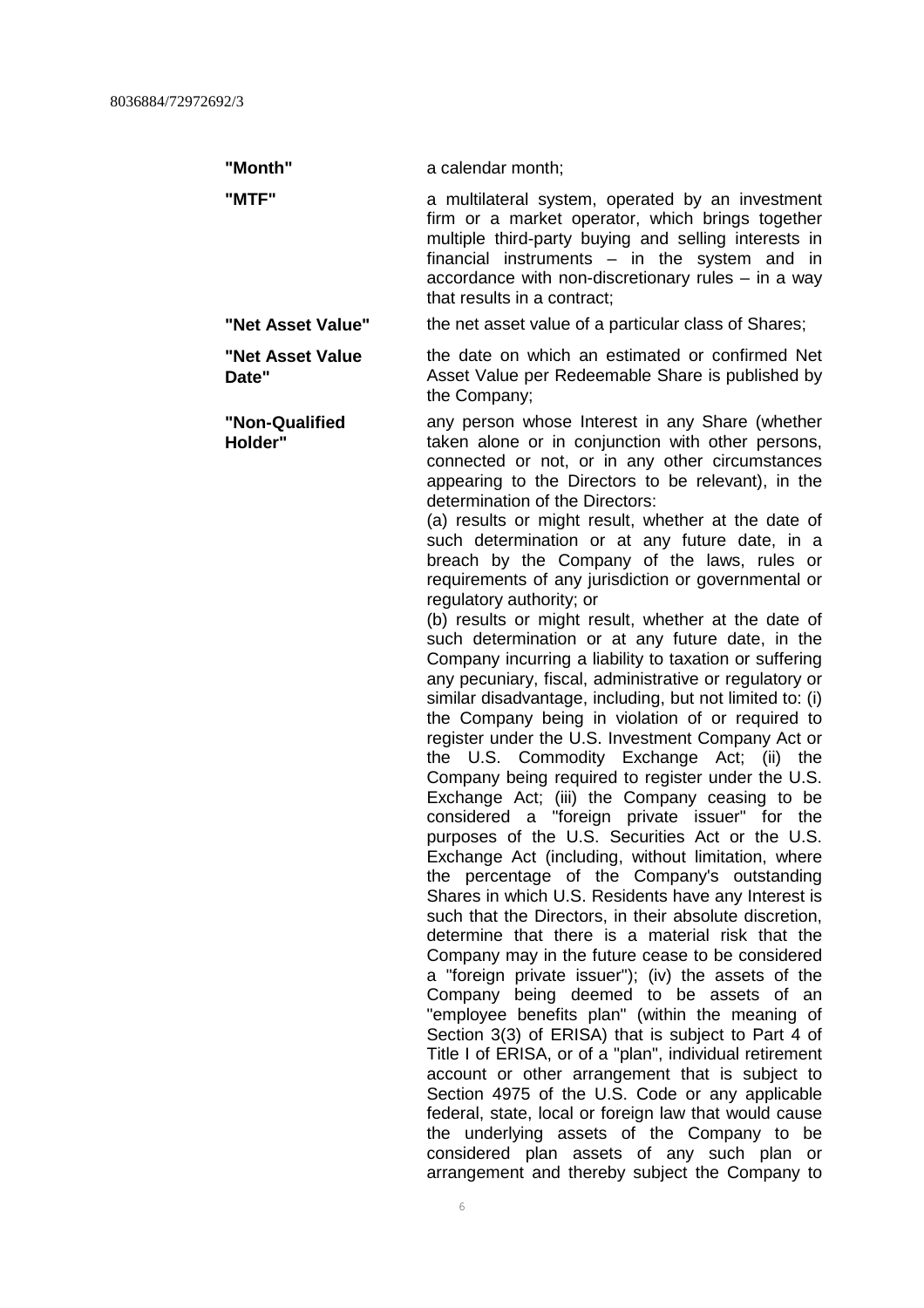|                                  | laws that are substantially similar to Part 4 of Title I<br>of ERISA or Section 4975 of the U.S. Code; or (v)<br>the Company otherwise not being in compliance<br>with the U.S. Investment Company Act, ERISA, the<br>U.S. Code or any other provision of U.S. federal or<br>state law, and includes, for the avoidance of doubt,<br>any person who is a U.S. Resident or a person<br>located within the United States at the time it<br>acquires Shares and who is not a Qualified<br>Purchaser and a QIB:                                                                                                                                                                                                                                                                                                                                                                                                                                                                                                                                                                                                                                                                                         |
|----------------------------------|-----------------------------------------------------------------------------------------------------------------------------------------------------------------------------------------------------------------------------------------------------------------------------------------------------------------------------------------------------------------------------------------------------------------------------------------------------------------------------------------------------------------------------------------------------------------------------------------------------------------------------------------------------------------------------------------------------------------------------------------------------------------------------------------------------------------------------------------------------------------------------------------------------------------------------------------------------------------------------------------------------------------------------------------------------------------------------------------------------------------------------------------------------------------------------------------------------|
| "Office"                         | the registered office of the Company, at any time;                                                                                                                                                                                                                                                                                                                                                                                                                                                                                                                                                                                                                                                                                                                                                                                                                                                                                                                                                                                                                                                                                                                                                  |
| "Offshore<br><b>Transaction"</b> | the transfer of any Interest in any Share to a non-<br>U.S. Person in an "offshore transaction" pursuant to<br>Regulation S under the U.S. Securities Act;                                                                                                                                                                                                                                                                                                                                                                                                                                                                                                                                                                                                                                                                                                                                                                                                                                                                                                                                                                                                                                          |
| "Operator"                       | the authorised operator (as defined in the Guernsey<br>Regulations) of the Relevant System;                                                                                                                                                                                                                                                                                                                                                                                                                                                                                                                                                                                                                                                                                                                                                                                                                                                                                                                                                                                                                                                                                                         |
| "Ordinary Share"                 | an ordinary, redeemable share of no par value in<br>the Company;                                                                                                                                                                                                                                                                                                                                                                                                                                                                                                                                                                                                                                                                                                                                                                                                                                                                                                                                                                                                                                                                                                                                    |
| "Plan"                           | (i) an "employee benefit plan" (within the meaning<br>of Section 3(3) of ERISA) that is subject to Part 4 of<br>Title 1 of ERISA, (ii) a plan, individual retirement<br>account or other arrangement that is subject to<br>Section 4975 of the U.S. Internal Revenue Code or<br>any other state, local, non-U.S. or other laws or<br>regulations that would have the same effect as<br>regulations promulgated under ERISA by the U.S.<br>Department of Labor and codified at 29 C.F.R.<br>Section 2510.3-101, as modified by Section 3(42) of<br>ERISA, to cause the underlying assets of the<br>Company to be treated as assets of that investing<br>entity by virtue of its investment (or any beneficial<br>interest) in the Company and thereby subject the<br>Company (or other persons responsible for the<br>investment and operations of the Company's<br>assets) to laws or regulations that are similar to the<br>fiduciary responsibility or prohibited transaction<br>provisions contained in Title I of ERISA or Section<br>4975 of the U.S. Code, or (iii) an entity whose<br>underlying assets are considered to include "plan<br>assets" of any such plan, account or arrangement; |
| "Potentially Affected<br>Share"  | has the meaning given to it in Article 7(1);                                                                                                                                                                                                                                                                                                                                                                                                                                                                                                                                                                                                                                                                                                                                                                                                                                                                                                                                                                                                                                                                                                                                                        |
| "Proxy"                          | any proxy, including any attorney;                                                                                                                                                                                                                                                                                                                                                                                                                                                                                                                                                                                                                                                                                                                                                                                                                                                                                                                                                                                                                                                                                                                                                                  |
| "QIB"                            | a "qualified institutional buyer", as defined in Rule<br>144A under the U.S. Securities Act;                                                                                                                                                                                                                                                                                                                                                                                                                                                                                                                                                                                                                                                                                                                                                                                                                                                                                                                                                                                                                                                                                                        |
| "Qualified Purchaser"            | a "qualified purchaser", as defined in the U.S.<br>Investment Company Act;                                                                                                                                                                                                                                                                                                                                                                                                                                                                                                                                                                                                                                                                                                                                                                                                                                                                                                                                                                                                                                                                                                                          |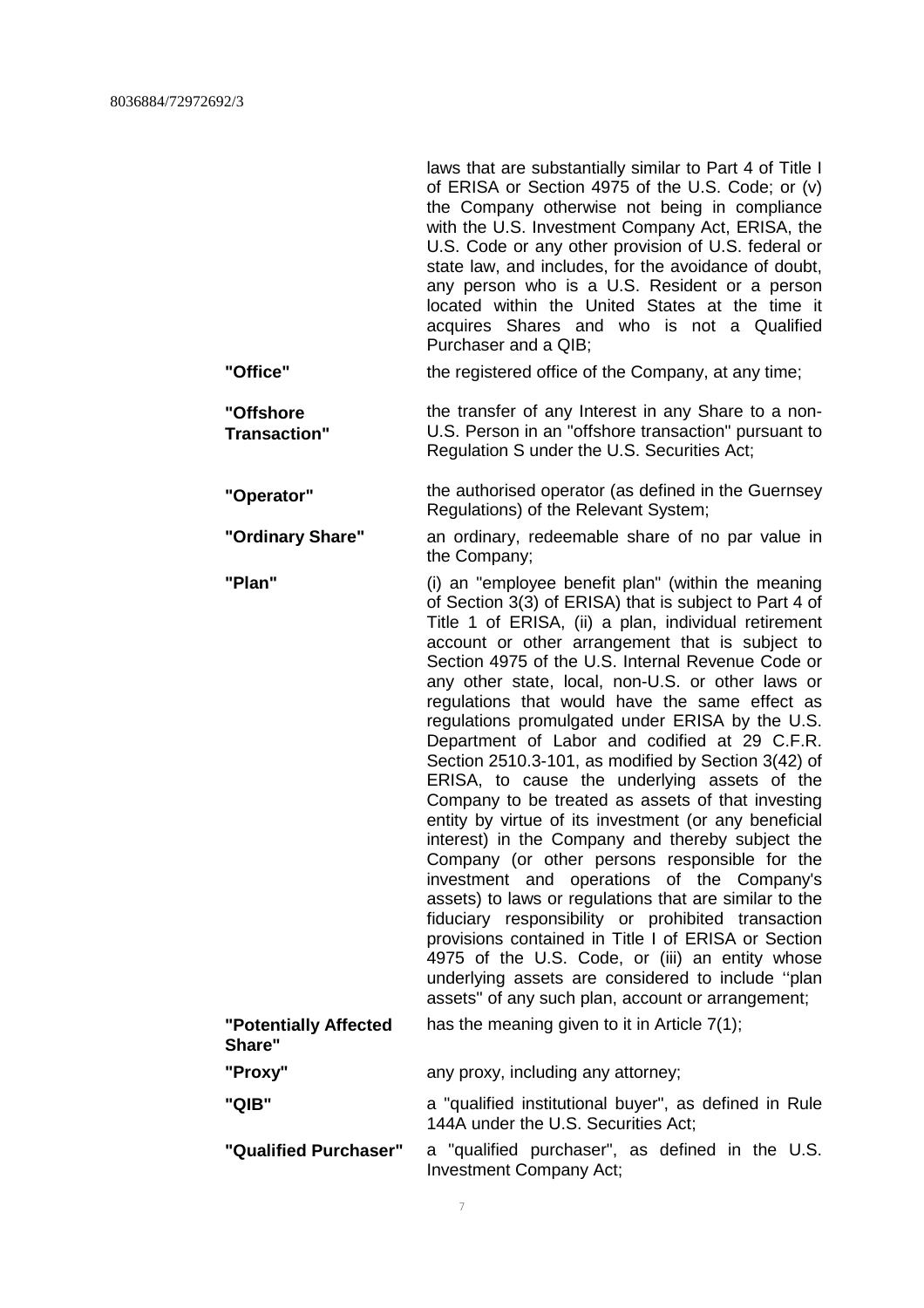| "Redeemable<br>Shareholder"   | a holder of Redeemable Shares;                                                                                                                                                                                                                                                                                                                                                                                                                                                                                                                                                                                                                                            |
|-------------------------------|---------------------------------------------------------------------------------------------------------------------------------------------------------------------------------------------------------------------------------------------------------------------------------------------------------------------------------------------------------------------------------------------------------------------------------------------------------------------------------------------------------------------------------------------------------------------------------------------------------------------------------------------------------------------------|
| "Redeemable<br><b>Shares"</b> | redeemable shares in the capital of the Company,<br>including the Ordinary Shares;                                                                                                                                                                                                                                                                                                                                                                                                                                                                                                                                                                                        |
| "Register"                    | the Register of Shareholders kept pursuant to the<br>Law;                                                                                                                                                                                                                                                                                                                                                                                                                                                                                                                                                                                                                 |
| "Regulated Market"            | a multilateral system operated and/or managed by a<br>market operator, which brings together or facilitates<br>the bringing together of multiple third-party buying<br>and selling interests in financial instruments - in the<br>system and in accordance with its non-discretionary<br>rules - in a way that results in a contract, in respect<br>of the financial instruments admitted to trading<br>under its rules and/or systems, and which is<br>and functions<br>regularly<br>authorised<br>and<br>in<br>accordance with the provisions of Title III of the<br>European Parliament and Council Directive on<br>markets in financial instruments (No. 2004/39/EC); |
| "Relevant<br>Percentage"      | the percentage of each class of Redeemable<br>Shares to be redeemed by the Company on a<br>particular Compulsory Redemption Date;                                                                                                                                                                                                                                                                                                                                                                                                                                                                                                                                         |
| "Relevant System"             | any computer based system (and its related<br>facilities and procedures) provided by an Operator<br>and by means of which the title to units of a security<br>can be evidenced and transferred in accordance<br>with the Guernsey Regulations, without a written<br>instrument;                                                                                                                                                                                                                                                                                                                                                                                           |
| "RIS"                         | a regulatory information service;                                                                                                                                                                                                                                                                                                                                                                                                                                                                                                                                                                                                                                         |
| "Seal"                        | the Common Seal of the Company;                                                                                                                                                                                                                                                                                                                                                                                                                                                                                                                                                                                                                                           |
| "Secretary"                   | the secretary of the Company from time to time,<br>including any temporary or assistant secretary and<br>any person appointed by the Board to perform any<br>of the duties of a secretary;                                                                                                                                                                                                                                                                                                                                                                                                                                                                                |
| "Share"                       | any Ordinary Share and any other share in the<br>capital of the Company, and "Shares" shall be<br>construed accordingly;                                                                                                                                                                                                                                                                                                                                                                                                                                                                                                                                                  |
| "Shareholder"                 | a registered holder of a Share and any person<br>entitled to the same on the death, disability or<br>insolvency of such registered holder;                                                                                                                                                                                                                                                                                                                                                                                                                                                                                                                                |
| "Sponsor"                     | has the meaning given to it in the CREST Manual;                                                                                                                                                                                                                                                                                                                                                                                                                                                                                                                                                                                                                          |
| "Stock Exchange<br>Nominee"   | a recognised clearing house or a nominee of a<br>recognised clearing house or of a recognised<br>investment exchange (being a person designated<br>for the purposes in the rules of the recognised<br>investment exchange in question);                                                                                                                                                                                                                                                                                                                                                                                                                                   |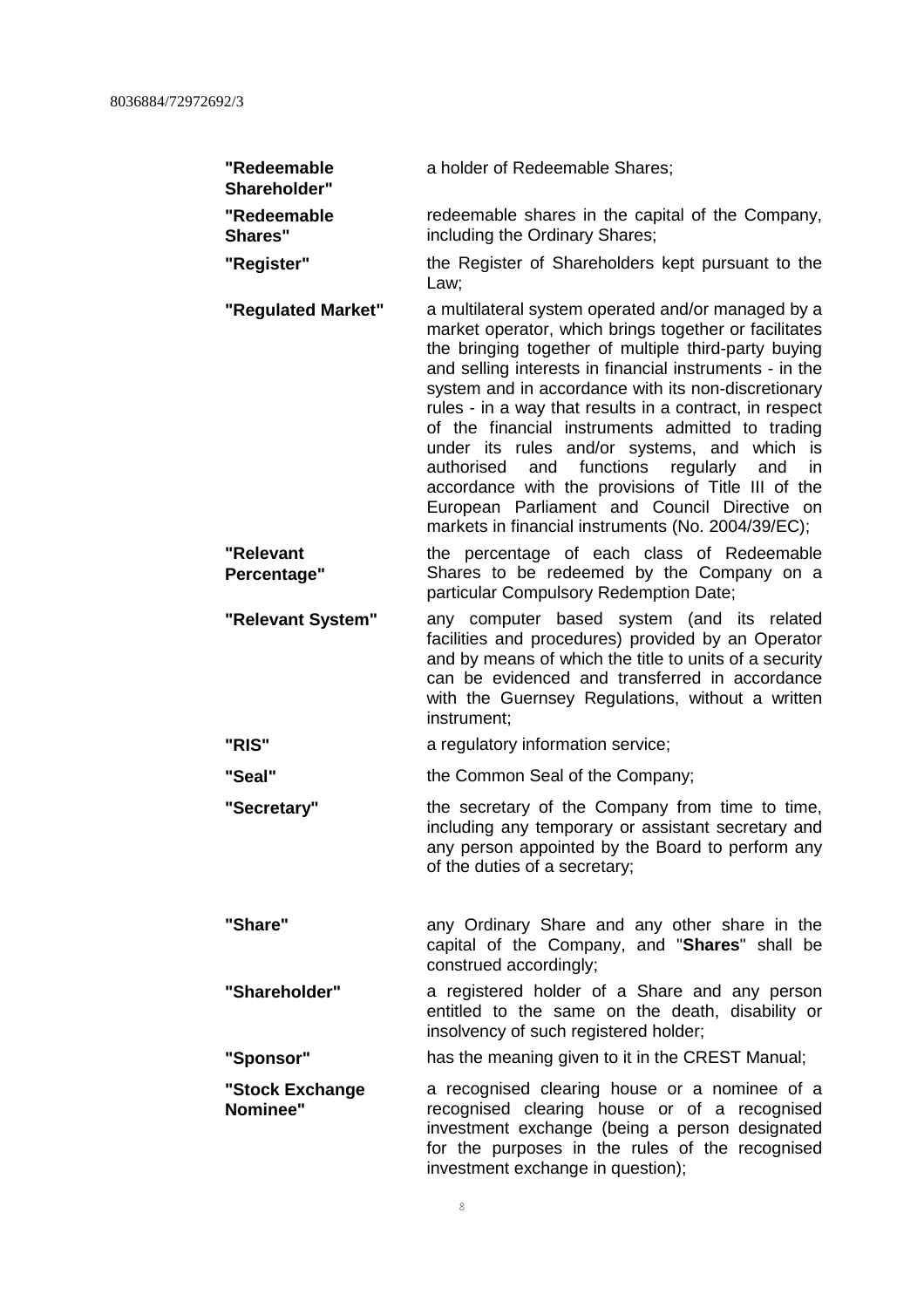| "Tax Reporting<br>Notice"                                | has the meaning given to it in Article 3(16)(b);                                                                                                                                                                                                           |
|----------------------------------------------------------|------------------------------------------------------------------------------------------------------------------------------------------------------------------------------------------------------------------------------------------------------------|
| "UK Listing<br>Authority"                                | the Financial Conduct Authority, as the competent<br>authority for listing in the United Kingdom;                                                                                                                                                          |
| "UK Regulations"                                         | has the meaning given to it in the CREST Manual;                                                                                                                                                                                                           |
| "Uncertificated"                                         | in relation to a Share, means a Share title to which<br>is recorded in the Register as being held in<br>Uncertificated form, and title to which may be<br>transferred by means of an Uncertificated System in<br>accordance with the Guernsey Regulations; |
| "Uncertificated<br>System"                               | any relevant transfer, settlement and clearing<br>system for securities approved by the Board<br>including (but not limited to) the CREST UK<br>System;                                                                                                    |
| "Uncertificated<br><b>System</b><br><b>Requirements"</b> | the rules and requirements of any Uncertificated<br>System, including (but not limited to) the rules and<br>requirements of the CREST UK System or<br>otherwise as may applicable to the Company from<br>time to time:                                     |
| "United Kingdom"                                         | the United Kingdom of Great Britain and Northern<br>Ireland:                                                                                                                                                                                               |
| "United States" or<br>"U.S."                             | the United States of America, its territories, any<br>state or political sub-division of the United States<br>and the District of Columbia;                                                                                                                |
| "U.S.\$"                                                 | the lawful currency of the United States;                                                                                                                                                                                                                  |
| "U.S. Code"                                              | the U.S. Internal Revenue Code of 1986, as<br>amended from time to time;                                                                                                                                                                                   |
| "U.S. GAAP"                                              | the generally accepted accounting principles in the<br><b>United States;</b>                                                                                                                                                                               |
| "U.S. Commodity<br><b>Exchange Act"</b>                  | the United States Commodity Exchange Act of<br>1936, as amended from time to time;                                                                                                                                                                         |
| "U.S. Exchange Act"                                      | the United States Securities Exchange Act of 1934,<br>as amended from time to time;                                                                                                                                                                        |
| "U.S. Investment<br><b>Company Act"</b>                  | the United States Investment Company Act of 1940,<br>as amended from time to time;                                                                                                                                                                         |
| "U.S. Person"                                            | a person who is a "U.S. Person" within the meaning<br>of Regulation S under the U.S. Securities Act of<br>1933, as amended from time to time;                                                                                                              |
| "U.S. Resident"                                          | a person (whether natural or legal) resident in the<br>United States; and                                                                                                                                                                                  |
| "U.S. Securities Act"                                    | the United States Securities Act of 1933, as<br>amended from time to time.                                                                                                                                                                                 |

- (2) The singular includes the plural and vice versa.
- (3) The masculine includes the feminine.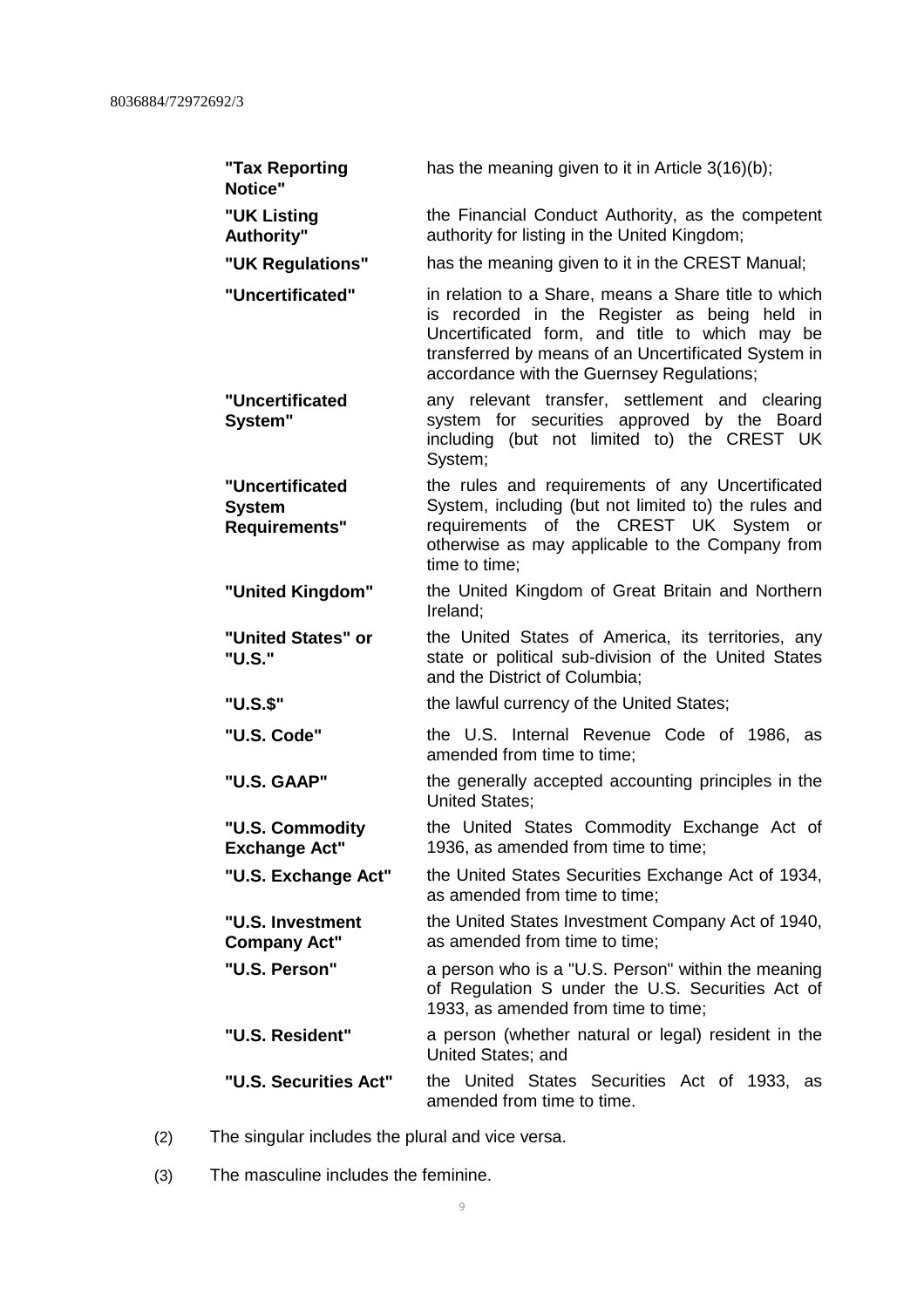- (4) Any word importing any person(s) shall include corporations and other entities having a separate legal personality in their relevant jurisdiction of organisation.
- (5) Any reference to a "subsidiary" or a "holding company" shall be construed in accordance with Section 531 of the Law.
- (6) Any expression referring to "writing" shall include any mode of representing or of reproducing words.
- (7) Subject to the above, any word defined in the Law shall (if not inconsistent with the subject or context) bear the same meaning in these Articles.
- (8) The standard Articles prescribed pursuant to Section 16(2) of the Law shall be excluded in their entirety.

#### **2. BUSINESS**

Any branch or kind of business which by the Law, Memorandum or by these Articles is either expressly or impliedly authorised to be undertaken may be undertaken (or suspended) at any time by the Board whether commenced or not and including anything necessary or appropriate in furtherance of the foregoing.

#### **3. SHARES**

- (1) Unless otherwise determined by the Company by ordinary resolution, the Directors may issue an unlimited number of Shares in the Company (including Ordinary Shares).
- (2) Ordinary Shares may be issued or allotted in any currency, as determined by the Board.
- (3) Ordinary Shares
	- (a) Dividends

The holders of Ordinary Shares are entitled to receive, and to participate in, pro rata to their respective holdings of Ordinary Shares, any dividends or other distributions out of the profit of the Company available for distribution and resolved by the Board to be distributed in respect of any accounting period, or any other income or right to participate therein.

(b) Winding up

On a winding up, the holders of Ordinary Shares shall be entitled, pro rata to their holdings of Ordinary Shares, to the surplus assets of the Company remaining after payment of all the creditors of the Company.

(c) Voting

The holders of Ordinary Shares shall be entitled to receive notice of, and to attend and vote (in accordance with Article 18) at, general meetings of the Company. Each holder of Ordinary Shares being present in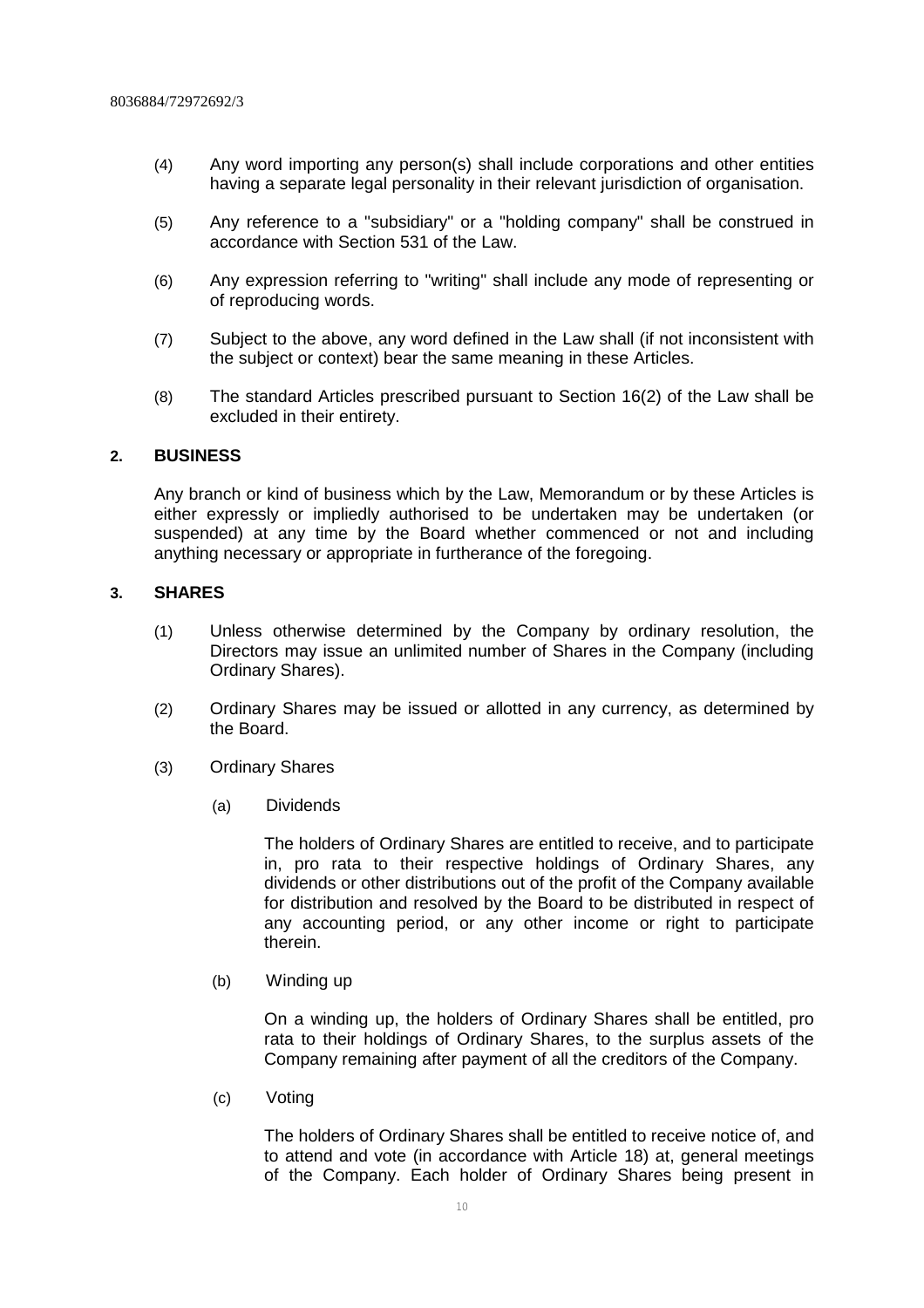person or by proxy or by a duly authorised representative (if a corporation) at a meeting shall, upon a show of hands, have one vote and, upon a poll, each such holder present in person or by proxy or by a duly authorised representative (if a corporation) shall have one vote in respect of each Ordinary Share held by him.

- (4) Without prejudice to any special rights previously conferred on the holders of any existing Shares or class of shares and subject to the provisions of these Articles, any Share (or option, warrant or other right in respect of a Share) in the Company may be issued, with such preferred, deferred or other special rights or restrictions whether as to dividend, voting, return of capital or otherwise as the Company at any time by ordinary resolution may determine and, subject to and in default of such determination, as the Directors may determine.
- (5) The unissued Shares shall be at the disposal of the Board which is authorised to allot, grant options, warrants or other rights over or otherwise dispose of them to such persons on such terms and conditions and at such times as the Board determines but so that no Share shall be issued at a discount except in accordance with the Law and so that the amount payable on an application in respect of any Share shall be fixed by the Board.
- (6) Any Share may, with the sanction of the Board, be issued on such terms that it is, or at the option of the Company or the holder is, liable to be redeemed on such terms and in such manner as the Board may determine.
- (7) Subject to the provisions of the Law, the terms and rights attaching to any class of Shares, these Articles, the applicable rules of any stock exchange on which any Shares are listed from time to time, and any guidelines established from time to time by the Board, the Company may from time to time purchase its own Shares. The terms and timing of any such purchase will, subject to the foregoing, be at the absolute discretion of the Board. Any Shares purchased by the Company may be held as treasury shares, subject always to the Law and to the maximum number of Shares of a class which may be held as treasury shares. Any Shares purchased by the Company which are not held as treasury shares shall be cancelled in accordance with the Law.
- (8) Subject to the provisions of the Law, the Company and any of its subsidiary companies may give financial assistance directly or indirectly for the purpose of or in connection with the acquisition of shares in the Company or in connection with reducing or discharging any liability incurred in connection with the purchase of shares in the Company.
- (9) Subject to the provisions of the Law, the Company may convert all or any of its Shares the nominal amount of which is expressed in a particular currency or former currency into Shares of a nominal amount of a different currency, the conversion being effected at the rate of exchange (calculated to not less than three significant figures) current on the date of the resolution or on such other date as may be specified therein.
- (10) Rights attached to any class of Shares may, whether or not the Company is being wound-up, be varied with the consent in writing of the holders of three-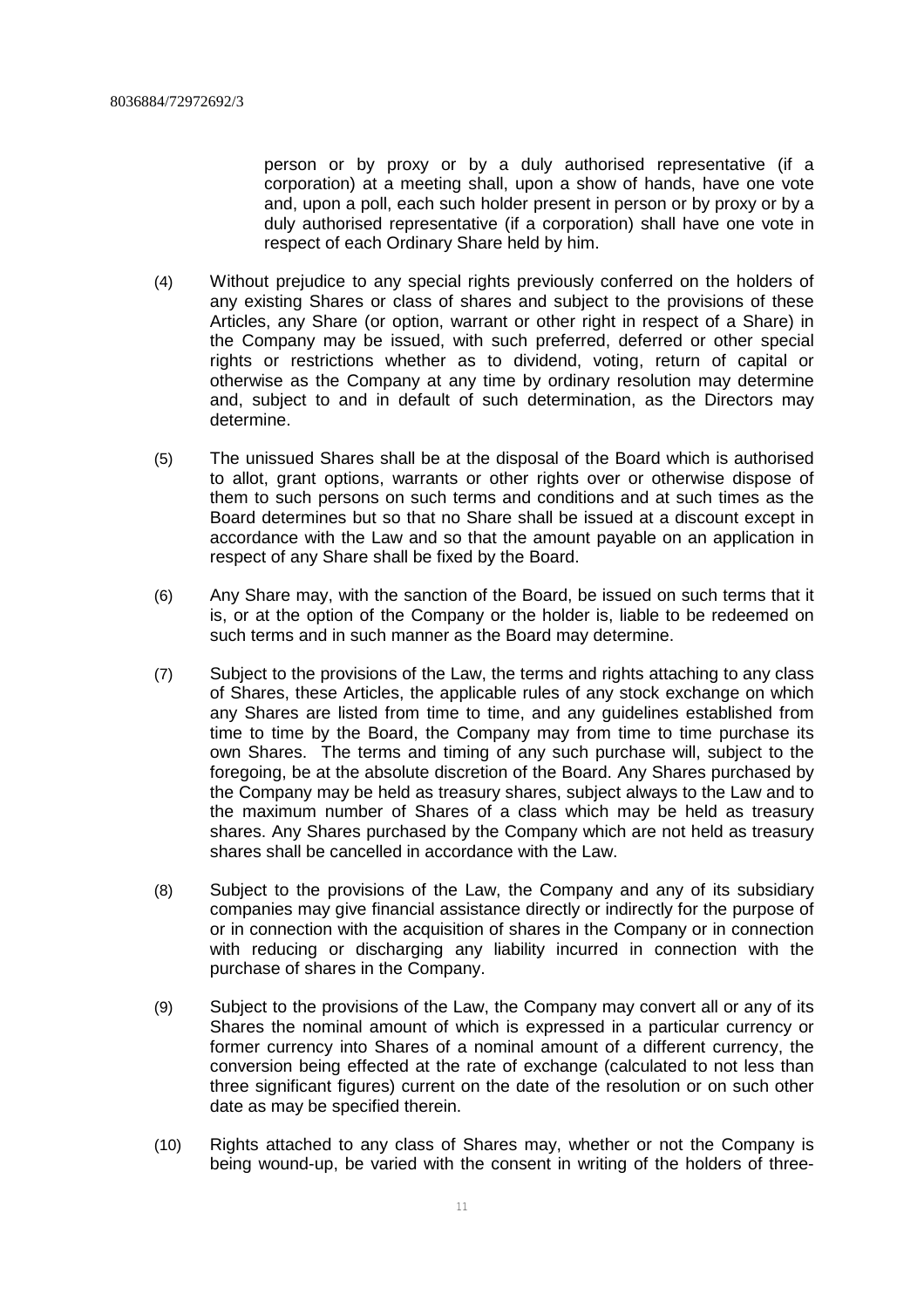fourths of the issued Shares of that class or with the sanction of a special resolution of the holders of the Shares of that class. To any separate general meeting of a class of Shareholders, the provisions of these Articles relating to general meetings shall apply but so that the necessary quorum for a variation of class rights meeting is:

- (a) for a meeting other than an adjourned meeting, two (2) persons present holding at least one third of the voting rights of the class in question;
- (b) for an adjourned meeting, one (1) person holding shares of the class in question; or
- (c) where the class has only one Shareholder, that Shareholder.
- (11) Any compulsory redemption of Redeemable Shares pursuant to Article 4 shall not be deemed a variation of any right attaching to any class of Shares.
- (12) The Board may issue further classes of Shares in the Company, including Shares or other securities convertible into the existing classes of Shares provided that such Shares or securities are issued on terms which do not adversely affect the interests of existing Shareholders.
- (13) The Company may pay commission in money or Shares to any person in consideration of his subscribing or agreeing to subscribe whether absolutely or conditionally for any Shares in the Company or procuring or agreeing to procure subscriptions whether absolute or conditional for any Shares in the Company provided that the rate or amount of commission shall be fixed by the Board and disclosed in accordance with the Law. The Company may also pay brokerages.
- (14) Without prejudice to Part XXIX of the Law, except as ordered by a court of competent jurisdiction or as required by law the Company shall not be affected or bound by or be compelled in any way to recognise (even when having notice thereof) any equitable contingent future or partial interest in any Share or fraction or (except only as by these Articles or by law otherwise provided) any other rights in respect of any Share except an absolute right to the entirety in the registered holder and whether or not such Share shall be entered in the Register as held in trust nor shall the Company be bound to see to the execution of any trust to which any Share may be subject.
- (15) In the event that any Shareholder becomes, or holds any Share on behalf of, a U.S. Resident, such Shareholder shall be required to notify the administrator and registrar of the Company immediately.
- (16) The Directors shall have the power by notice in writing to require any Shareholder to disclose to the Company in writing, within the prescribed period set out in Article 3(23)(b), or such other reasonable time period as the Directors may determine:
	- (a) the identity of any person other than the Shareholder (an "**Interested** Party<sup>"</sup>) who has, or has had at any time during the three years immediately preceding the date on which the notice is issued, any Interest (whether direct or indirect) in the Shares held by the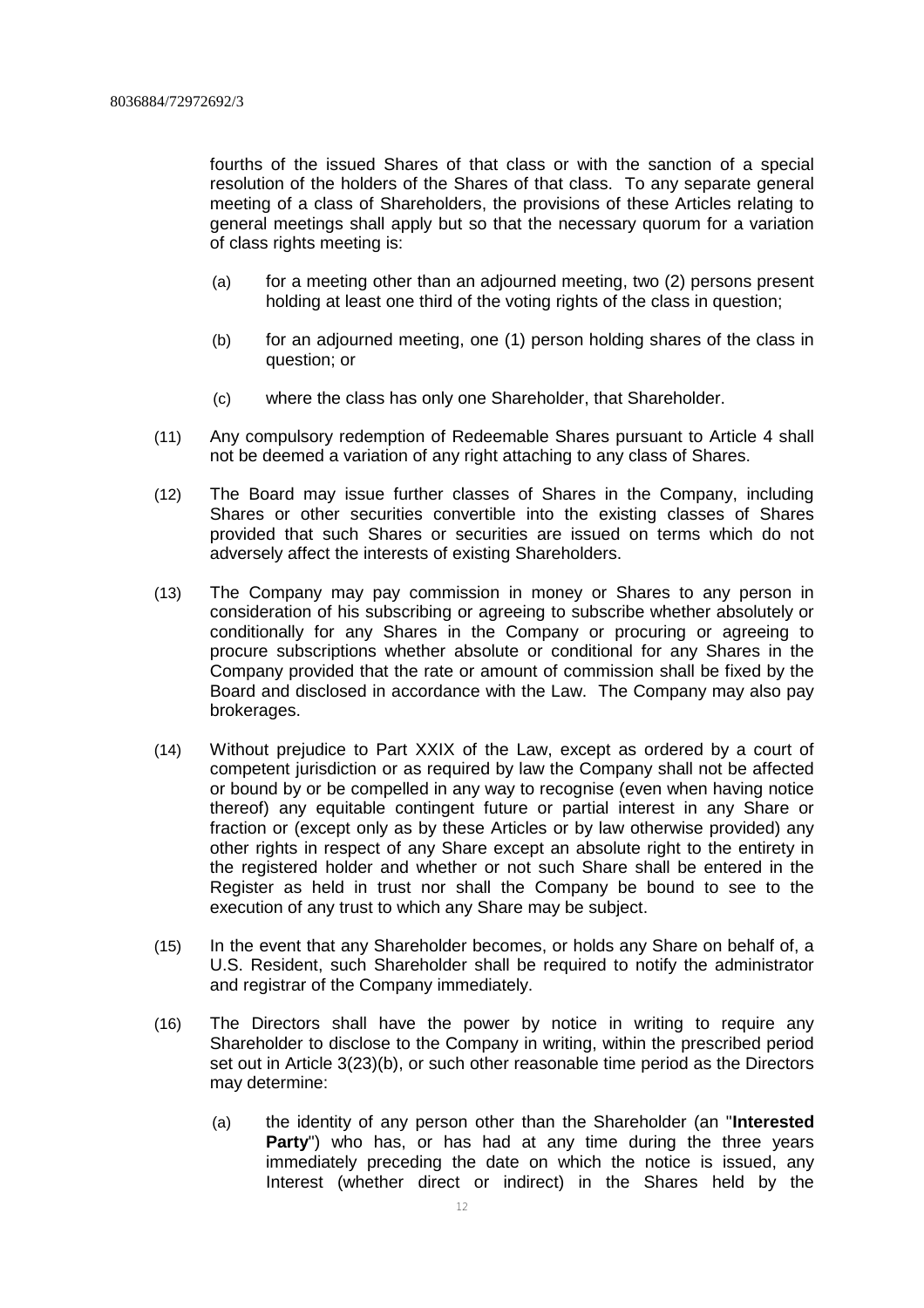Shareholder and the nature of such Interest; and

- (b) such information as the Board determines is necessary or appropriate to permit the Company to satisfy applicable United States tax withholding, reporting or filing requirements arising with respect to the Shareholder's or applicable Interested Party's ownership interest in the Company under the U.S. Code or FATCA, including:
	- (i) compliance with the Company's withholding and reporting obligations under FATCA; and
	- (ii) determining, withholding and reporting to the U.S. Internal Revenue Service or other applicable taxing jurisdiction by the Company on amounts received, paid or, solely for United States tax compliance and reporting purposes, accrued that are derived from U.S. source income (including in respect of the payment of U.S. sourced fixed or determinable annual or periodic income),

#### (a "**Tax Reporting Notice**").

- (17) The Company shall maintain a register of Interested Parties and whenever in pursuance of a requirement imposed on a Shareholder as aforesaid the Company is informed of an Interested Party the identity of the Interested Party and the nature of the Interest shall be promptly inscribed therein together with the date of the request.
- (18) The Directors may be required to exercise their powers under Article 3(16) on the requisition of Shareholders holding at the date of the deposit of the requisition not less than one-tenth of such of the paid up capital of the Company as carries at that date the right of voting at general meetings of the Company.

The requisition must:

- (a) state that the requisitionists are requiring the Company to exercise its powers under Article 3(16);
- (b) specify the manner in which they require those powers to be exercised;
- (c) give reasonable grounds for requiring the Company to exercise those powers in the manner specified; and
- (d) be signed by the requisitionists and deposited at the Office.

The requisition may consist of several documents in like form each signed by one or more requisitionist. Upon the deposit of a requisition complying with this Article 3(18), it is the duty of the Directors to exercise their powers under Article 3(16) in the manner specified in the requisition.

(19) If any Shareholder has been served with a notice under Article 3(16) and is in default for the prescribed period in supplying to the Company the information thereby required, the Directors may in their absolute discretion at any time thereafter serve a notice (a "**Direction Notice**") upon such Shareholder as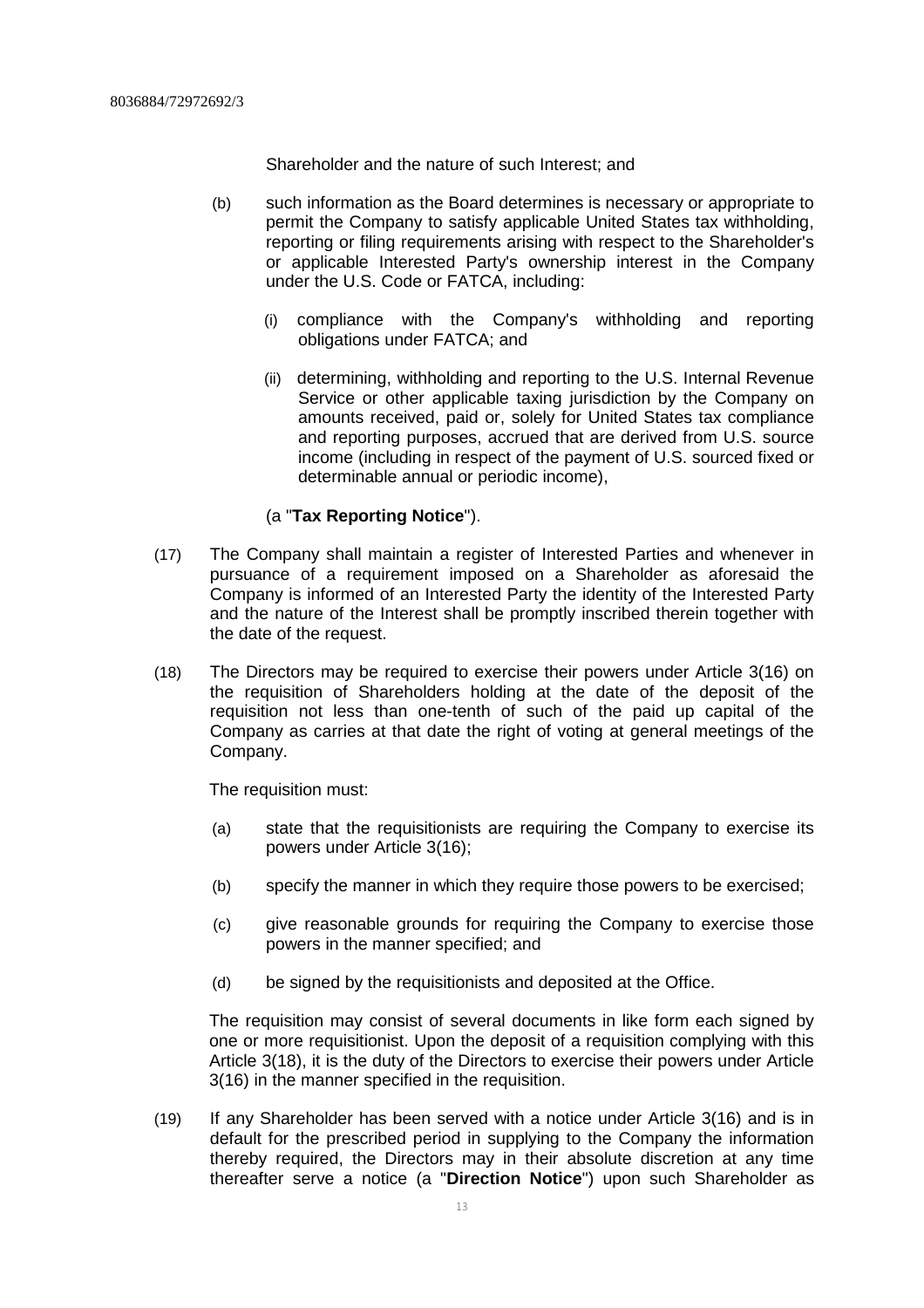follows:

- (a) a Direction Notice may direct that, in respect of:
	- (i) the Shares comprising the shareholder account in the Register which comprises or includes the Shares in relation to which the default occurred (all or the relevant number as appropriate of such Shares being the "**Default Shares**"); and
	- (ii) any other Shares held by the Shareholder,

the Shareholder shall not be entitled to attend or vote (either personally or by representative or by proxy) at any General Meeting or meeting of the holders of any class of the Company or to exercise any other right conferred by membership in relation to any such meetings; and

- (b) where the Default Shares represent at least 0.25 per cent. of the class of Shares concerned, the Direction Notice may additionally direct that:
	- (i) any dividend or distribution or the proceeds of any repurchase, redemption or repayment on the Default Shares or part thereof which would otherwise be payable on such Shares shall be retained by the Company without any liability to pay interest thereon when such money is finally paid to the Shareholder and such dividend or proceeds may be reduced by an amount equal to any taxes or other costs or expenses incurred by the Company resulting from such failure or default; and
	- (ii) no transfer other than an approved transfer (as set out in Article 3(23)(c)) of any of the Shares held by such Shareholder shall be registered unless:
		- A. the Shareholder is not himself in default as regards supplying the information requested; and
		- B. the transfer is of part only of the Shareholder's holding and when presented for registration is accompanied by a certificate by the Shareholder in a form satisfactory to the Directors to the effect that after due and careful enquiry the Shareholder is satisfied that no person in default as regards supplying such information is an Interested Party in respect of any of the Shares the subject of the transfer.
- (20) The Company may send to each other person appearing to be an Interested Party in respect of the Shares the subject of any Direction Notice a copy of the notice, but failure or omission by the Company to do so shall not invalidate such notice.
- (21) If Shares are issued to a Shareholder as a result of that Shareholder holding other Shares in the Company and if the Shares in respect of which the new Shares are issued are Default Shares in respect of which the Shareholder is for the time being subject to particular restrictions pursuant to these Articles, the new Shares shall on issue become subject to the same restrictions whilst held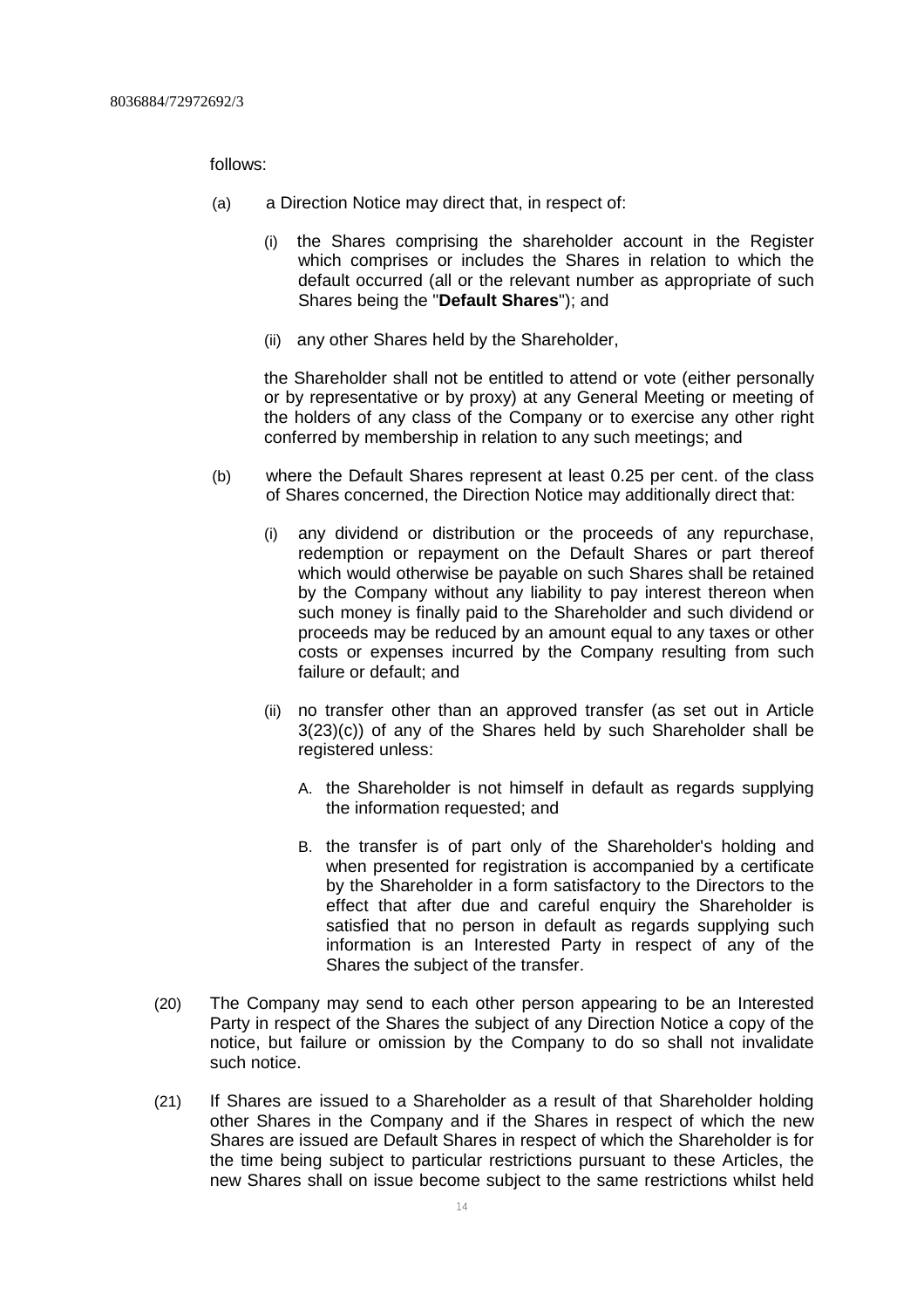by that Shareholder as such Default Shares. For this purpose, Shares which the Company procures to be offered to a Shareholder pro rata (or pro rata ignoring fractional entitlements and Shares not offered to certain Shareholders by reason of legal or practical problems associated with offering Shares outside the United Kingdom or Guernsey) shall be treated as Shares issued as a result of a Shareholder holding other Shares in the Company.

- (22) Any Direction Notice shall have effect in accordance with its terms for as long as the default in respect of which the Direction Notice was issued continues but shall cease to have effect in relation to any Shares which are transferred by such Shareholder by means of an approved transfer as set out in Article 3(23)(c). As soon as practical after the Direction Notice has ceased to have effect (and in any event within seven days thereafter) the Directors shall procure that the restrictions imposed by Articles 3(19) to 3(21) shall be removed and that dividends and other moneys withheld pursuant to paragraph 3(19)(b)(i) are paid to the relevant Shareholder.
- (23) For the purpose of these Articles:
	- (a) a person shall be treated as an Interested Party in respect of any Shares if the Shareholder holding such Shares has given to the Company a notification which either: (a) names such person as having any Interest in the Shares, or (b) fails to establish the identities of Interested Parties in respect of the Shares and (after taking into account the said notification and any other relevant notification) the Company knows or has reasonable cause to believe that the person in question is or may be an Interested Party in respect of the Shares;
	- (b) the prescribed period in respect of any particular Shareholder is 28 days from the date of service of the said notice under Article 3(16) except where the Default Shares represent at least 0.25 per cent. of the class of Shares concerned in which case such period shall be 14 days;
	- (c) a transfer of Shares is an "approved transfer" if but only if:
		- (i) it is a transfer of Shares to an offeror by way or in pursuance of acceptance of a public offer made to acquire all the issued Shares in the capital of the Company not already owned by the offeror or by a connected person of the offeror in respect of the Company; or
		- (ii) the Directors are satisfied that the transfer is made pursuant to a sale of the whole of the beneficial ownership of the Shares to a party unconnected with the Shareholder and with other persons appearing to be interested in such Shares; or
		- (iii) the transfer results from a sale made through a Regulated Market or MTF.
	- (d) For the purposes of this Article 3(23), a person shall be treated as being connected with a Shareholder if that person is:
		- (i) a spouse, child (under the age of eighteen) or step-child (under the age of eighteen) of the Shareholder; or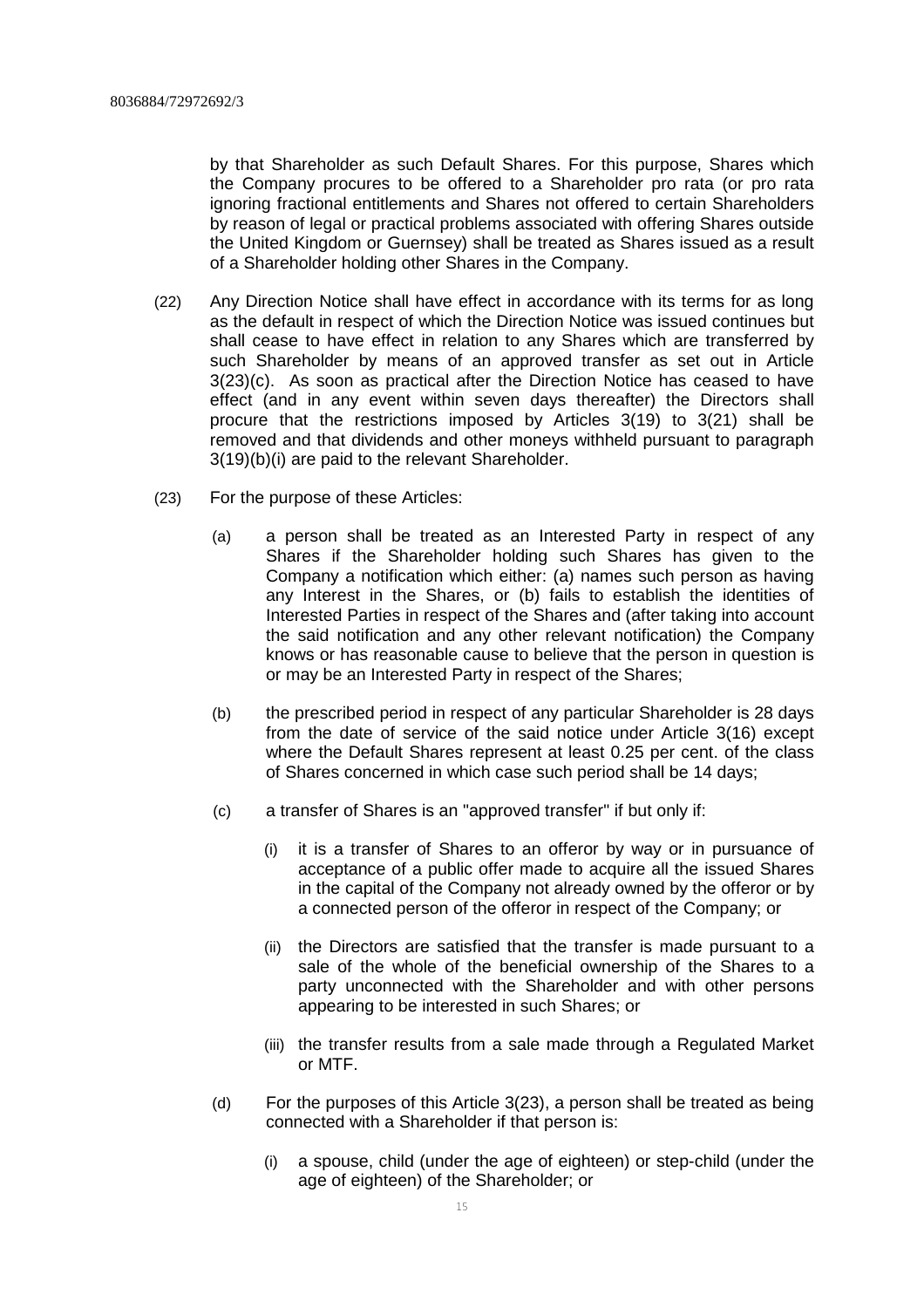- (ii) an associated body corporate which is a company in which the Shareholder alone, or with connected persons, is directly or indirectly beneficially interested in 20 per cent. or more of the nominal value of the equity share capital or is entitled (alone or with connected persons) to exercise or control the exercise of more than 20 per cent. of the voting power at general meetings; or
- (iii) a trustee (acting in that capacity) of any trust, the beneficiaries of which include the Shareholder or persons falling within subparagraphs (i) or (ii) above excluding trustees of an employees' share scheme or pension scheme;
- (iv) an associated body corporate or partnership by which the Shareholder is directly or indirectly employed; or
- (v) a partner (acting in that capacity) of the Shareholder or persons in categories (i) to (iii) above.
- (24) Any Shareholder who has given notice of an Interested Party in accordance with Article 3(16) and who subsequently ceases to have an Interested Party in respect of his Shares or who has any further Interested Person in respect of his Shares shall notify the Company in writing of the cessation or change in such Interest, and the Directors shall promptly amend the register of Interested Parties accordingly.

#### **4. REDEMPTION OF SHARES**

- (1) Subject to the provisions of the Law and as hereinafter provided, the Board may (in its absolute discretion) direct that on any Compulsory Redemption Date the Company redeem compulsorily some or all of the Redeemable Shares of the relevant class in issue on such date. Redeemable Shares of the relevant class will be redeemed at the relevant Compulsory Redemption Price from all Redeemable Shareholders of that class pro rata to their existing holdings of Redeemable Shares of the relevant class on the relevant Compulsory Redemption Record Date.
- (2) No compulsory redemption of Redeemable Shares may be conducted if, as a result, the Company would have no Shareholders.
- (3) Where, pursuant to Article 4(1), the Board determines to redeem compulsorily all or any number of Redeemable Shares, it will, not less than 10 Business Days before any relevant Compulsory Redemption Date, make an announcement via RIS (a "**Compulsory Redemption Announcement**") of the particulars of the redemption to be effected on the relevant Compulsory Redemption Date. A Compulsory Redemption Announcement making an announcement to that effect may be withdrawn by the Company at any time up to 5.00 p.m. on the Business Day immediately preceding the relevant Compulsory Redemption Date.
- (4) The Compulsory Redemption Announcement will include the following details:
	- (a) the aggregate amount to be distributed to Redeemable Shareholders;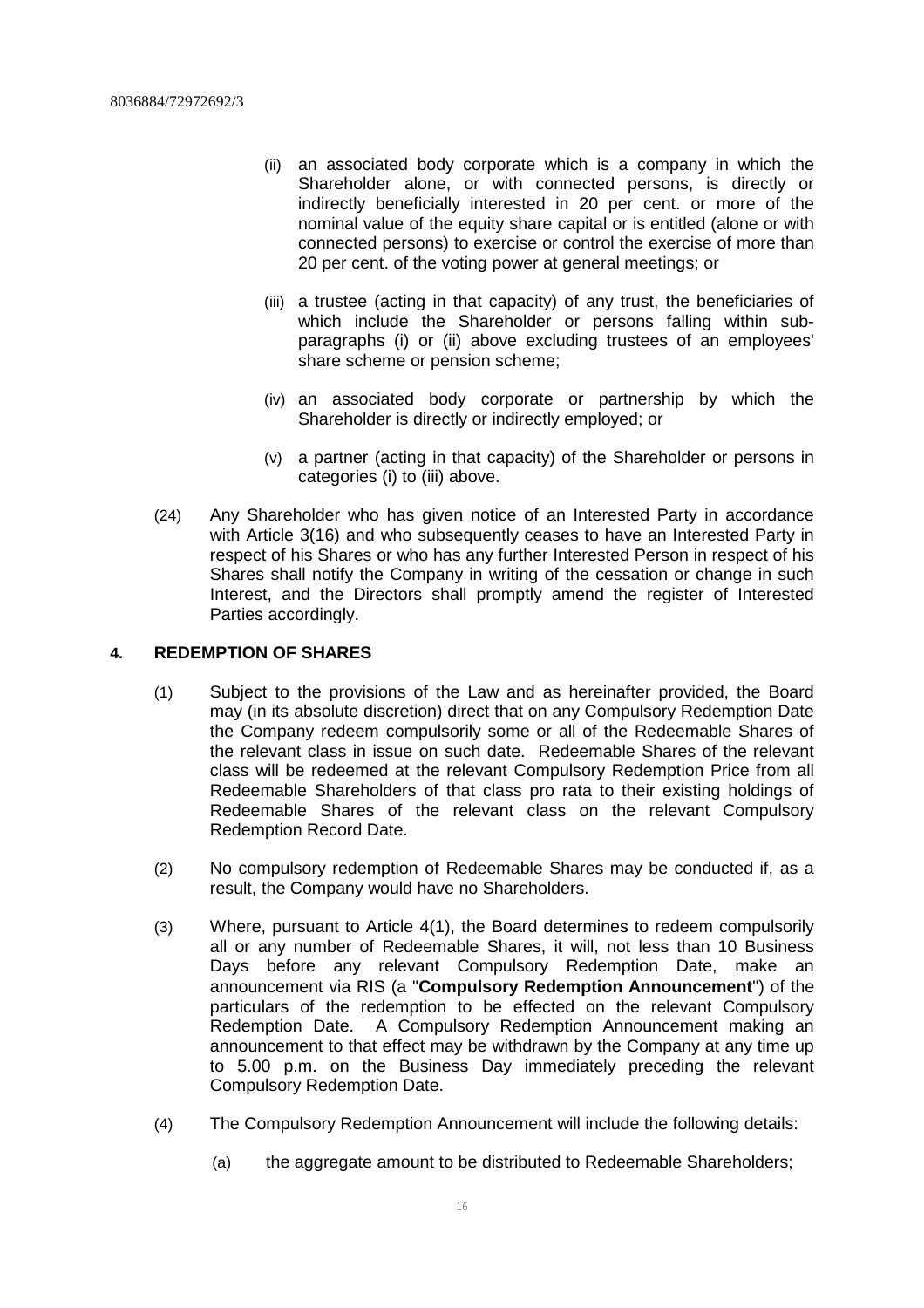- (b) the Relevant Percentage of the class of Redeemable Shares to be redeemed (pro rata as between the holders of Redeemable Shares of the relevant class as at the Compulsory Redemption Record Date);
- (c) a timetable for the redemption and distribution of redemption proceeds, including the Compulsory Redemption Date and the Compulsory Redemption Record Date;
- (d) the Compulsory Redemption Price per Redeemable Share in respect of the relevant class of Redeemable Shares;
- (e) a new ISIN in respect of the relevant class of Redeemable Shares which will continue to be listed following the relevant Compulsory Redemption Date; and
- (f) any additional information that the Board deems necessary in order to advise Redeemable Shareholders in connection with the redemption.
- (5) A redemption specified in a Compulsory Redemption Announcement will become effective automatically on the Compulsory Redemption Date specified in that Compulsory Redemption Announcement, or upon such later date as the Board may otherwise specify.
- (6) The redemption moneys payable in respect of any compulsory redemption will be effected either through CREST (in the case of Redeemable Shares held in Uncertificated form) or be paid by cheque (in the case of Redeemable Shares held in Certificated form) within 10 Business Days of the relevant Compulsory Redemption Date, or as soon as practicable thereafter. Redeemable Shareholders will be paid their redemption proceeds in the currency in which their Redeemable Shares are denominated, or as otherwise determined by the Board.
- (7) Neither the Company nor the Board shall be liable for any loss or damage suffered or incurred by any holder of Shares or any other person as a result of or arising out of later settlement, howsoever such loss or damage may arise.
- (8) In the case of the compulsory redemption of:
	- (a) Certificated Redeemable Shares, Redeemable Shareholders' existing Redeemable Share certificates will be cancelled and new Redeemable Share certificates, if applicable, will be issued to each such Redeemable Shareholder for the balance of his shareholding after each Compulsory Redemption Date; and
	- (b) Uncertificated Redeemable Shares held through CREST, the existing ISIN will be disabled, and a new ISIN will (on the next Business Day following the Compulsory Redemption Date) be applied to the remaining Redeemable Shares that have not been compulsorily redeemed. The new ISIN will be notified to Redeemable Shareholders in the Compulsory Redemption Announcement.
- (9) The amount payable by the Company upon a compulsory redemption of Redeemable Shares shall be paid out of funds lawfully available for such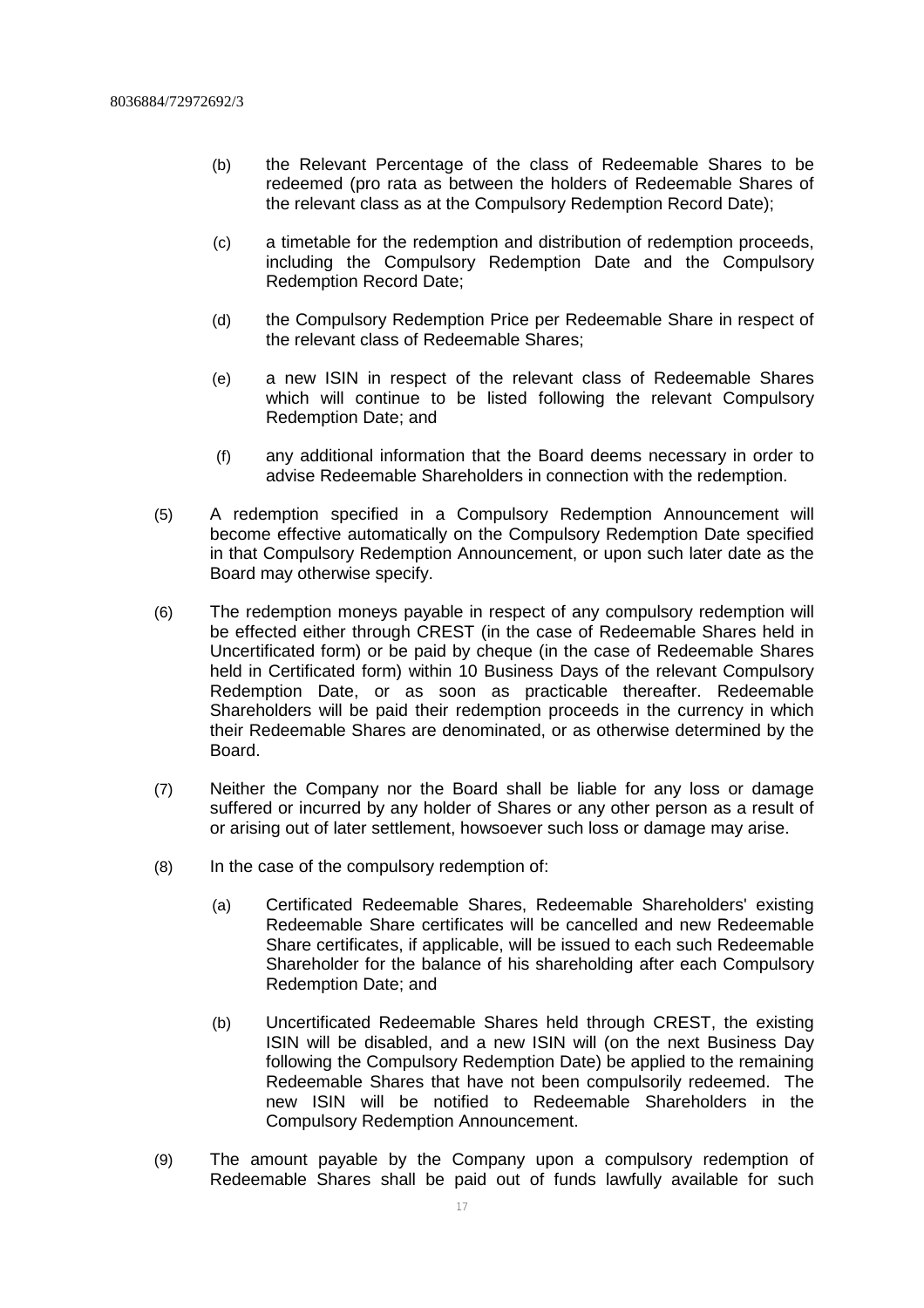purpose. Where the Relevant Percentage of the Redeemable Shares of a class held by a Redeemable Shareholder is not a whole number of Redeemable Shares, the number of Redeemable Shares of the relevant class held by such Redeemable Shareholder to be redeemed compulsorily on a Compulsory Redemption Date shall be rounded down to the nearest whole number of Redeemable Shares. Any Redeemable Share redeemed compulsorily will be cancelled.

- (10) Nothing in this Article 4 (with the exception of Article 4(2) above) shall be construed as limiting the authority of the Directors to compulsorily redeem Shares pursuant to Articles 7(3) and 7(7) below.
- (11) Upon the compulsory redemption of a Redeemable Share pursuant to these Articles, the holder thereof shall cease to be entitled to any rights in respect thereof (excepting always the right to receive a dividend which has become due and payable in respect of such Share prior to such redemption being effected, and the right to receive the proceeds of such redemption) and his name shall be removed from the Register accordingly.

# **5. OFFERS TO SHAREHOLDERS TO BE ON A PRE-EMPTIVE BASIS**

- (1) In this Article 5:
	- (a) equity securities means: (i) shares in the Company excluding shares which, neither with respect to dividends nor with respect to capital, carry any right to participate beyond a specified amount in a distribution; or (ii) rights to subscribe for, or to convert securities into, shares in the Company;
	- (b) references to the allotment of equity securities includes; (i) the grant of a right to subscribe for, or to convert any securities into, shares in the Company (but excludes the allotment of shares pursuant to the exercise of such a right); and (ii) the sale of shares in the Company that immediately before the sale are held by the Company as treasury shares.
- (2) The Company shall not allot equity securities to a person on any terms unless:
	- (a) it has made an offer to each person who holds equity securities of the same class in the Company to allot to him on the same or more favourable terms a proportion of those securities that is as nearly as practicable equal to the proportion in number held by him of the share capital of the Company; and
	- (b) the period during which any such offer may be accepted has expired or the Company has received notice of the acceptance or refusal of every offer so made.
- (3) Securities that the Company has offered to allot to a holder of equity securities in accordance with Article 5(2) may be allotted to him, or anyone in whose favour he has renounced his right to their allotment, without contravening Article 5(2).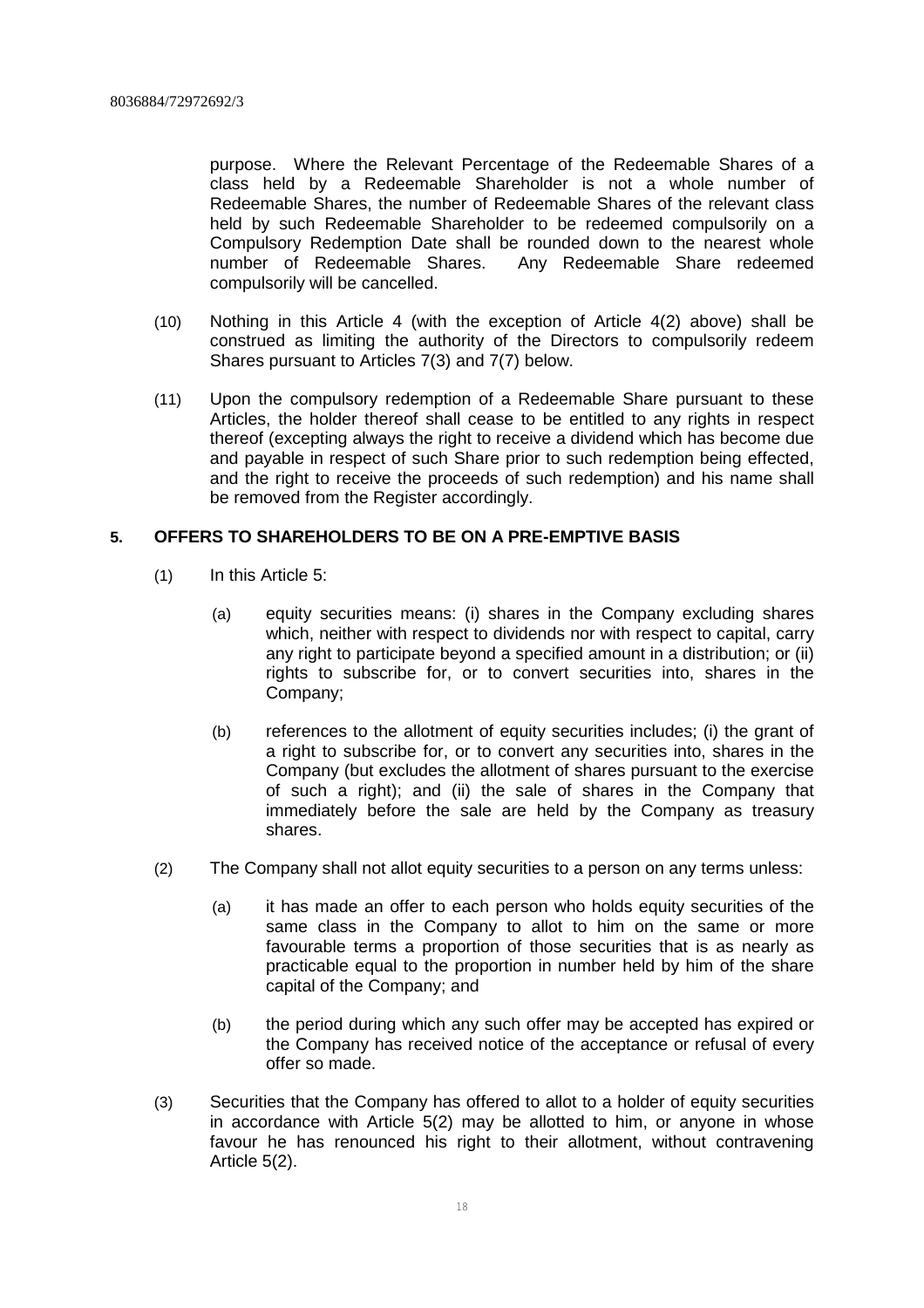- (4) Shares held by the Company as treasury shares shall be disregarded for the purposes of Article 5(2), so that the Company is not treated as a person who holds shares; and the treasury shares are not treated as forming part of the share capital of the Company.
- (5) Any offer required to be made by the Company pursuant to Article 5(2) should be made by a notice (given in accordance with Article 35) and such offer must state a period during which such offer may be accepted and such offer shall not be withdrawn before the end of that period. Such period must be a period of at least 21 days beginning on the date on which such offer is deemed to be delivered or received (as the case may be) pursuant to Article 35.
- (6) Article 5(2) shall not apply in relation to the allotment of bonus shares, nor to a particular allotment of equity securities if these are, or are to be, wholly or partly paid otherwise than in cash.
- (7) The Company may by special resolution resolve that Article 5(2) shall be excluded or that Article 5(2) shall apply with such modifications as may be specified in the resolution:
	- (a) generally in relation to the allotment by the Company of equity securities;
	- (b) in relation to allotments of a particular description; or
	- (c) in relation to a specified allotment of equity securities;

and any such resolution must: (i) state the maximum number of equity securities in respect of which Article 5(2) is excluded or modified (which may, for the avoidance of doubt, be an unlimited number); and (ii) specify the date on which such exclusion or modifications will expire, which must be not more than five years from the date on which the resolution is passed.

- (8) Any resolution passed pursuant to Article 5(7) may:
	- (a) be renewed or further renewed by special resolution of the Company for a further period not exceeding five years; and
	- (b) be revoked or varied at any time by special resolution of the Company.
- (9) Notwithstanding that any such resolution referred to in Article 5(7) or Article 5(8) has expired, the Directors may allot equity securities in pursuance of an offer or agreement previously made by the Company if the resolution enabled the Company to make an offer or agreement that would or might require equity securities to be allotted after it expired.
- (10) In this Article 5, in relation to an offer to allot securities a reference (however expressed) to the holder of shares of any description is to whoever was the holder of shares of that description at the close of business on a date to be specified in the offer and the specified date must fall within the period of 28 days immediately before the date of the offer.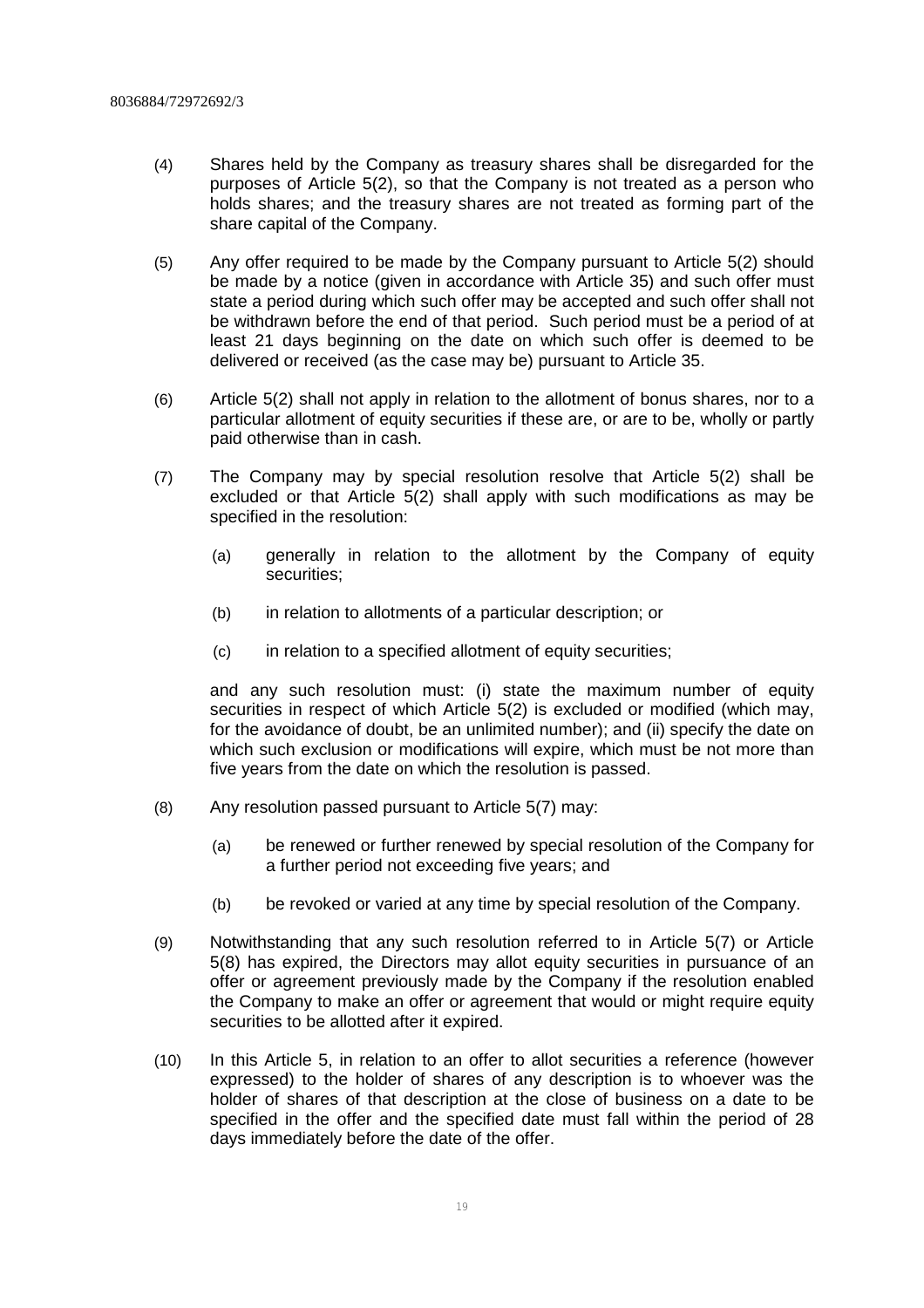# **6. AMENDMENT OF THE MEMORANDUM, ARTICLES AND INVESTMENT POLICY**

- (1) The Memorandum and Articles may be amended in accordance with Part IV of the Law.
- (2) Any material amendment to the Investment Policy may only be effected by an ordinary resolution of the Shareholders.

# **7. LIMITATIONS ON SHARE OWNERSHIP**

- (1) If the Directors determine that any person believed by the Board to be a Non-Qualified Holder or a Plan (each, an "**Affected Person**"), has any Interest in any Shares (such Shares being "**Potentially Affected Shares**"), the Board shall have the authority to designate some or all of such Potentially Affected Shares as Affected Shares in accordance with this Article 7.
- (2) In respect of any Potentially Affected Shares, the Board may, subject to Article 7(4), give notice (the "**Affected Share Notice**") to the registered owner of such Potentially Affected Shares and (subject to Article 7(11)) to the Affected Person. The Affected Share Notice shall set out the basis on which the Directors believe that an Affected Person has an Interest in the Potentially Affected Shares and, on the serving of such Affected Share Notice, the Potentially Affected Shares to which it relates shall be designated as Affected Shares. The Affected Share Notice shall require the registered owner of such Affected Shares either:
	- (a) to provide the Board within 10 Business Days of receipt of such Affected Share Notice (or such longer period as the Affected Share Notice may prescribe) with sufficient documentary evidence to satisfy the Directors that an Affected Person does not have an Interest in the Affected Shares; or
	- (b) to make an Affected Share Disposal.
- (3) If, after 10 Business Days from the date of service of an Affected Share Notice (or such longer period as the Affected Share Notice may prescribe), the Directors are not satisfied that the conditions set out in Articles 7(1)(a) or 7(1)(b) have been fulfilled, or if sub-paragraph Article 7(4) applies, the Directors may resolve, in their absolute discretion, either:
	- (a) that the Affected Shares be compulsorily redeemed, at a price that the Directors consider, in their absolute discretion, reasonable in all the circumstances; or
	- (b) immediately to make an Affected Share Disposal on behalf of the registered holder at a price that the Directors consider, in their absolute discretion, reasonable in all the circumstances,

subject always to the provisions of the Law.

(4) Where the Directors have made a determination pursuant to Article 7(1) between 15 June and 31 July (inclusive) in any year, some or all of the Potentially Affected Shares the subject of such determination may immediately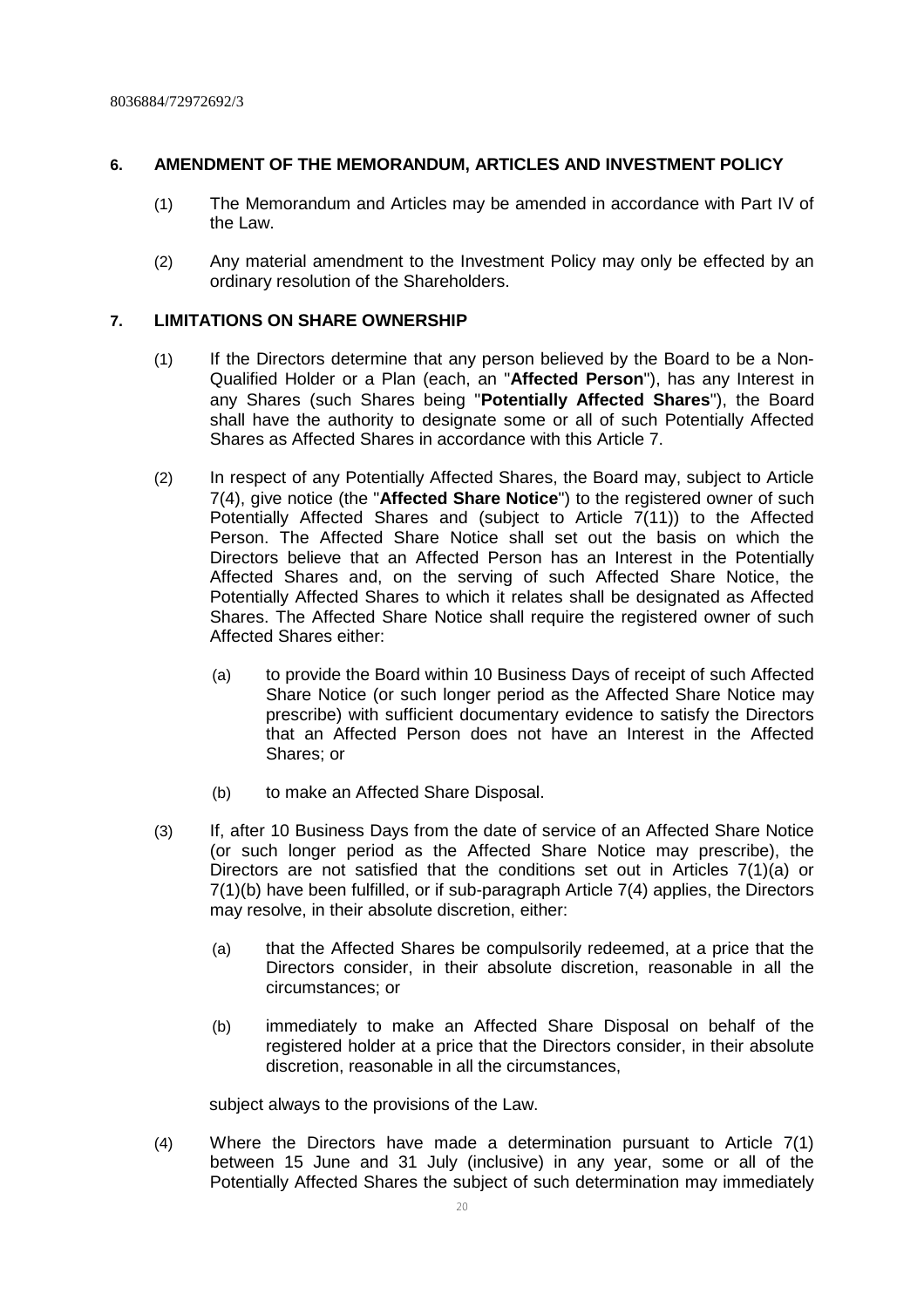be designated as Affected Shares and redeemed or sold (at the absolute discretion of the Directors) pursuant to the terms of Article 7(3), without the need to serve an Affected Share Notice or to await the expiry of the 10 Business Day period (or other notice period) referred to in Article 7(3).

- (5) When the Directors consider it appropriate to designate only some Potentially Affected Shares as Affected Shares (whether pursuant to Article 7(2) or Article 7(4)), the Directors shall, so far as practicable, have regard to the chronological order in which the Potentially Affected Shares have been acquired by their registered owner, and shall (when it appears to them convenient to do so) designate as Affected Shares those Potentially Affected Shares which have most recently been acquired by their registered owner, save in circumstances where the application of such a criterion would, in the opinion of the Directors, be inequitable or likely to result, for any reason, in the exercise of the Directors' powers under this Article 7 being adjudged illegal or unenforceable or likely to give rise to any challenge or dispute, in which event the Directors shall have the authority to apply such other criterion (or criteria) as they may, in their absolute discretion, consider appropriate.
- (6) A registered holder of an Affected Share upon whom an Affected Share Notice has been served shall not (provided such Affected Share Notice specifies that the provisions of this Article 7(6) are to apply thereto) be entitled, in respect of such Affected Share, to attend or speak at any general meeting of the Company or any meeting of the holders of any class of Shares nor to vote at any such meeting and the rights to attend (whether in person or by proxy), speak and to demand and vote on a poll which, but for the provisions of this Article 7(6), would have attached to such Affected Shares shall vest, instead, in the chairman of such meeting. The manner in which the chairman shall exercise or refrain from exercising any such right shall be entirely at his discretion. The chairman of any such meeting shall be informed by the Directors of any Share becoming or being deemed to be an Affected Share.
- (7) If any Shareholder has been duly served with a Direction Notice given by the Board in accordance with Article 3(16)(b) for failing to supply the Company with the information required by a Tax Reporting Notice, then the Board may, at its absolute discretion, at any time after the date which is thirty days from the date of the service of such Direction Notice, give notice to such Shareholder requiring him to sell or transfer his Shares pursuant to an Offshore Transaction to a person who is not a Non-Qualified Holder, a Plan, or a holder of Default Shares, within 10 Business Days; and within such 10 Business Days also to provide the Board with satisfactory evidence of such sale or transfer. If the Shareholder upon whom such a notice is served pursuant to this Article 7(7) does not within 10 Business Days of such notice either (i) transfer his Shares pursuant to an Offshore Transaction to a person who is not a Non-Qualified Holder, a Plan, or a holder of Default Shares, or (ii) establish to the satisfaction of the Board (whose judgment shall be final and binding) that he has duly provided the information required by the relevant Tax Reporting Notice, the Directors shall have the authority to designate such Shareholder's Shares as Affected Shares and shall have the powers set out in Articles 7(3)(a) and 7(3)(b) in respect of such Affected Shares.
- (8) The manner, timing and terms of any redemption or sale of any Affected Share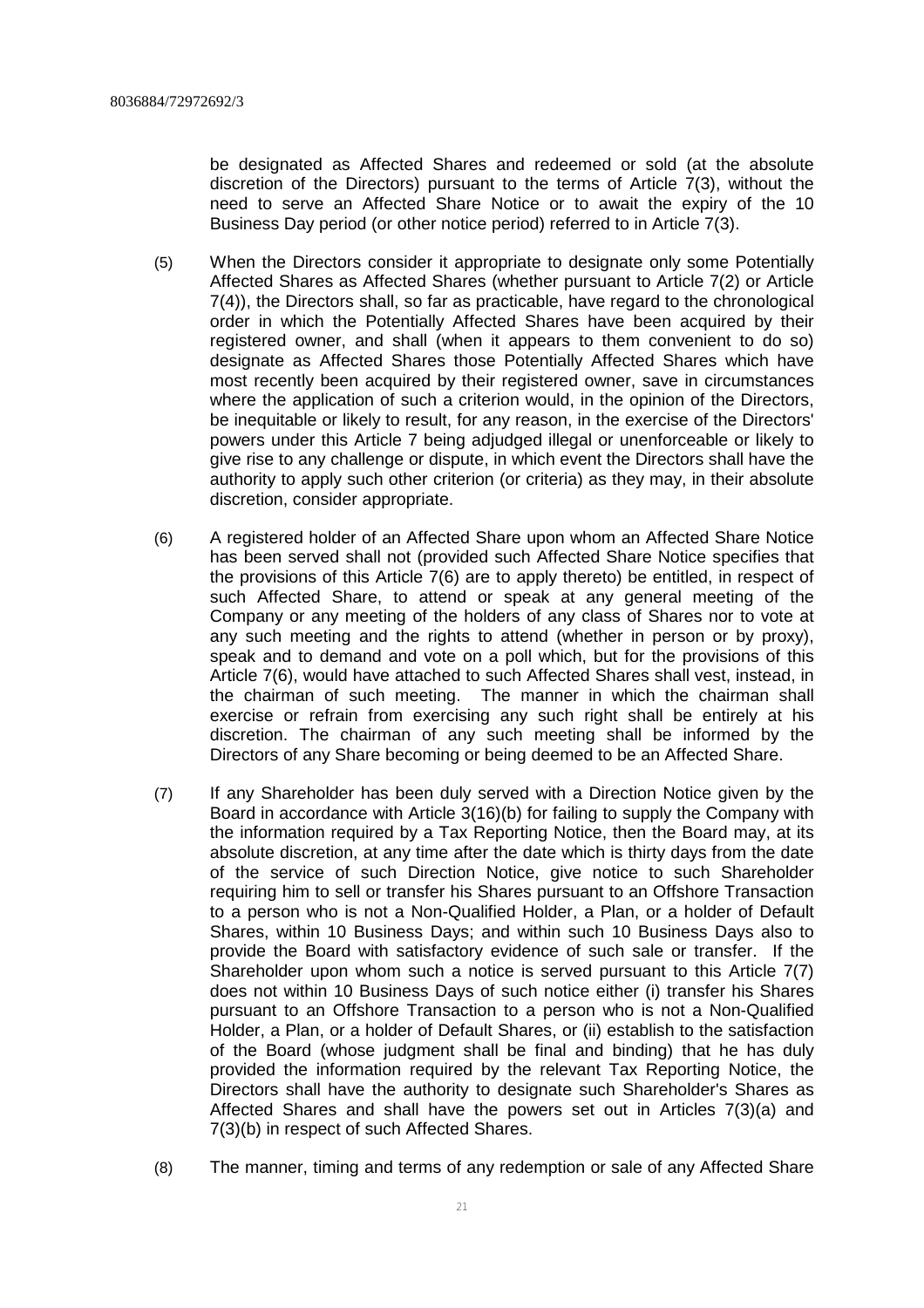made or sought to be made by the Directors pursuant to Articles 7(3) or 7(7) (including to the price(s) at which the same be made) shall be such as the Directors determine, in their absolute discretion and based upon any advice which the Directors may (in their discretion) choose to take from any bankers, brokers or other appropriate person, to be reasonably practicable having regard to all the circumstances (including but not limited to the number of Affected Shares to be disposed of) and the Directors shall not be liable to any person for any of the consequences of the reliance on any such advice.

- (9) For the purpose of any sale pursuant to Articles 7(3) or 7(7) of an Affected Share held in Certificated form, the Directors may appoint any person to execute as transferor an instrument of transfer in favour of the relevant transferee and may enter the name of the transferee in respect of the transferred Share in the Register notwithstanding the absence of any share certificate, and such instrument of transfer shall be as effective as if it had been executed by the registered holder. The relevant transferee shall not be bound to see to the application of the purchase money, and the title of such transferee shall not be affected by any irregularity or invalidity relating to the proceedings thereto.
- (10) Whenever an Affected Share has been redeemed or sold pursuant to Articles 7(3) or 7(7), the Directors shall notify the former registered holder of the redemption or sale, and inform him that the net proceeds of such redemption or sale (as the case may be) will be paid to him upon the surrender by him (or on his behalf) of any certificate in respect of such Affected Share. The net proceeds of the sale of any Affected Share shall be received by the Company (whose receipt shall be a good discharge for the purchase money), and may be converted into sterling (if necessary). The net proceeds of any such redemption or sale shall be held by the Company and paid (together with interest at such rate as the Directors deem appropriate) to, the former registered holder (or, in the case of joint holders, the first-named joint holder thereof in the Register) upon surrender by him (or on his behalf) of any certificate in respect of the Affected Shares redeemed or sold (as the case may be) and formerly held by him.
- (11) The Directors shall not be obliged to serve any notice required under this Article 7 upon any person if they are not aware either of his identity or of his address. The absence of service in such circumstances and any error in or failure to give any notice to any person (in such circumstances or any other circumstances) upon whom notice is required to be served under this Article, shall not prevent the implementation of or invalidate any procedure under this Article. The provisions of Article 35 shall apply, with any necessary changes, to the service of notices pursuant to this Article 7.
- (12) Any resolution or determination of, or any decision or the exercise of any discretion or power by, the Directors or any one of them or by the Chairman (including any Director duly acting in place of the Chairman) under this Article 7 shall, save in the case of manifest error, be final and conclusive and no Director (or the Chairman) shall be obliged to give any reason therefor. Any disposal or transfer made, or other thing done, by or on behalf or on the authority of the Directors (or any of them) pursuant to the provisions of this Article 7 shall be conclusive and binding on all persons concerned and shall not be open to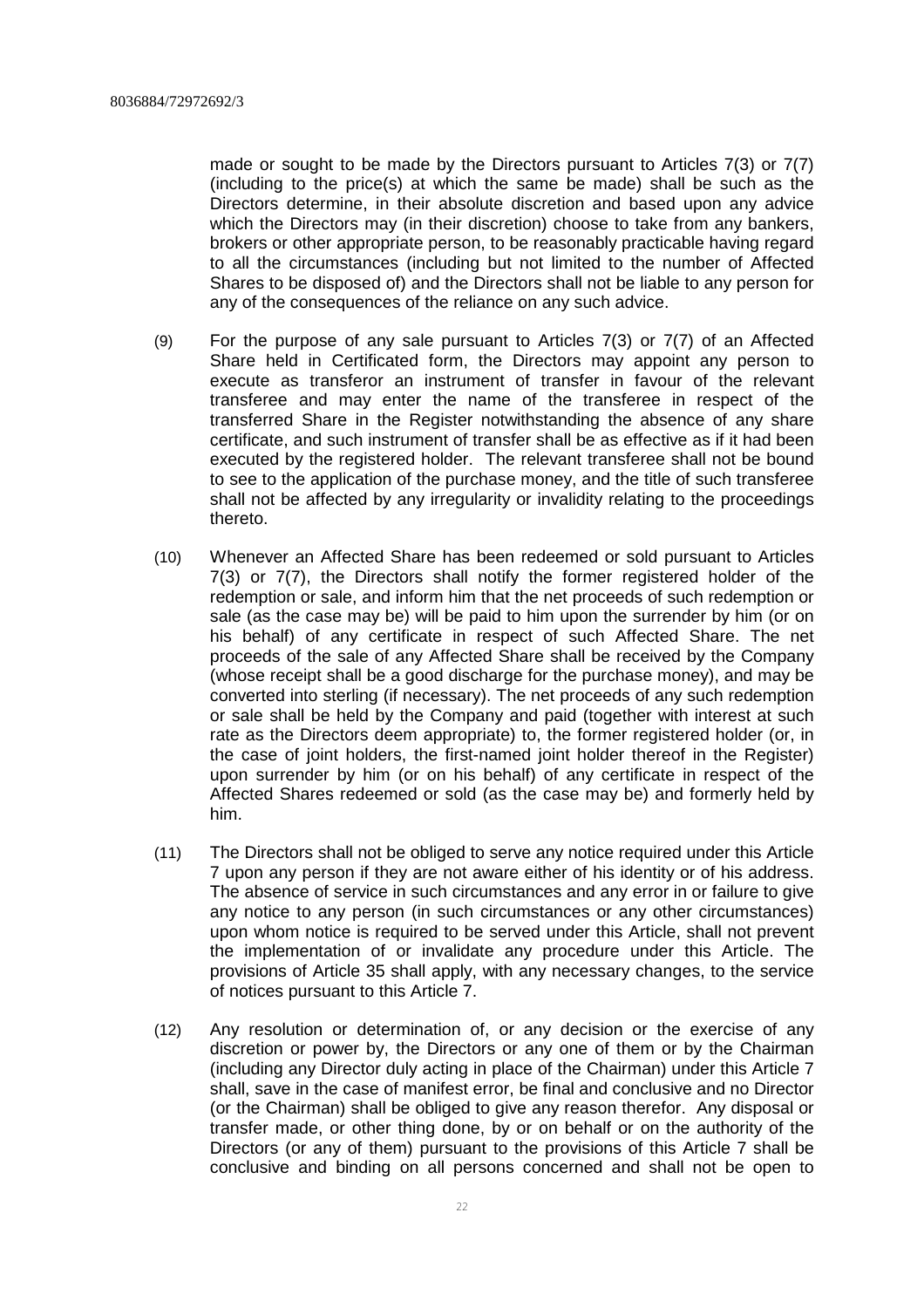challenge on any ground whatsoever. For the avoidance of doubt, any power, right or duty conferred by this Article 7 upon the Directors may be exercised by a duly authorised committee of the Directors.

- (13) At any time when the Directors have resolved to designate any Shares as Affected Shares (whether pursuant to Article 7(2) or Article 7(7)), they shall publish notice of such determination, together with a statement of the provisions of this Article 7 which may apply to the Affected Shares and the name of the person (or persons) who will answer enquiries relating to such Affected Shares on behalf of the Company, in such manner as is prescribed for the making of announcements under the rules and regulations of each stock exchange on which such Affected Shares are listed.
- (14) The Chairman and the Directors shall, so long as they act reasonably and in good faith, be under no liability to the Company or to any other person for failing to treat any Share as a Potentially Affected Share or an Affected Share in accordance with the provisions of this Article 7 and neither the Chairman nor any Director shall be liable to the Company or any other person if, having acted reasonably and in good faith, he determines erroneously that any Share is a Potentially Affected Share or an Affected Share or, on the basis of such determination, he performs or exercises (or purports to perform or exercise) his duties, powers, rights or discretions under this Article 7 in relation to such Share or person.
- (15) For the purposes of this Article 7, a person who has an Interest in any Share the registered holder of which is a Stock Exchange Nominee (other than an Interest arising solely as a result of a Stock Exchange Nominee being the registered holder of such Share) shall not (in the absence of any other reason why he should be so treated) be deemed to have an Interest in the remainder of the Shares held by such Stock Exchange Nominee.
- (16) In circumstances in which the Directors are entitled, pursuant to this Article 7 or Article 12, to arrange for the sale of, or to enforce any restrictions in relation to, any Share, the Board may, in its absolute discretion, give notice to the relevant Shareholder requiring such Shareholder to convert any such Shares held in Uncertificated form to Certificated form by the time stated in the notice. The notice may also state that such Shareholder may not convert any such Shares held in Certificated form to Uncertificated form.
- (17) Notwithstanding the terms of Article 7(16), in circumstances in which the Directors are entitled, pursuant to this Article 7 or Article 12, to arrange for the sale of, or to enforce any restrictions in relation to, any Share, the Directors shall have the authority to make such arrangements on behalf of the registered holder of such Share as they think fit either:
	- (a) to transfer the title to such Share through a Relevant System or otherwise (including, where necessary, to require the relevant holder to execute any power of attorney or other authorisation, or to authorise an officer of the Company to deliver an instruction to the Authorised Operator or to the operator of any other Uncertificated System); or
	- (b) to convert such Share from Uncertificated to Certificated form.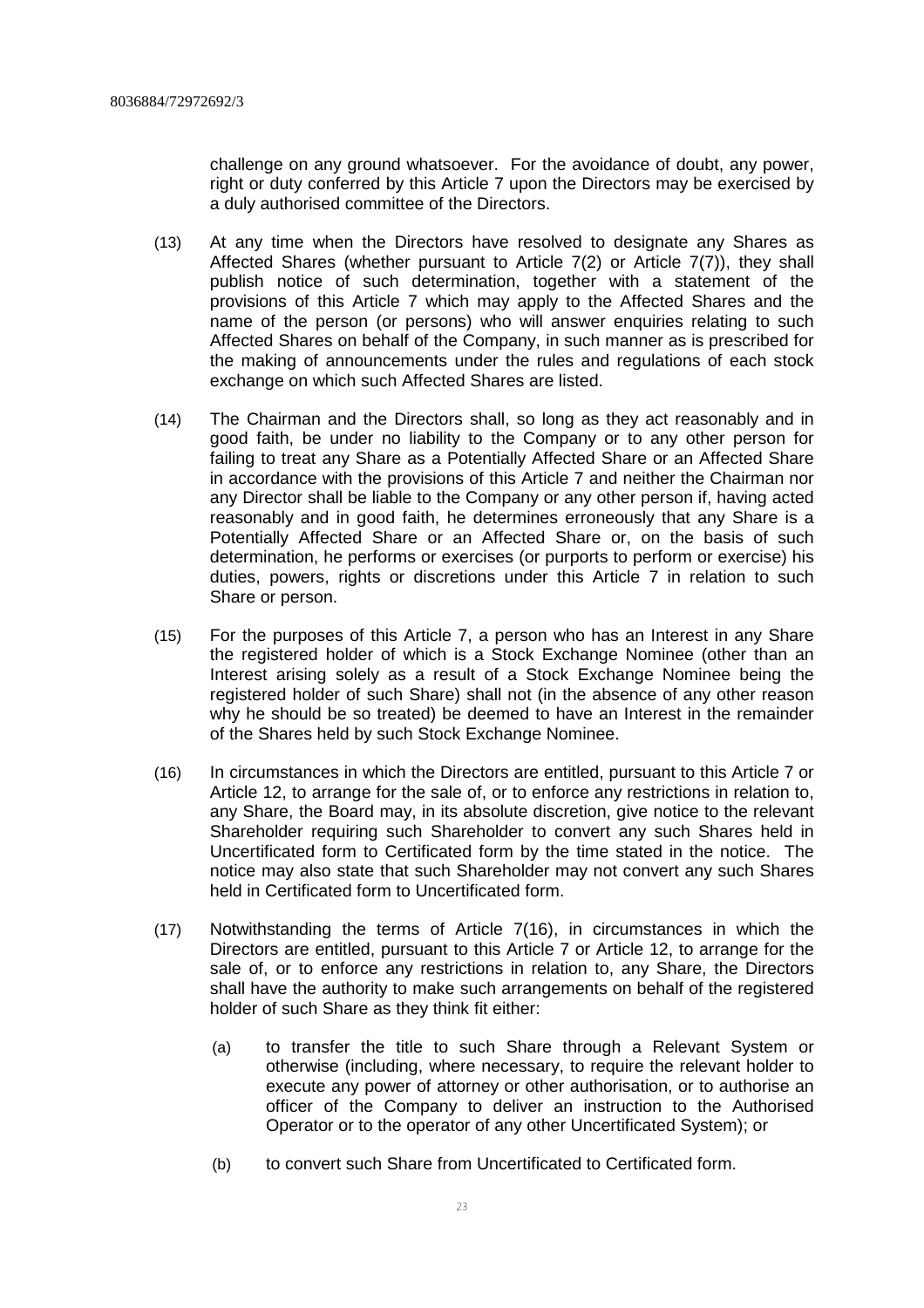# **8. CERTIFICATES**

- (1) The Board shall make such arrangements for the issue of share certificates as it may, from time to time, deem fit. Subject to a resolution of the Directors in accordance with Article 8(7), Shares may be converted into and held in Uncertificated form through CREST.
- (2) Save in relation to Shares held in Uncertificated form, every person shall be entitled:
	- (a) without payment to one certificate for all his Shares of each class and when part only of the Shares comprised in a certificate is sold or transferred to a balance certificate; or
	- (b) upon payment of such sum as the Board may determine to several certificates each for one or more Shares of any class.
- (3) Every certificate shall be issued within one month after allotment or lodgement of transfer (or within such other period as the conditions of issue shall provide) and shall specify the number and class of Shares to which it relates and the amount paid up and the distinguishing numbers (if any).
- (4) All forms of certificate for Shares or debentures or representing any other form of security (other than letters of allotment scrip certificates and other like documents) shall be issued and may if determined by the Board be issued under the Seal of the Company and shall be signed autographically unless there shall be in force a resolution of the Board adopting some method of mechanical signature in which event the signatures (if authorised by such resolution) may be effected by the method so adopted.
- (5) The Company shall not be bound to register more than four persons as the joint holders of any Share or Shares and, in respect of a Share held jointly, the Company shall not be bound to issue more than one certificate and delivery of a certificate for a Share to one of several joint holders shall be sufficient delivery to all such holders.
- (6) If a share certificate be defaced lost or destroyed it may be replaced or renewed without charge (other than in respect of exceptional out of pocket expenses) on such terms (if any) as to evidence and indemnity as the Board thinks fit.
- (7) Subject to the Law, the Directors without further consultation with the holders of any Shares or other securities of the Company may resolve that any class or classes of Share or other security of the Company from time to time in issue or to be issued may be in Uncertificated form, and no provision of these Articles will apply to any Uncertificated Share or other security of the Company to the extent that they are inconsistent with the holding of such Shares or other securities in Uncertificated form or the transfer of title to any such Shares or other securities by means of a Relevant System.

# **9. LIEN**

(1) The Company shall have a first and paramount lien (extending to all dividends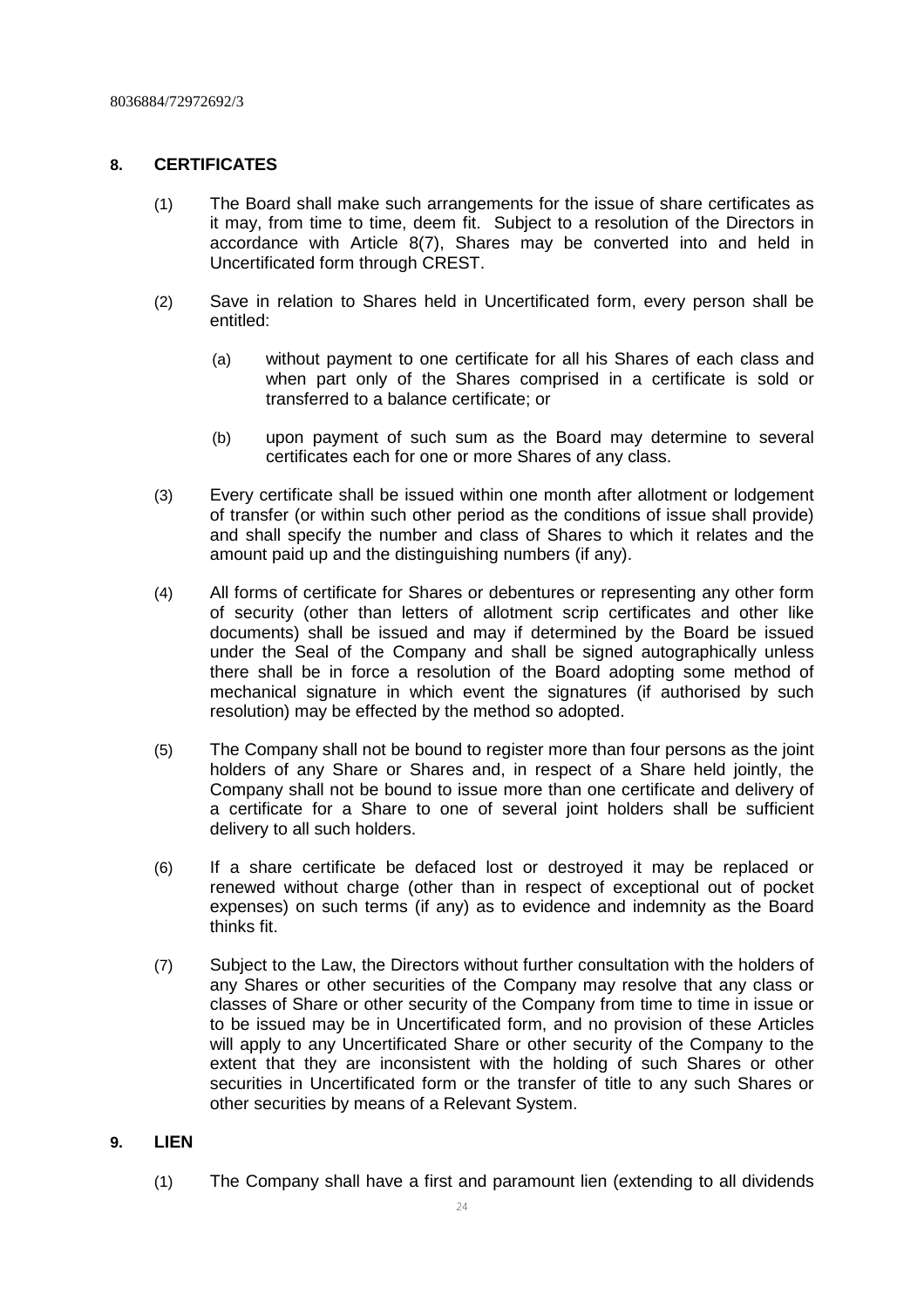payable) on all Shares (whether fully paid or not) for all moneys or other amounts whether presently payable or not called or payable at a fixed time in respect of those Shares or in respect of other indebtedness or obligation of the holder thereof to the Company and whether the same shall have been incurred before or after notice to the Company of any equitable or other interest of any person (other than such holder) and whether the time for payment or discharge shall have arrived or not and notwithstanding that the same are joint debts or liabilities of such holder and any other person (whether a Shareholder of the Company or not). The Board may at any time either generally or in any particular case waive any lien that has arisen or declare any Share to be wholly or partly exempt from this Article 9.

- (2) For the purpose of enforcing such lien the Company may sell, in such manner as the Directors think fit and the Directors may authorise any person to execute a transfer in respect of the Shares sold, any Shares on which the Company has a lien, but no sale shall be made unless some sum in respect of which the lien exists is presently payable, nor until the expiration of fourteen days after a notice in writing, stating and demanding payment of the sum presently payable, and giving notice of intention to sell in default, shall have been served on the holder for the time being of the Shares or the person entitled by reason of his death or bankruptcy to the Shares. For the purpose of giving effect to any such sale the Directors may authorise some person to transfer to the purchaser thereof the Shares so sold.
- (3) The net proceeds of such sale, after payment of the costs of such sale, shall be applied in or towards payment or satisfaction of the debt or liability in respect whereof the lien exists, so far as the same is presently payable and any residue shall (subject to a like lien for debts or liabilities not presently payable as existed upon the Shares prior to the sale) be paid to the person entitled to the Shares at the time of the sale. The purchaser shall be registered as the holder of the Shares so transferred and he shall not be bound to see to the application of the purchase money, nor shall his title to the Shares be affected by any irregularity or invalidity in the proceedings in relation to the sale.

# **10. CALLS ON SHARES**

- (1) The Board may at any time make calls upon the Shareholders in respect of any moneys unpaid on their Shares (whether on account of the nominal value or by way of premium and not by the conditions of allotment made payable at fixed times) and each Shareholder shall pay to the Company at the time and place appointed the amount called. A call may be revoked or postponed and the Board shall determine the terms on which a call is made including the time, place and manner of payment.
- (2) Joint holders shall be jointly and severally liable to pay calls.
- (3) If a sum called in respect of a Share is not paid before or on the day appointed the person from whom the sum is due shall pay interest from the day appointed to the time of actual payment at such rate as the Board may determine.
- (4) Any sum which by the terms of issue of a Share becomes payable on allotment or at any fixed date shall for the purposes of these Articles be deemed to be a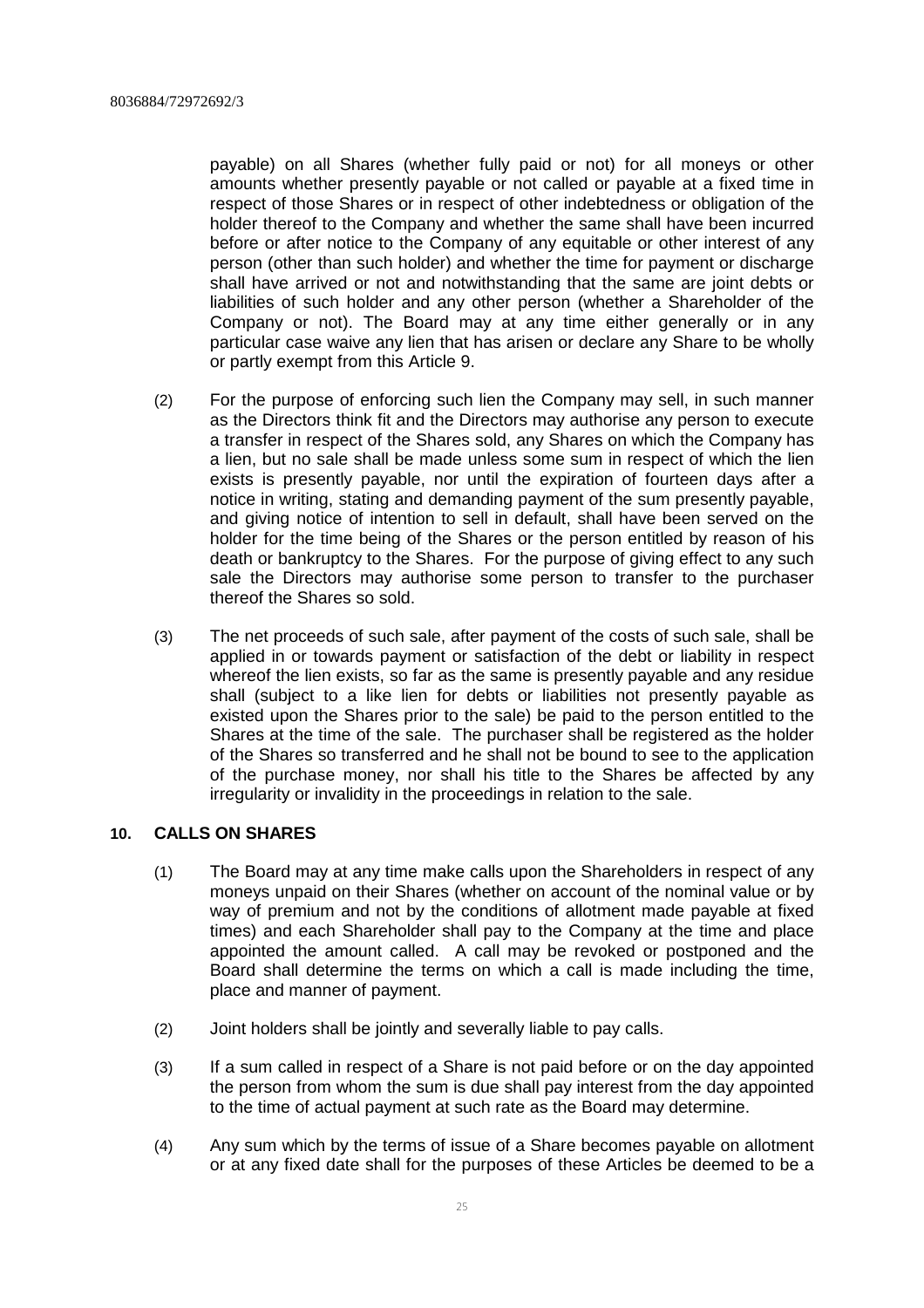call duly made and payable on the date on which by the terms of issue the same becomes payable and in the case of non-payment all the relevant provisions of these Articles as to payment of interest and expenses forfeiture or otherwise shall apply as if such sum had become payable by virtue of a call duly made and notified.

- (5) The Directors may, if they think fit, receive from any Shareholder willing to advance the same all or any part of the money uncalled and unpaid upon the Shares held by him beyond the sums actually called up thereon as payment in advance of calls, and such payment in advance of calls shall extinguish the liability upon the Shares in respect of which it is advanced to the extent of the payment, and upon the money so received or so much thereof as from time to time exceeds the amount of the calls then made upon the Shares in respect of which it has been received, the Company may (until the same would, but for such advance, become presently payable) pay interest at such rate as the Shareholder paying such sum and the Directors agree upon provided that any amount paid up in advance of calls shall not entitle the holder of the Shares upon which such amount is paid to participate in respect thereof in any dividend until the same would but for such advance become presently payable.
- (6) The Board may on an issue of Shares differentiate between holders as to amounts of calls and times of payment.

# **11. FORFEITURE AND SURRENDER OF SHARES**

- (1) If a Shareholder fails to pay any call or instalment on the day appointed the Board may at any time during such period as any part remains unpaid serve notice requiring payment of so much of the call or instalment as is unpaid together with any interest which may have accrued and any expenses which may have been incurred by the Company by reason of non-payment.
- (2) The notice shall state a further day on or before which the payment required by the notice is to be made and the place where the payment is to be made and that in the event of non-payment the Shares in respect of which the call was made or instalment is payable will be liable to be forfeited.
- (3) If the requirements of any such notice are not complied with, any Share in respect of which the notice has been given may at any time before payment has been made be forfeited by a resolution of the Board to that effect. Such forfeiture shall include all dividends declared or other moneys payable to the relevant Shareholder in respect of the forfeited Share and not actually paid before the forfeiture.
- (4) Notice of forfeiture shall forthwith be given to the former holder and an entry of such notice and forfeiture shall forthwith be made and dated in the Register opposite the entry of the Share; but no forfeiture shall be in any manner invalidated by any omission or neglect to give notice or to make such entry.
- (5) A forfeited Share shall be deemed to be the property of the Company and may be sold re-allotted or otherwise disposed of on such terms as the Board shall think fit with or without all or any part of the amount previously paid on the Share being credited as paid and at any time before a sale re-allotment or other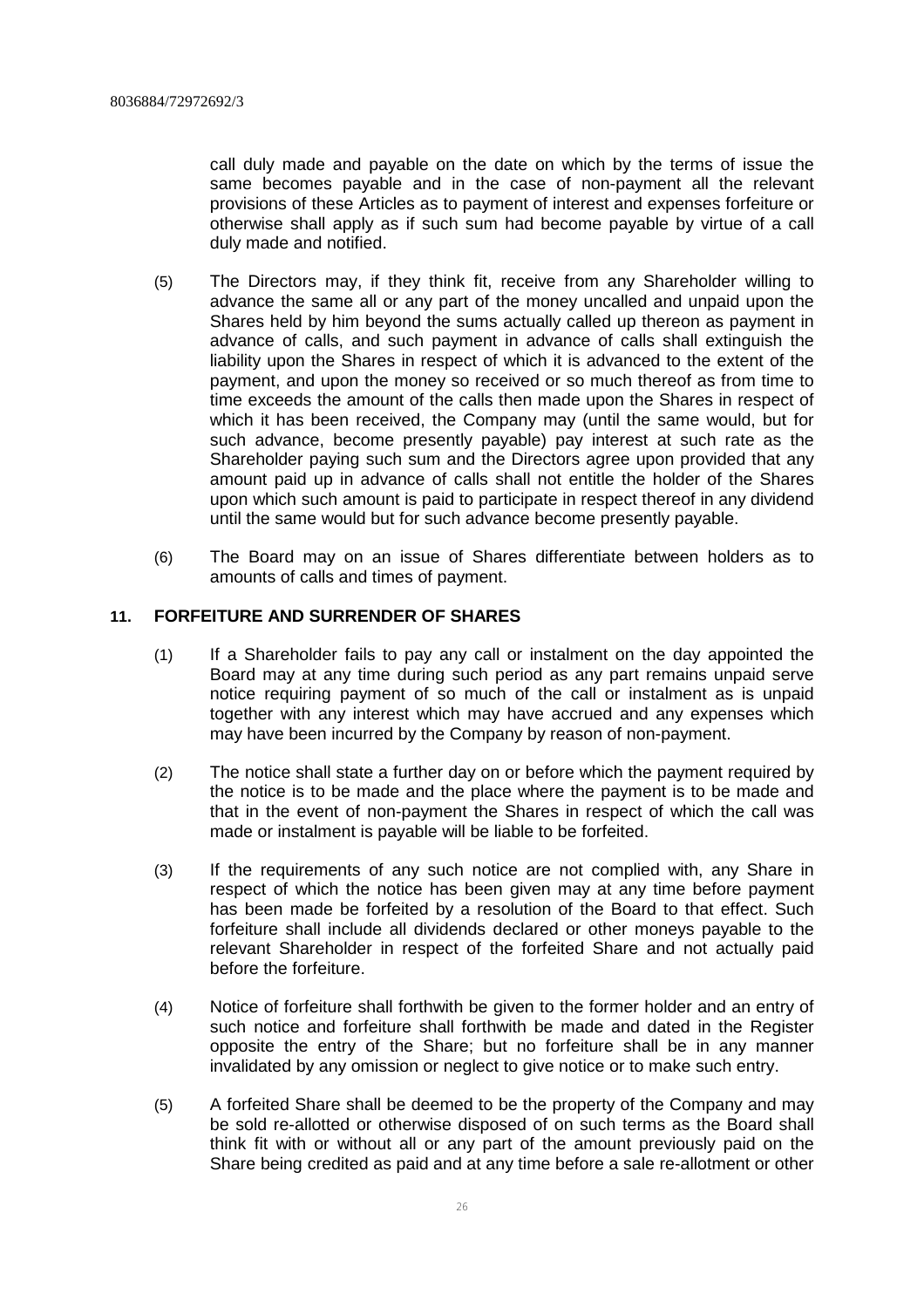disposition the forfeiture may be cancelled.

- (6) A person whose Shares have been forfeited shall cease to be a Shareholder in respect of the forfeited Shares and shall surrender to the Company any certificates in respect of the Shares, but shall notwithstanding the forfeiture remain liable to pay to the Company all moneys which at the date of forfeiture were presently payable by him to the Company in respect of the Shares with interest thereon from the date of forfeiture until payment at such rate as the Directors may determine and the Directors may enforce payment without any allowance for the value of the Shares at the time of forfeiture.
- (7) The Board may accept from any Shareholder on such terms as shall be agreed a surrender of any Shares in respect of which there is a liability for calls. Any surrendered Share may be disposed of in the same manner as a forfeited Share.
- (8) A declaration in writing by a Director or the Secretary that a Share has been duly forfeited or surrendered on the date stated in the declaration shall be conclusive evidence of the facts therein as against all persons claiming to be entitled to the relevant Share.
- (9) The Company may receive the consideration given for any Share on any sale or disposition and may execute or authorise some other person to execute a transfer of the Share in favour of the person to whom the same is sold or disposed of and he shall thereupon be registered as the holder and shall not be bound to see to the application of the purchase money nor shall his title be affected by any irregularity or invalidity in forfeiture sale re-allotment or disposal.

# **12. TRANSFER AND TRANSMISSION OF SHARES**

- (1) Subject to the other provisions of these Articles, a Share may be transferred to any person selected by the transferor in accordance with this Article 12.
- (2) The Directors shall have power to implement such arrangements as they may, in their absolute discretion, think fit in order for any class of Shares to be admitted to settlement by means of the CREST UK System. Where they do so, Articles 12(3) and 12(4) shall commence to have effect immediately prior to the time at which Euroclear admits the class to settlement by means of the CREST UK System.
- (3) In relation to any class of Shares which, for the time being, Euroclear has admitted to settlement by means of the CREST UK System, and for so long as such class remains so admitted, no provision of these Articles shall apply or have effect to the extent that it is in any respect inconsistent with:
	- (a) the holding of Shares of that class in Uncertificated form;
	- (b) the transfer of title to Shares of that class by means of the CREST UK System;
	- (c) the Uncertificated System Requirements;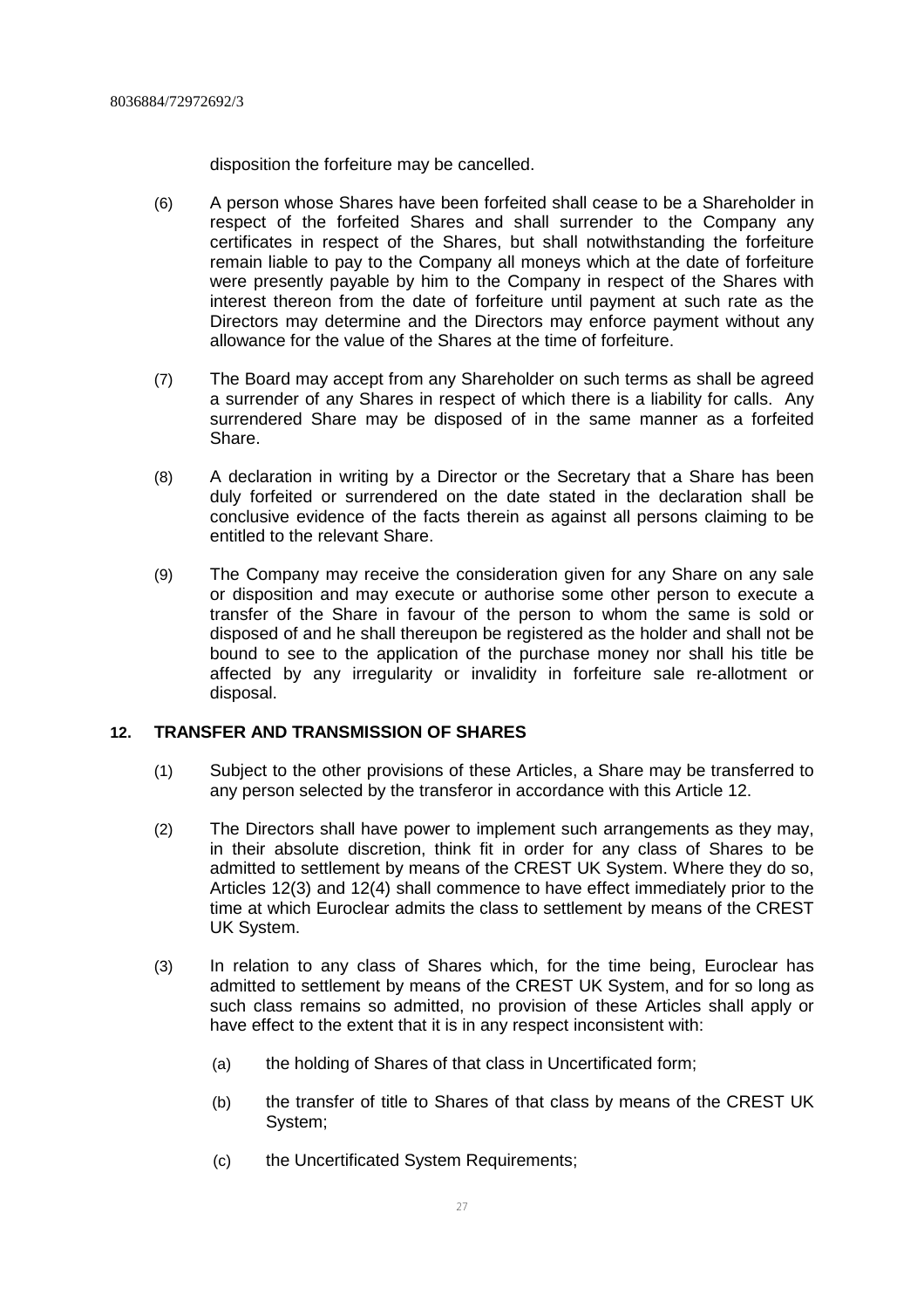- (d) any other provision of the Guernsey Regulations relating to Shares held in Uncertificated form.
- (4) Without prejudice to the generality of Article 12(2) and notwithstanding anything contained in these Articles where any class of Shares is, for the time being, admitted to settlement by means of the CREST UK System:
	- (a) subject to the Law and the Guernsey Regulations, such securities may be issued in Uncertificated form;
	- (b) unless the Directors otherwise determine, such securities held by the same holder or joint holder in Certificated form and Uncertificated form shall be treated as separate holdings;
	- (c) subject to the Guernsey Regulations, such securities may be changed from Uncertificated to Certificated form, and from Certificated to Uncertificated form;
	- (d) any Shareholder may transfer all or any of his Uncertificated Shares by means of a Relevant System authorised by the Board in such manner provided for, and subject as so provided, in the Guernsey Regulations or as may otherwise from time to time be adopted by the Board on behalf of the Company and the rules of any Relevant System and, accordingly, no provision of these Articles shall apply in respect of such Shares to the extent that it requires or contemplates the effecting of a transfer by an instrument in writing and the production of a certificate for the security to be transferred;
	- (e) the Company shall comply in all respects with the Guernsey Regulations;
	- (f) no provision of these Articles shall apply so as to require the Company to issue a certificate to any person holding such Shares in Uncertificated form;
	- (g) the permitted number of joint holders of any Share shall be four;
	- (h) every transfer of Shares from the CREST account of a CREST member to a CREST account of another CREST member shall vest in the transferee a beneficial interest in the Shares transferred, notwithstanding any agreements or arrangements to the contrary however and whenever arising and however expressed. Accordingly, each CREST member who is for the time being registered as the holder of any Shares in the capital of the Company shall hold such Shares upon trust for himself and for those persons (if any) whose CREST accounts are duly credited with any such Shares or in favour of whom Shares are to be withdrawn from CREST pursuant to a settled stock withdrawal instruction; and the member and all such persons, to the extent respectively of the Shares duly credited to their respective CREST accounts or the subject of a settled stock withdrawal instruction, shall accordingly have beneficial interests therein;
	- (i) where a dematerialised instruction is expressed to have been sent on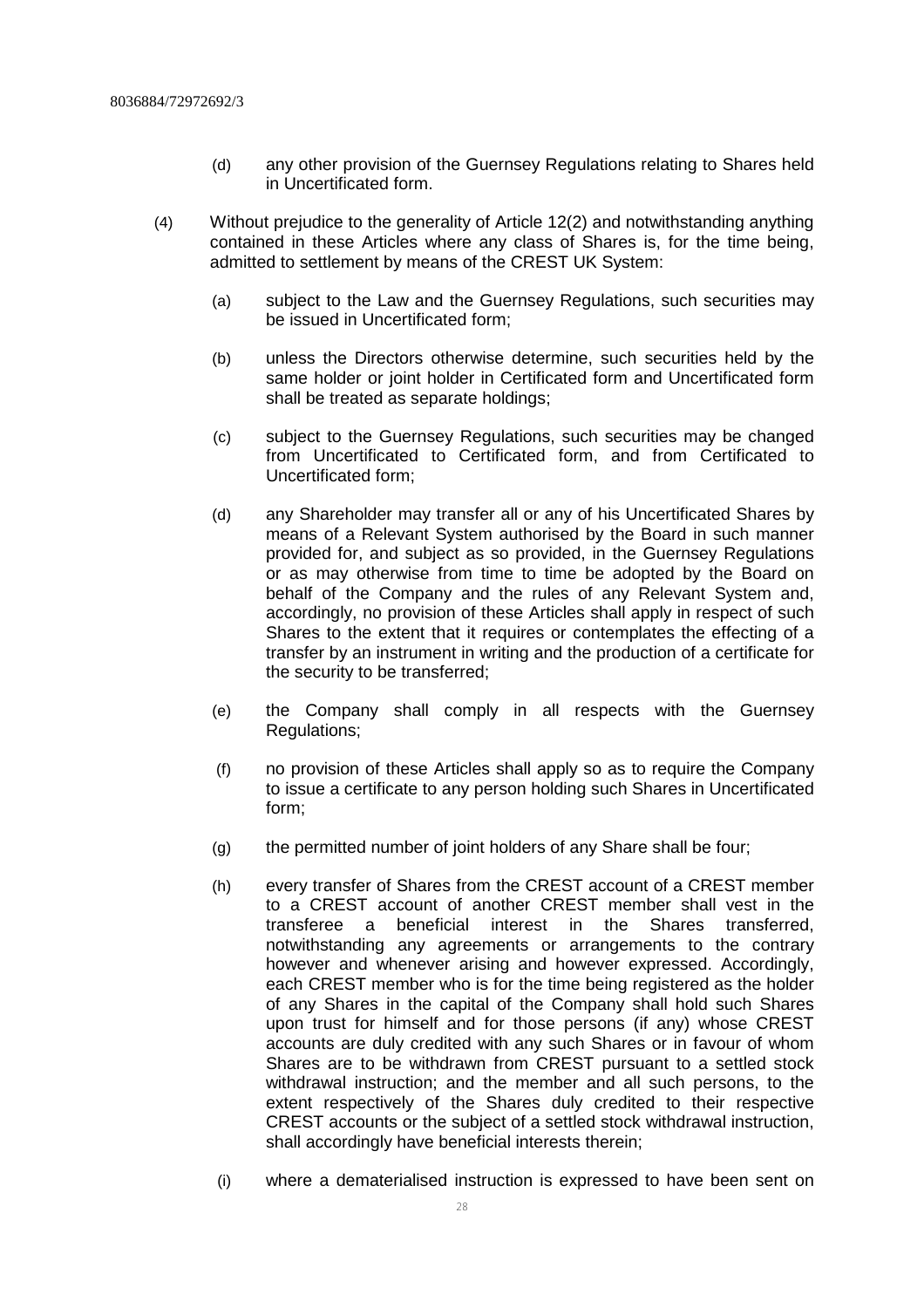behalf of a person by a Sponsor or by Euroclear:

- (i) the person on whose behalf the instruction is expressed to have been sent shall not be able to deny to the addressee:
	- A. that the instruction was sent with his authority; or
	- B. that the information contained in it is correct; and
- (ii) the Sponsor or Euroclear, as the case may be, shall not be able to deny to the addressee:
	- A. that he has authority to send the dematerialised instruction; or
	- B. that he has sent the dematerialised instruction.
- (j) where a dematerialised instruction is expressed to have been sent by a person, and it is not expressed to have been sent on behalf of another person, the first person shall not be allowed to deny to the addressee:
	- (i) that the information contained in the instruction is correct; or
	- (ii) that he has sent it.
- (k) an addressee who receives a dematerialised instruction (whether directly, or by means of the facilities of a Sponsor acting on his behalf) may (subject to Articles  $12(4)(I)$  and  $12(4)(m)$  accept that at the time when it was sent or at any time thereafter:
	- (i) the information contained in the instruction was correct;
	- (ii) the user or authorised operator identified in the instruction as having sent the instruction did send it; and
	- (iii) if the instruction was expressed to have been sent on behalf of a person, it was sent with the authority of that person.
- (I) subject to Article  $12(4)(n)$ , an addressee shall not be allowed to accept any of the matters specified in Article 12(4)(k) where, at the time when he received the dematerialised instruction, he was a person who was not either the Company or a Sponsor receiving (in either case) dematerialised instructions on behalf of the Company, and he had actual notice:
	- (i) that any information contained in it was incorrect;
	- (ii) that the user or Euroclear expressed to have sent the instruction did not send it; or
	- (iii) if the instruction was expressed to have been sent on behalf of a person, that the person had not given to Euroclear of the Sponsor identified in the instruction as having sent it his authority to send the instruction on his behalf.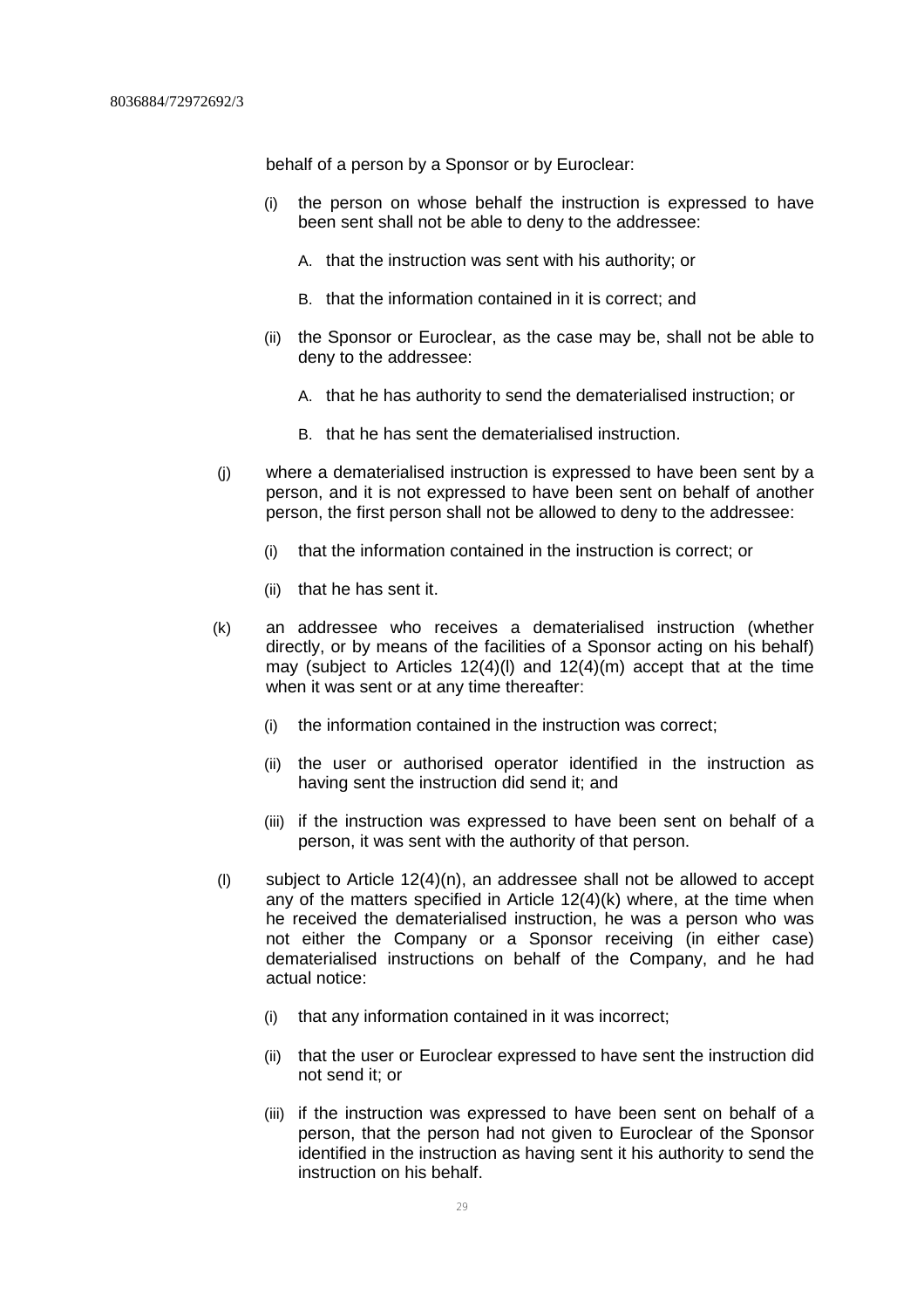- (m) subject to Article 12(4)(n), an addressee shall not be allowed to accept any of the matters specified in Article 12(4)(k) where, at the time when he received the dematerialised instruction, he was either the Company or a Sponsor receiving dematerialised instructions on behalf of the Company, and he had actual notice from Euroclear of any of the matters specified in Article 12(4)(l).
- (n) however, where an addressee has received actual notice of a kind to which this Article 12 refers in respect of a properly authenticated dematerialised instruction, he may accept the matters specified in Article 12(4)(k) if at the time when he received the actual notice it was not practicable for him to halt his processing of the instruction.
- (o) a person who is permitted by Articles  $12(4)(k)$  or  $12(4)(n)$  to accept any matter shall not be liable in damages or otherwise to any person by reason of his having relied on the matter that he was permitted to accept.
- (p) except as provided in Article 12(4)(o), this Article 12 does not affect any liability of a person for causing or permitting a dematerialised instruction:
	- (i) to be sent without authority;
	- (ii) to contain information that is incorrect; or
	- (iii) to be expressed to have been sent by a person who did not send it.
- $(5)$  Articles 12(4)(4)(i) to 12(4)(p) are to be construed in accordance with the CREST Manual.
- (6) Shares of any class may be traded through an Uncertificated System authorised by the Board in such manner provided for, and subject as provided, in any regulations issued for this purpose under the laws of Guernsey or such as may otherwise from time to time be adopted by the Board on behalf of the Company and the relevant Uncertificated System Requirements and accordingly no provision of these Articles shall apply in respect of an Uncertificated Share to the extent that it requires or contemplates the effecting of a transfer by an instrument in writing or the production of a certificate for the Shares to be transferred.
- (7) All transfers of Certificated Shares may be effected by transfer in writing in any usual form, or in any other form as the Board may approve. Any instrument of transfer shall be signed by or on behalf of the transferor and, unless the Share is fully paid, by or on behalf of the transferee, and the transferor shall be deemed to remain the holder until the name of the transferee is entered in the Register.
- (8) In respect of Certificated Shares, every instrument of transfer shall be left at the Office or such other place as the Board may prescribe with the certificate of every Share to be transferred and such other evidence as the Board may reasonably require to prove the title of the transferor or his right to transfer the Shares; and the transfer and certificate shall remain in the custody of the Board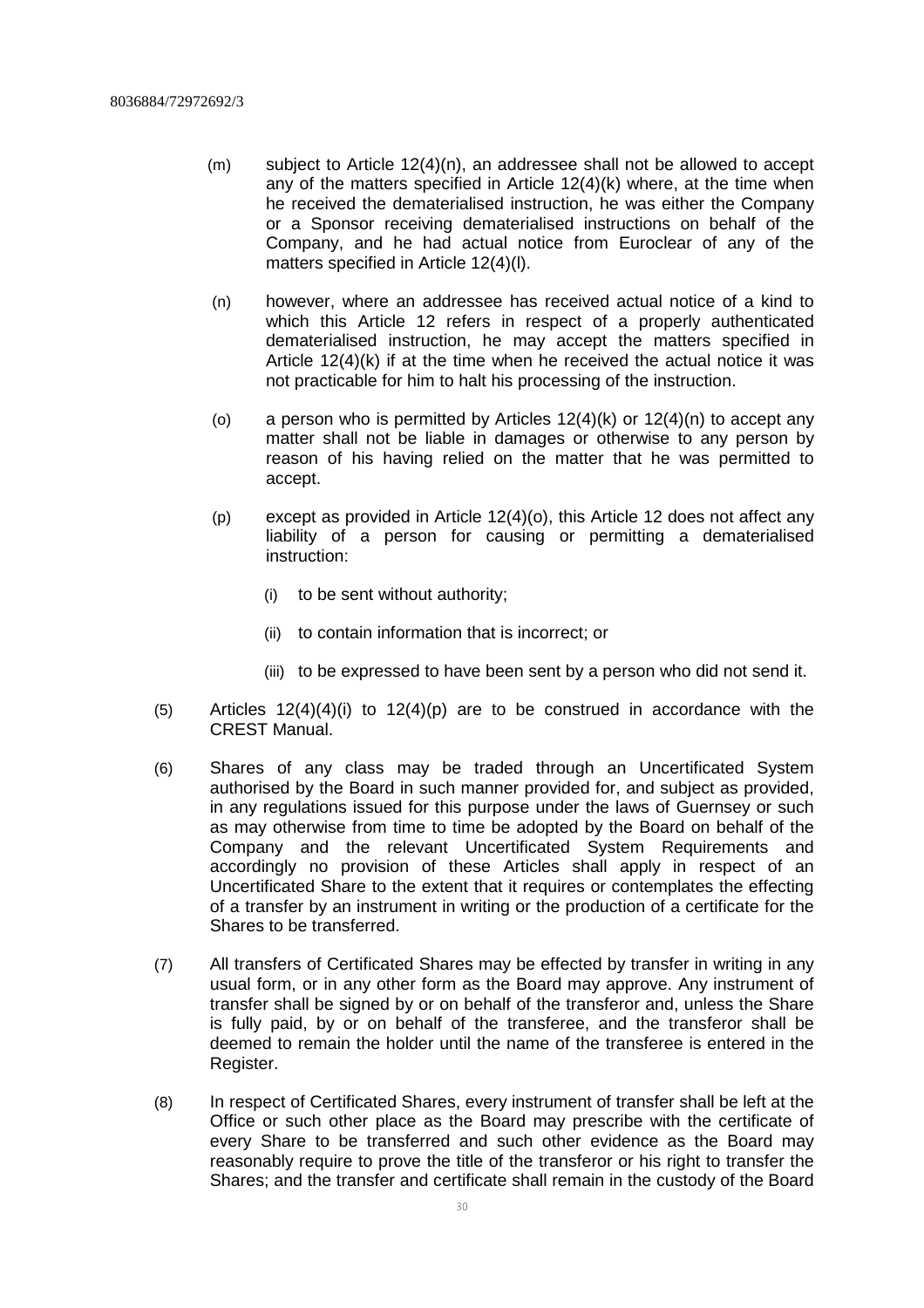but shall be at all reasonable times produced at the request and expense of the transferor or transferee or their respective representatives. If requested, a new certificate shall be delivered to the transferee after the transfer is completed and registered on his application and when necessary a balance certificate shall be delivered if required by him in writing. A fee determined by the Board may be charged for each transfer and also for the registration of every probate notice power of attorney or document tendered for registration and shall be paid before registration.

- (9) The Board may, in its absolute discretion and without giving a reason, refuse to transfer, convert or register a transfer of Shares where the Shareholder has failed to comply with Article 3(16) and may also refuse to register a transfer of Shares if:
	- (a) the Share is not fully paid or is a Share over which the Company has a lien;
	- (b) it is in respect of more than one class of Shares;
	- (c) it is in favour of more than four joint transferees;
	- (d) in the case of Certificated Shares, having been delivered for registration to the Office or such other place as the Board may decide, it is not accompanied by the certificate for the Shares to which it relates and such other evidence as the Board may reasonably require to prove title of the transferor and the due execution by him of the transfer or, if the transfer is executed by some other person on his behalf, the authority of that person to do so;
	- (e) in the opinion of the Directors, such Share would upon transfer become, or would be capable of being designated as, or would continue to be or would continue to be capable of being designated as, an Affected Share in accordance with Article 7;
	- (f) the transfer is in favour of a holder of Default Shares; or
	- (g) the transfer is not permitted under the U.S. Securities Act and any relevant state securities laws in the United States,

provided that this would not prevent dealings in the Share taking place on an open and proper basis on any Regulated Market on which such Share may be listed from time to time.

- (10) The Board may only decline to register a transfer of an Uncertificated Share in the circumstances set out in the Guernsey Regulations and where, in the case of a transfer to joint holders, the number of joint holders to whom the Uncertificated Share is to be transferred exceeds four. However, the Directors shall have the authority to make such arrangements as they think fit in order to convert the relevant Share from Uncertificated to Certificated form (as set out in Article 7) if such conversion may enable the Directors to exercise their powers and discretions under Article 7 and this Article 12.
- (11) No Shares in the Company shall be acquired with the assets of any Plan. Any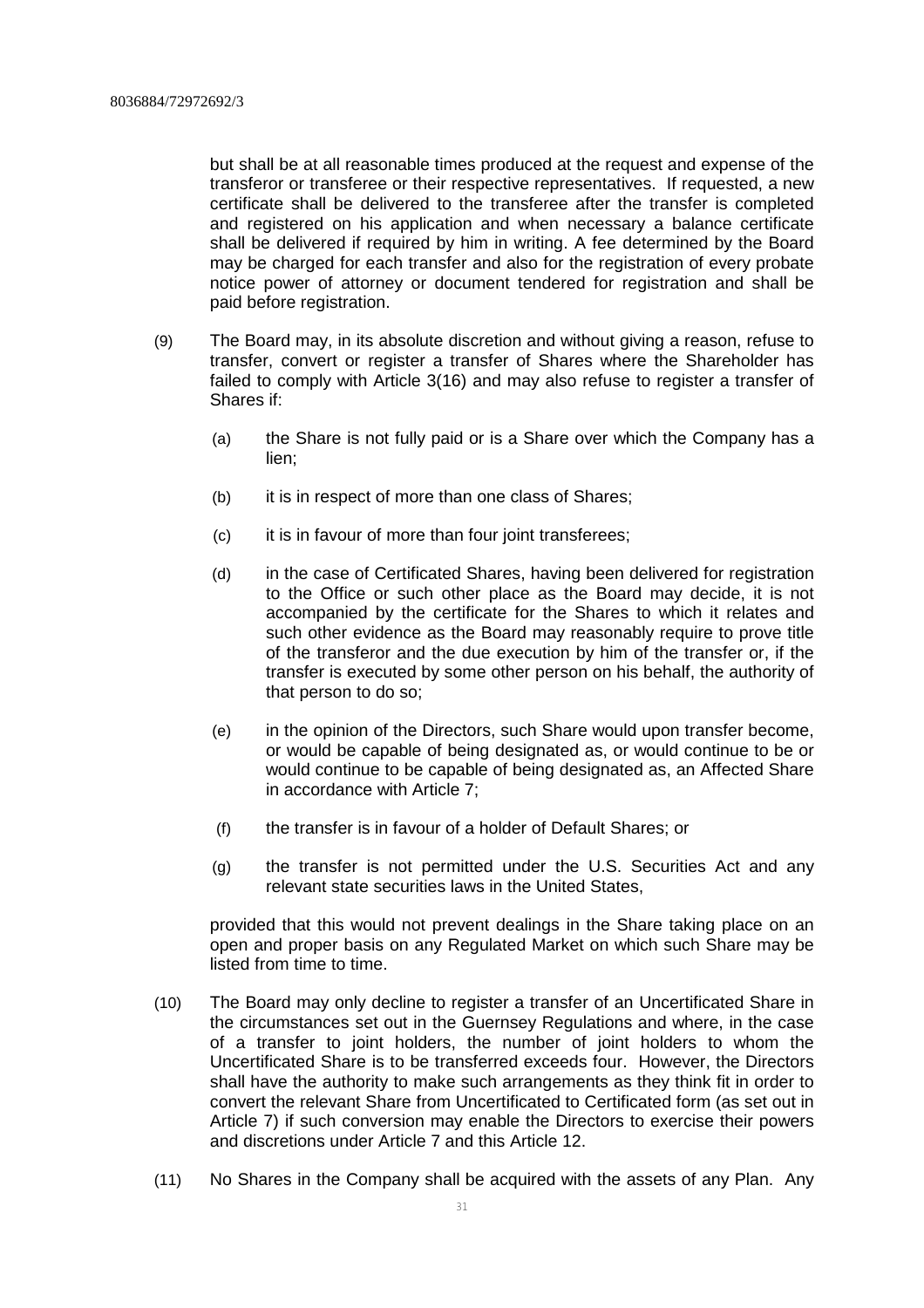purported acquisition or holding of any Shares or Interest therein by any Non-Qualified Holder or with the assets of any Plan will be void and shall have no force and effect.

- (12) If, notwithstanding the foregoing provisions of this Article 12, a purported acquisition or holding or transfer of any Shares or Interest therein may not be treated (for any reason) as being void and of no force and effect in accordance with Article 12(11), such Shares shall, at the discretion of the Board, be: (i) automatically transferred to a charitable trust for the benefit of a charitable beneficiary and the purported holder will acquire no right in such Shares or such Interest; (ii) purchased by the Company; or (iii) transferred to a person who is not a Non-Qualified Holder or a Plan. Pending any such purchase or transfer, the Board shall be authorised to suspend the exercise of any special consent rights, any rights to receive notice of, or attend, any Shareholder meeting and any rights to receive any distribution with respect to such Shares. The Board shall be entitled to authorise any person to execute any transfer of such Shares or Interest in order to give effect to the terms of this Article 12(12).
- (13) Notwithstanding the foregoing, in the case of any Shares that are listed for trading on a Regulated Market or MTF and/or admitted to settlement through any Uncertificated System, the Board will not be permitted to decline to register or recognise any transfer of such Shares if the refusal to register or recognise such transfer would not be permitted by the listing rules of such Regulated Market or MTF or Uncertificated System Requirements, through which such securities then trade and settle.
- (14) If the Board refuses to register the transfer of any Share it shall, within two months of the date on which such transfer was lodged with the Company, send notice of such refusal to the transferee.
- (15) No fee shall be payable to the Company in respect of the registration of any transfer, probate, letters of administration, certificate or marriage or death, power of attorney, instruction or other document relating to or affecting the title to any Shares.
- (16) The Company shall keep the Register in accordance with Sections 123 to 128 of the Law and the Uncertificated System Requirements and the Guernsey Regulations. Subject to the Uncertificated Security Requirements, the Register may be closed during such periods as the Board think fit not exceeding in all 30 days in any year.
- (17) On the death of a registered holder of a Share, the survivors (where the deceased was a joint holder) and the executors of the deceased (where the deceased was a sole holder) shall be the only persons recognised by the Company as having any title to or interest in his Shares; but nothing herein shall release the estate of a deceased joint holder from any liability in respect of any Share jointly held.
- (18) A person so becoming entitled to a Share in consequence of the death, bankruptcy or incapacity of a Shareholder shall have the right to receive and may give a discharge for all dividends and other money payable or other advantages due on or in respect of the Share, but he shall not be entitled to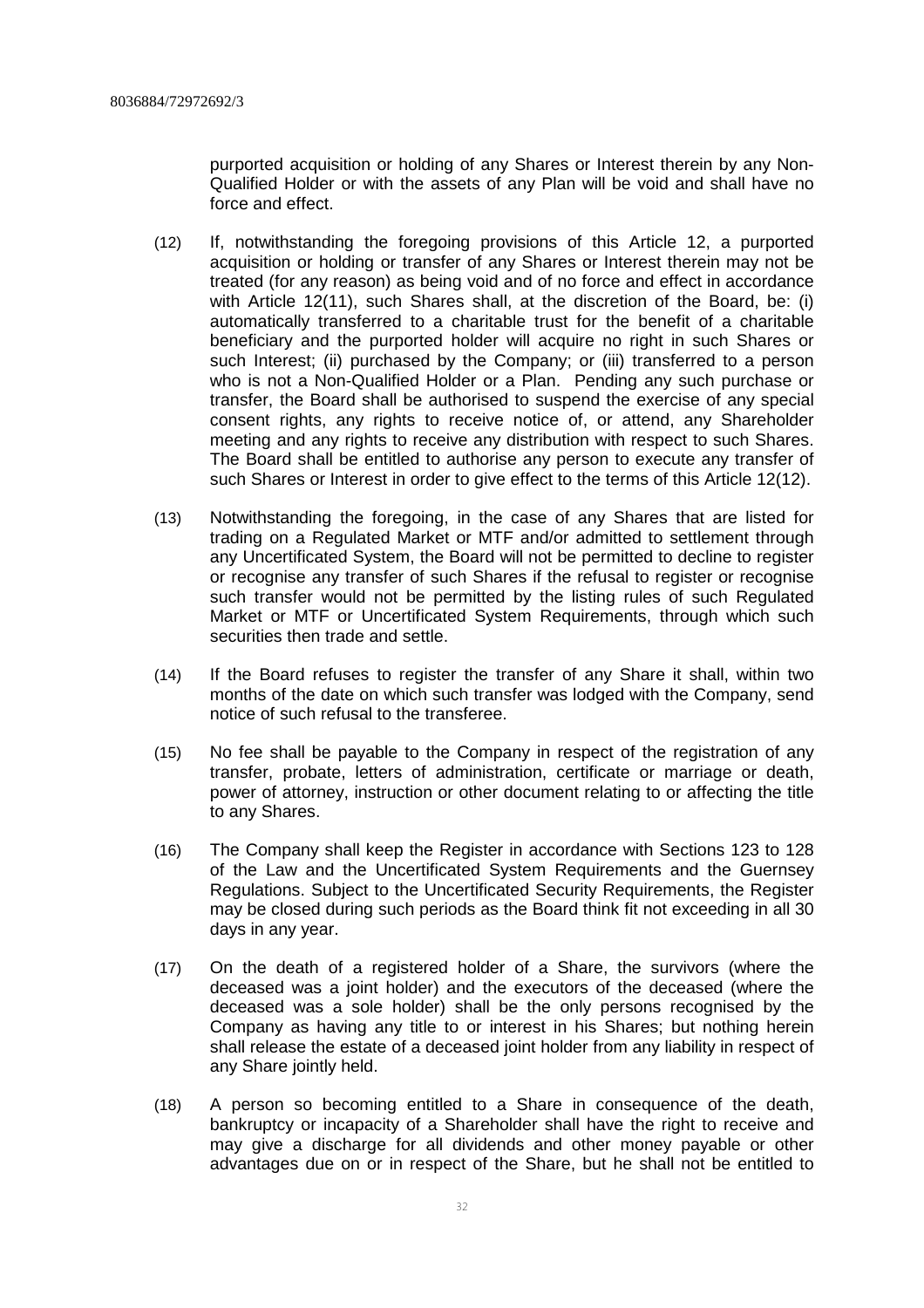receive notice of or to attend or vote at meetings of the Company, or save as aforesaid, to any of the rights or privileges of a Shareholder unless and until he shall be registered as a Shareholder in respect of the Share, any such person shall be entitled to elect by giving notice to the Company to become the holder of the Share or to have another person nominated by him registered as the transferee by executing a transfer of the Share to that person provided always that the Board may at any time give notice requiring any such person to elect either to be registered himself or to transfer the Share and if the notice is not complied with within ninety days the Board may thereafter withhold all dividends or other moneys payable or other advantages due in respect of the Share until the requirements of the notice have been complied with.

# **13. ALTERATION OF CAPITAL**

- (1) The Company may at any time, by ordinary resolution, increase its authorised share capital (if specified) by such sum and divided into Shares of such amount as the relevant resolution shall prescribe.
- (2) Unless the Company shall have resolved otherwise, any new Shares shall be of such class and amount and have such preference or priority as regards dividends or in the distribution of assets or as to voting or otherwise over any other Shares of any class, whether then issued or not, or be subject to such stipulations deferring them to any other shares with regard to dividends or in the distribution of the assets as the Board may determine.
- (3) Subject as provided elsewhere in these Articles, the Company may by ordinary resolution:
	- (a) consolidate and divide all or any of its share capital into Shares of larger or smaller amounts than its existing Shares;
	- (b) subdivide all or any of its Shares into Shares of smaller amount so however that in subdivision the proportion between the amount paid and the amount if any unpaid on each reduced share shall be the same as it was in the case of the Share from which the reduced share is derived and so that the resolution whereby any Share is subdivided may determine that as between the holders of the shares resulting from subdivision one or more of the shares may have such preferred deferred or other rights over the others as the Company has power to attach to unissued or new shares;
	- (c) cancel any shares which at the date of the resolution have not been taken or agreed to be taken by any person and diminish the amount of its share capital by the amount of the shares so cancelled; and
	- (d) where its share capital is expressed in a particular currency or former currency, denominate or redenominate it, whether by expressing its amount in units or subdivisions of that currency or former currency, or otherwise; and
	- (e) convert shares into stock and vice versa.
- (4) The Board on any consolidation of shares may deal with fractions of shares in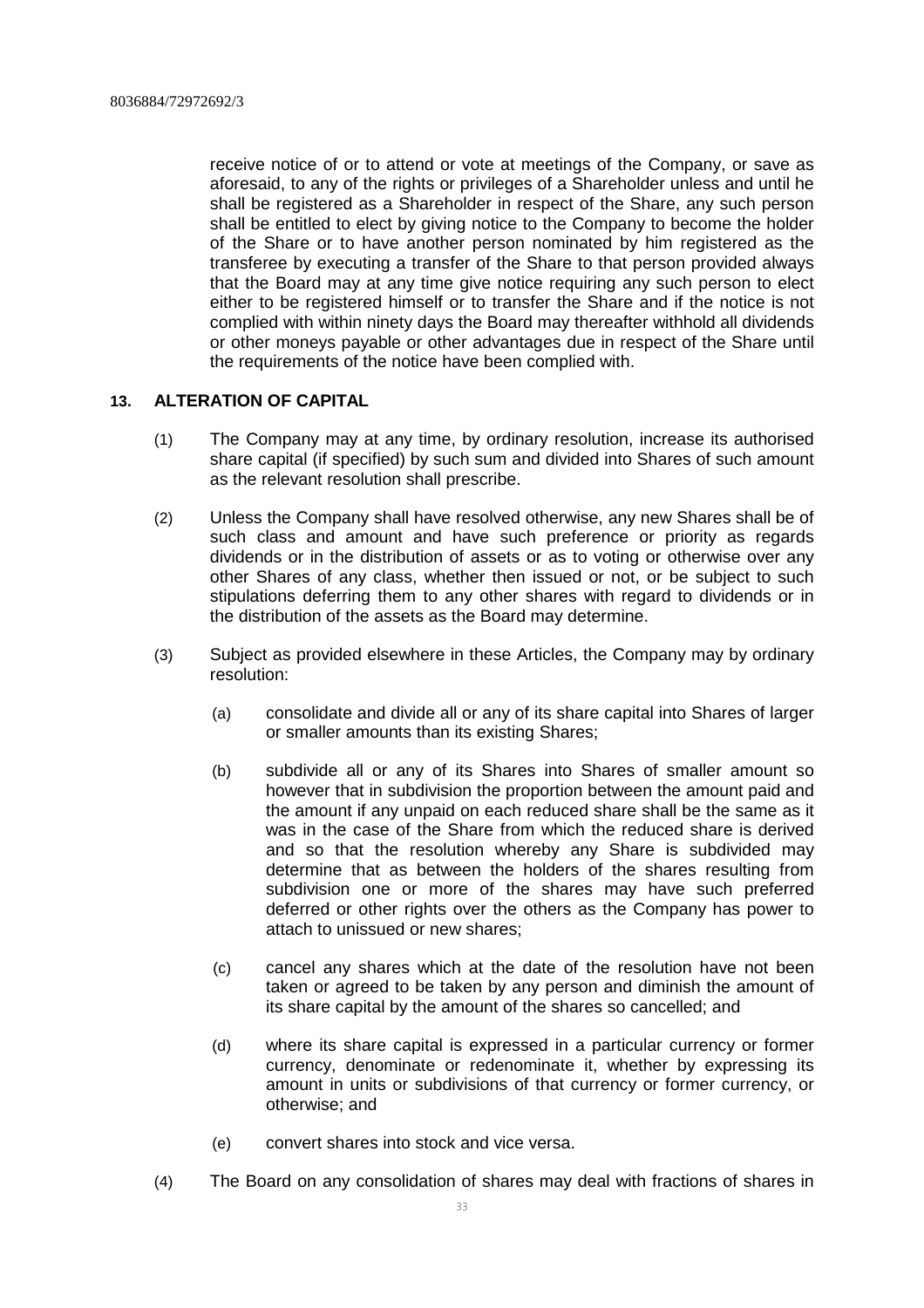any manner.

(5) The Company may reduce its share capital, any capital account or any share premium account in any manner and with and subject to any authorisation or consent required by the Law.

# **14. GENERAL MEETINGS**

- (1) The first general meeting of the Company shall be held within such time as may be required by the Law and thereafter general meetings shall be held once at least in each subsequent calendar year. Other meetings of the Company shall be called extraordinary general meetings. General meetings shall be held in Guernsey or at such other place as may be determined by the Board. The requirement for an annual general meeting may be waived by the Shareholders in accordance with Section 201 of the Law.
- (2) A Shareholder participating by video link or telephone conference call or other electronic or telephonic means of communication in a meeting at which a quorum is present shall be treated as having attended that meeting provided that the Shareholders present at the meeting can hear and speak to the participating Shareholder and vice versa.
- (3) A video link or telephone conference call or other electronic or telephonic means of communication in which a quorum of Shareholders participates and all participants can hear and speak to each other shall be a valid meeting which shall be deemed to take place where the Chairman is present unless the Shareholders resolve otherwise.
- (4) Any general meeting convened by the Board, unless its time shall have been fixed by the Company in general meeting or unless convened in pursuance of a requisition, may be postponed by the Board by notice in writing and the meeting shall subject to any further postponement or adjournment be held at the postponed date for the purpose of transacting the business covered by the original notice.
- (5) The Board may convene an extraordinary general meeting of the Company whenever it thinks fit.
- (6) The Board may, whenever it thinks fit, and shall, on the requisition of Shareholders holding more than ten per cent. (10%) of such capital of the Company as carries the right to vote at general meetings (excluding any capital held as treasury shares), in accordance with Sections 203 and 204 of the Law proceed to convene a general meeting.

# **15. NOTICE OF GENERAL MEETINGS**

Not less than ten days' notice specifying the time and place of any general meeting and specifying also, in the case of any special business, the general nature of the business to be transacted shall be given by notice sent by post or by electronic means by the Secretary or other Officer of the Company or any other person appointed in that behalf by the Board to such Shareholders as are entitled to receive notices provided that with the consent in writing of all the Shareholders entitled to attend a meeting may be convened by a shorter notice or at no notice and in any manner they think fit. In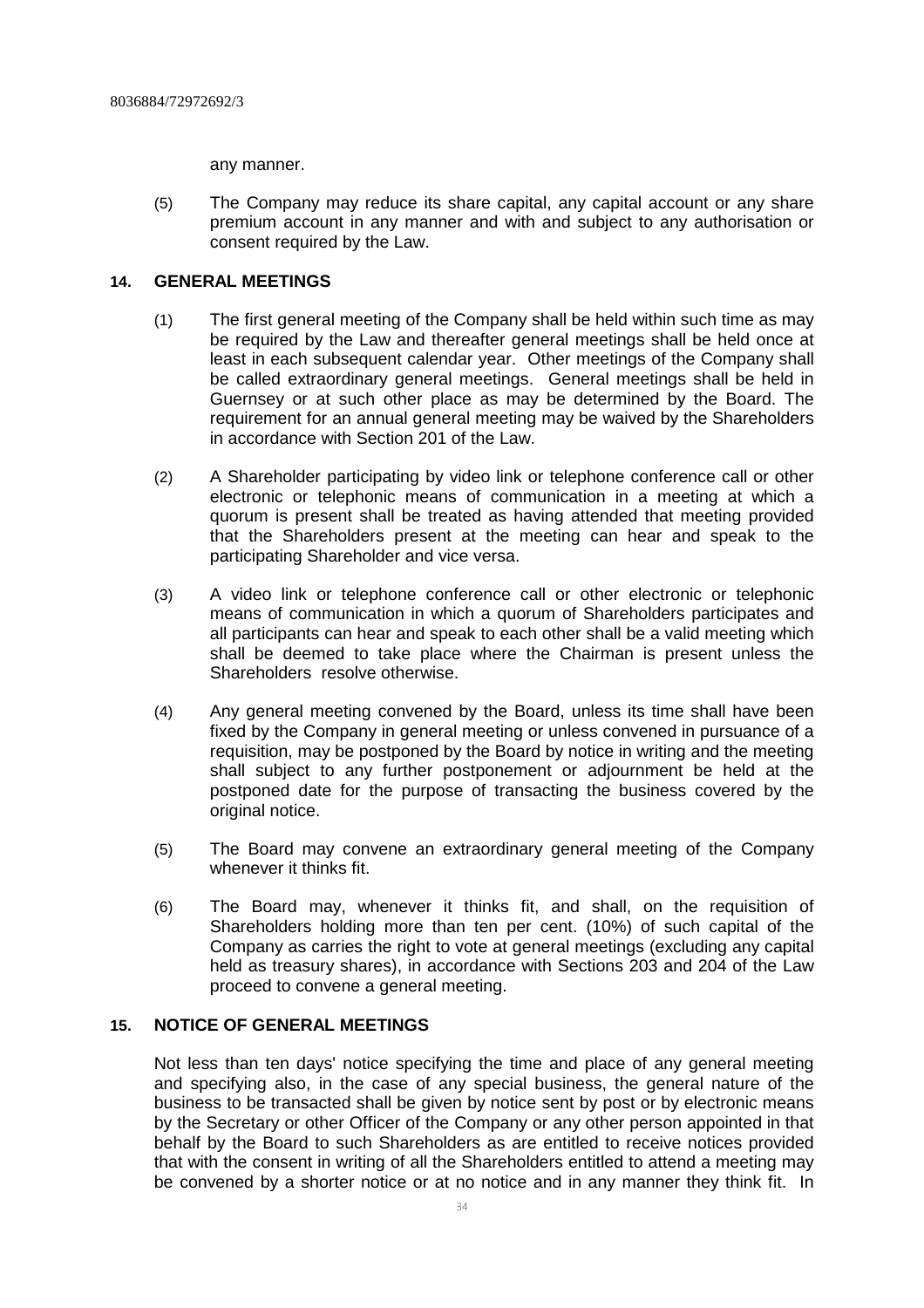every notice, there shall appear a statement setting out which class(es) of Shareholder are entitled to attend, speak and vote on which matters and that a Shareholder is entitled to appoint one or more proxies to attend, speak and vote instead of him (provided that each proxy is appointed to exercise the rights attaching to a different Share or Shares held by him) and that a proxy need not be a Shareholder.

# **16. PROCEEDINGS AT GENERAL MEETINGS**

- (1) The ordinary business of a general meeting shall be to receive and consider the profit and loss account and the balance sheet of the Company and the reports (if required) of the Directors and the Auditor to elect Directors and appoint Auditors in the place of those retiring, to fix the remuneration of the Directors and Auditors to sanction or declare dividends and to transact any other ordinary business which ought to be transacted at such meeting. All other business shall be deemed special and shall be subject to notice as hereinbefore provided.
- (2) The quorum for a general meeting shall be one (1) or more Shareholders present in person or by proxy and holding five per cent. (5%) or more of the voting rights relating to such meeting, whether or not the Company has only a single Shareholder. No business shall be transacted at any general meeting unless a quorum is present.
- (3) If within half an hour after the time appointed for the meeting a quorum is not present or if during a meeting such quorum ceased to be present the meeting if convened by or upon a requisition shall be dissolved. If otherwise convened it shall stand adjourned for seven days at the same time and place or to such other day and at such other time and place as the Board may determine and (subject to Article 16(5)) no notice of adjournment need be given. On the resumption of an adjourned meeting, those Shareholders present in person or by proxy shall constitute the quorum.
- (4) The Chairman (if any) or, if absent, the Deputy Chairman (if any) of the Board or, failing him, some other Director nominated by the Directors shall preside as Chairman at every general meeting of the Company, but if at any meeting none of the Chairman nor the Deputy Chairman nor such other Director be present within fifteen minutes after the time appointed for holding the meeting, or if none of them be willing to act as Chairman, the Directors present shall choose some Director present to be Chairman, or if no Directors be present, or if all the Directors present decline to take the chair the Shareholders present shall choose some Shareholder present to be Chairman.
- (5) The Chairman may with the consent of any meeting at which a quorum is present and shall if so directed by the meeting adjourn the meeting at any time and to any place but no business shall be transacted at any adjourned meeting other than the business left unfinished at the meeting from which the adjournment took place. When a meeting is adjourned for thirty days or more notice of the adjourned meeting shall be given as in the case of an original meeting. Save as aforesaid it shall not be necessary to give any notice of an adjournment or of the business to be transacted at an adjourned meeting.
	- (6) At any meeting, a resolution put to the vote shall be decided by a show of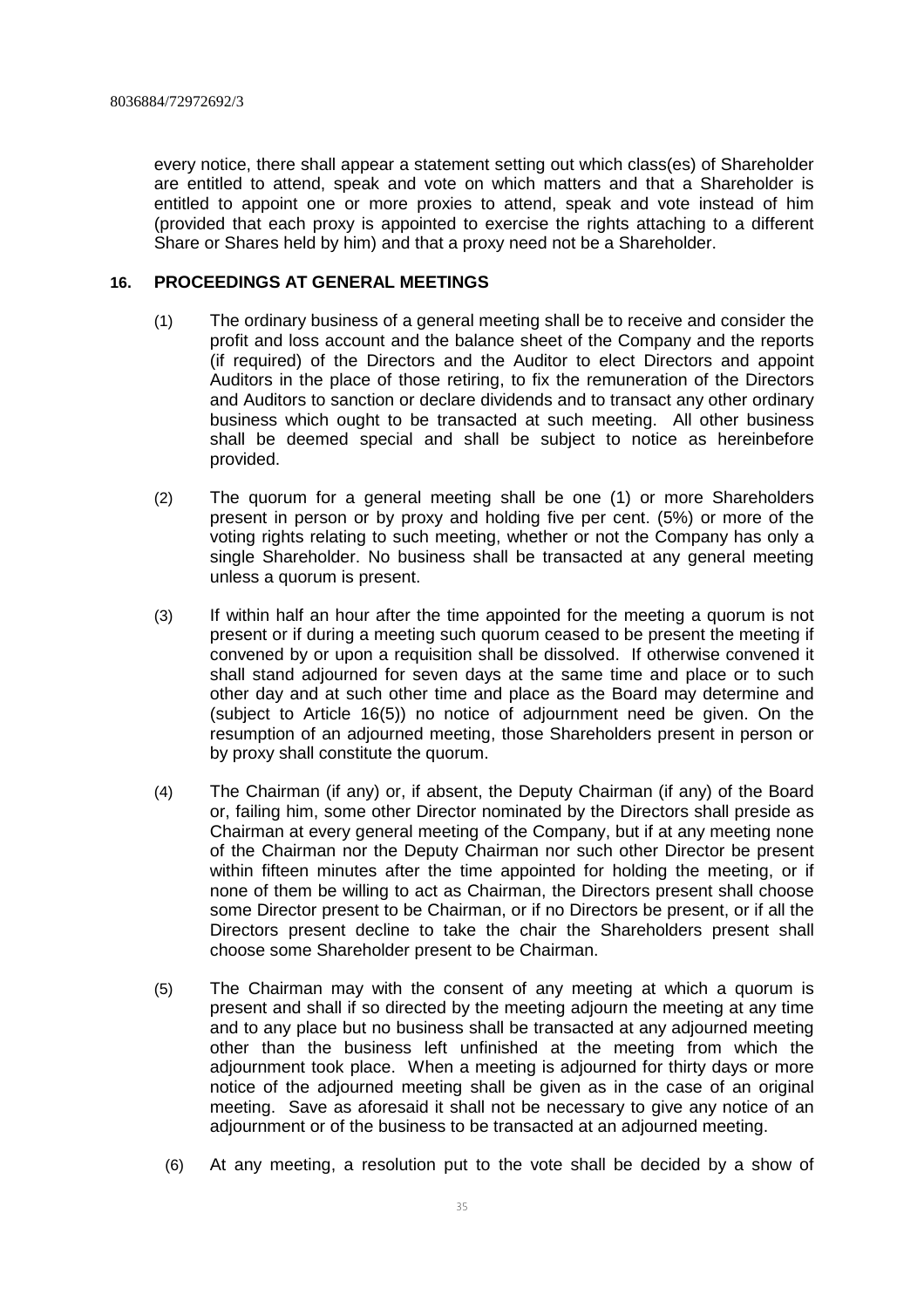hands or by a poll, at the option of the Chairman. Nevertheless, either before or upon the declaration of the result, a poll may be demanded:

- (a) by the Chairman;
- (b) by not less than five (5) Shareholders having the right to vote on the resolution; or
- (c) by a single Shareholder or Shareholders representing not less than ten (10) per cent. of the total voting rights of all Shareholders having the right to vote on the resolution.

The demand for a poll may be withdrawn before the poll is taken but should not invalidate the result if a show of hands declared before the poll was demanded.

Unless a poll be demanded a declaration by the Chairman that a resolution has on a show of hands been carried or carried unanimously or by a particular majority or lost and an entry to that effect in the minute book shall be conclusive evidence of the fact without proof of the number or proportion of the votes recorded.

- (7) A poll if demanded shall be taken at the meeting at which the same is demanded or at such other time and place as the Chairman shall direct and the result shall be deemed the resolution of the meeting.
- (8) If a poll is duly demanded, it shall be taken in such manner and at such place as the Chairman may direct (including the use of ballot or voting papers or tickets) and the result of a poll shall be deemed to be the resolution of the meeting at which the poll was demanded. The Chairman may, in the event of a poll appoint scrutineers and may adjourn the meeting to some place and time fixed by him for the purpose of declaring the result of the poll.
- (9) A poll demanded on the election of a Chairman and a poll demanded on a question of adjournment shall be taken forthwith. A poll demanded on any other question shall be taken at such time and place as the Chairman directs not being more than thirty days from the date of the meeting or adjourned meeting at which the poll was demanded.
- (10) In case of an equality of votes on a poll the Chairman shall have a second or casting vote.

# **17. WRITTEN RESOLUTIONS**

- (1) Resolutions of the Shareholders may be approved in writing if so determined by the Directors or the Shareholders in accordance with Part XIII of the Law and every Shareholder entitled to vote and voting thereon shall have one vote for each Share carrying an entitlement to vote subject to any special voting powers or restrictions.
- (2) Notice specifying the proposed resolution in writing may be forwarded by the Company to Shareholders entitled to vote thereon by post or by facsimile or such other telephonic or electronic means of written communication as the Board may determine at any time.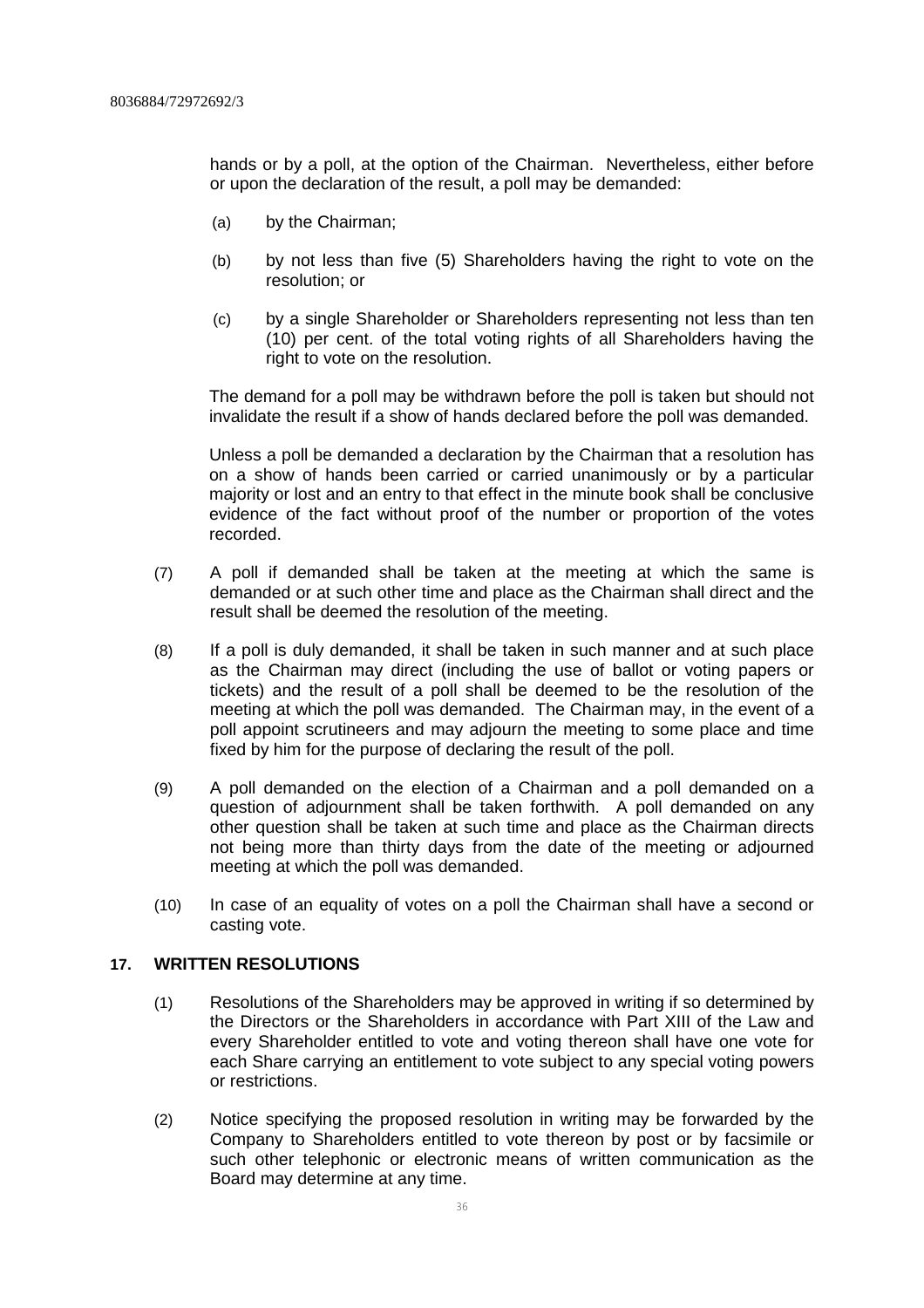- (3) Notices of proposed written resolutions forwarded by post shall be sent to the address of such Shareholders entered in the Register. Notices forwarded by any telephonic or electronic means of written communication shall be forwarded to such destination as the Shareholder in question may at any time designate in writing signed by him.
- (4) Notices of proposed written resolutions shall incorporate or be accompanied by an instrument to be signed by or on behalf of the Shareholder to whom it is addressed for the purpose of approving the same.
- (5) Any notice of a proposed written resolution shall specify a date and time (whether greater or lesser than any period for the time being prescribed by the Law) at which the instrument or instruments signed by or on behalf of the Shareholders voting in favour thereof shall be counted and at which the resolution if approved by the requisite majority shall become effective. No instrument received or signature appended thereto after such time shall be counted.
- (6) Notwithstanding anything else contained herein (and in particular the method of forwarding the notice of and instrument for approving the written resolution to Shareholders) all such instruments containing such approval shall be in writing and signed by the Shareholder or Shareholders in question. The signature of a Shareholder shall be acceptable for such purposes if received by facsimile telephonic transmission.
- (7) The accidental omission to give notice of any proposed written resolution to or the non-receipt of such notice by any Shareholder shall not invalidate any resolution or any proposed resolution otherwise duly approved.
- (8) Anything which is required to be done in general meeting or which could be done in general meeting or by the resolution (whether special or general) of a class of Shareholder shall be able to be done by written resolution in accordance with this Article 17.

# **18. VOTES OF SHAREHOLDERS**

- (1) Subject to Article 3, Article 7, to any rights or restrictions for the time being attached to any Share or parcel of Shares and to any special rights or restrictions for the time being attached to any class of share:
	- (a) on a show of hands every Shareholder (being an individual) present in person or by proxy or (being a corporation) present by a duly authorised representative at a general meeting shall have one vote; and
	- (b) on a poll every Shareholder (being an individual) present in person or by proxy or (being a corporation) present by a duly authorised representative at a general meeting shall have one vote for each Ordinary Share held by him.
- (2) Where there are joint registered holders of any Share such persons shall not have the right of voting individually in respect of such Share but shall elect one of their number to represent them and to vote whether in person or by proxy in their name. In default of such election or in any case where there is a dispute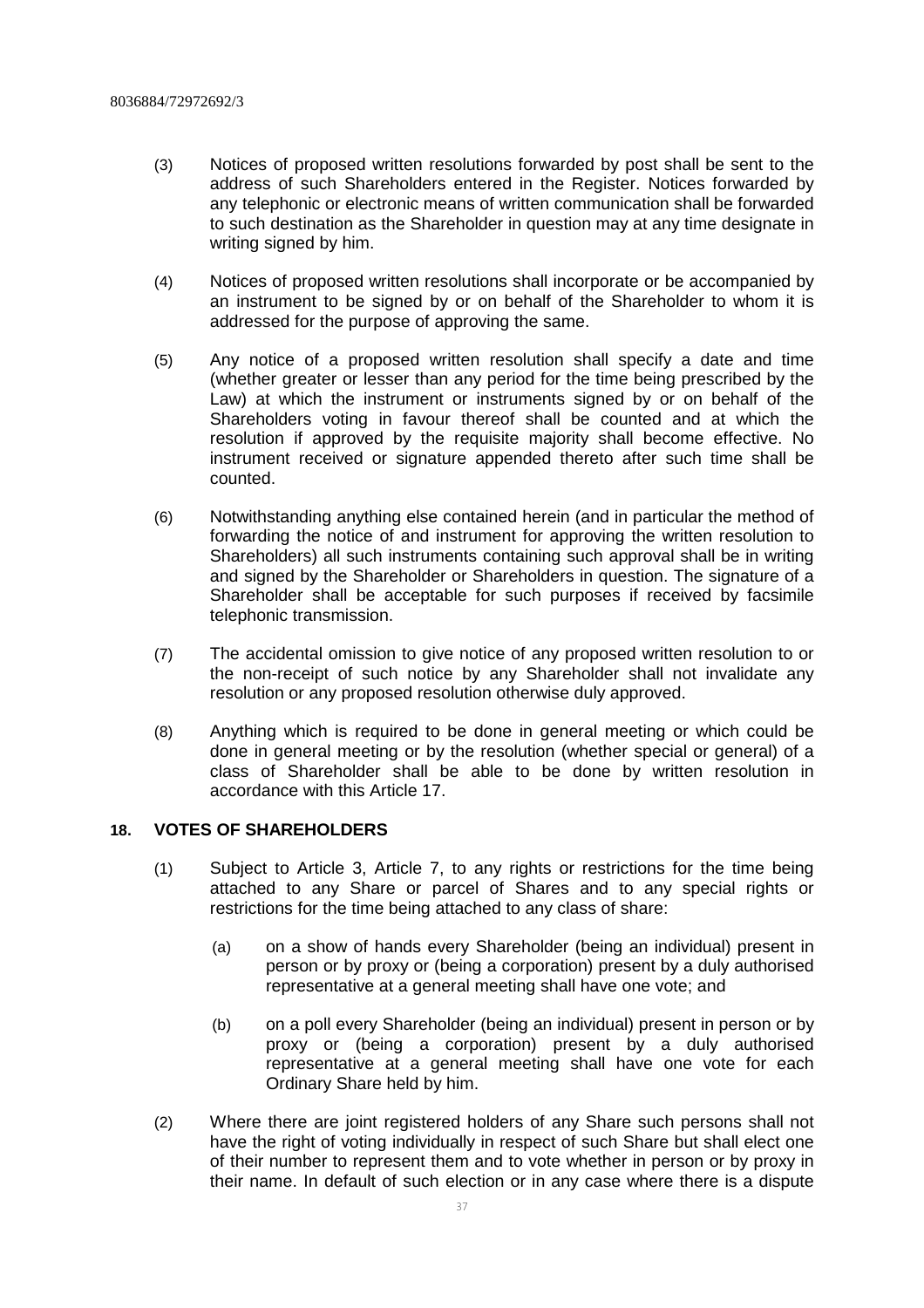between joint holders as to which of them is to vote, the person whose name stands first on the Register shall alone be entitled to vote.

- (3) Any Shareholder being incapable or of unsound mind may vote by his curator or other legal guardian. Any of such persons may vote either personally or by proxy.
- (4) On a poll votes may be given either personally or by proxy and a Shareholder entitled to more than one vote need not use all his votes or cast all the votes he uses in the same way. A proxy need not be a Shareholder. An instrument of proxy may be valid for one or more meetings as indicated on the form of proxy.
- (5) A Shareholder shall not be entitled, in respect of any Share held by him, to attend (or vote either personally or by representative or by proxy) at any general meeting or separate class meeting of the Company, unless all amounts payable by him in respect of that Share have been paid. No Shareholder shall be entitled to vote in respect of any Shares that he has acquired by purchase for consideration unless he has been registered as their holder.
- (6) No objection shall be raised to the qualification of any voter except at the meeting or adjourned meeting at which the vote objected to is given or tendered or in the case of a written resolution at a time prior to the time at which the resolution is to become effective and every vote not disallowed shall be valid for all purposes. Any objection made in due time shall be referred to the Chairman whose decision shall be final and binding.
- (7) A Shareholder is entitled to appoint another person as his proxy to exercise all or any of his rights to attend, speak and/or vote at any meeting of the Company. A Shareholder may appoint more than one proxy in respect of any meeting, provided that each such proxy is appointed to exercise the rights attaching to a different Share or Shares held by him.
- (8) The instrument appointing a proxy shall be in writing under the hand of the appointor or of his attorney duly authorised in writing or if the appointor is a corporation under its common seal or under the hand of an officer or attorney duly authorised except that an electronic communication which contains an appointment of proxy may be permitted by the Board subject to such conditions as the Board may prescribe.
- (9) The Directors shall send proxy forms by post or by electronic means (which may be at the expense of the Company, and with or without provision for their return pre-paid) or, to the extent that a Shareholder has consented to the use of electronic communications and notified the Directors of an address for such purpose, and to the extent the Directors so decide, by using an electronic communication to all persons entitled to notice of, and to attend and vote at, any general meeting or at any separate meeting of the holders of any class of Shares.
- (10) The instrument appointing a proxy and the power of attorney or other authority (if any) under which it is signed or a notarially certified copy of that power or authority shall be deposited at or transmitted to the Office or such other venue as the Board may specify not less than 48 hours (excluding any day which is not a Business Day) before the time for holding the meeting or adjourned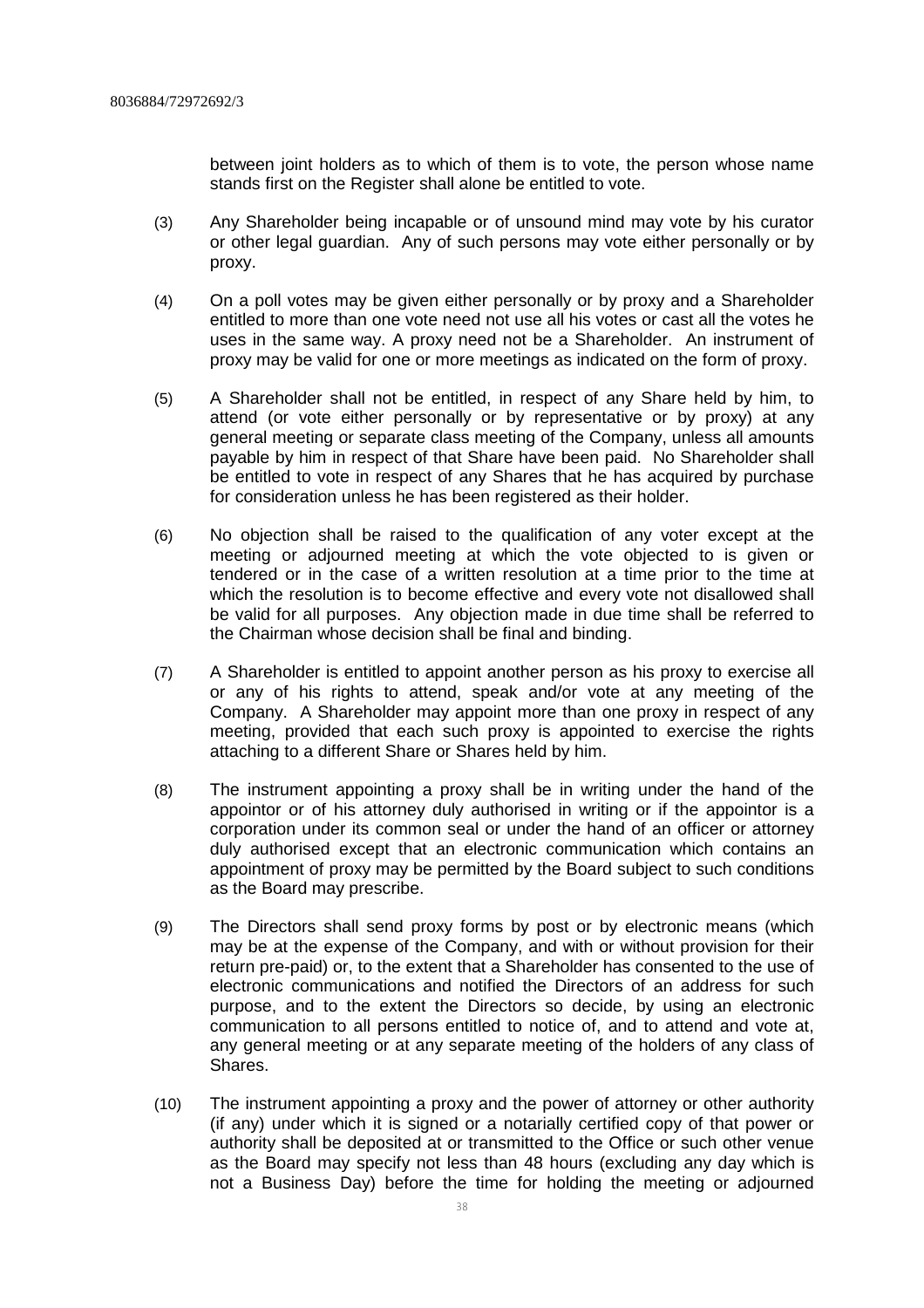meeting at which the person named in the instrument proposes to vote or, in the case of a poll, not less than twenty four (24) hours before the time appointed for the taking of the poll and in default unless the Board directs otherwise the instrument of proxy shall not be treated as valid.

- (11) The instrument appointing a proxy may be in any form which the Board may approve and may include an instruction by the appointor to the proxy either to vote for or against or to abstain from voting on any resolution to be put to the meeting.
- (12) The instrument appointing a proxy shall be deemed to confer authority to demand or join in demanding a poll and shall be as valid for any adjournment as for the meeting to which it relates.
- (13) Without prejudice to Section 226 of the Law, a vote given in accordance with the terms of an instrument of proxy shall be valid notwithstanding the previous death or disability of the principal or revocation of the proxy or of the authority under which the proxy was executed provided that no intimation in writing of such death disability or revocation shall have been received by the Company at the Office before the commencement of the meeting or adjournment or the taking of the poll at which the proxy is used.
- (14) Any corporation or other entity which is a Shareholder may by resolution of its Directors or other governing body authorise such person as it thinks fit to act as its representative at any meeting of the Company or of any class of Shareholders of the Company or to approve any resolution submitted in writing and the person so authorised shall be entitled to exercise on behalf of the corporation or other entity which he represents the same powers (other than to appoint a proxy) as that corporation or other entity could exercise if it were an individual Shareholder of the Company. The grantor shall for the purposes of these Articles be deemed to be present in person at any meeting if a person so authorised is present at such meeting.

# **19. NUMBER AND APPOINTMENT OF DIRECTORS**

- (1) The first Directors of the Company shall be appointed by the subscribers to the Memorandum. Unless otherwise determined by the Company by ordinary resolution, or where a Director ceases to be a Director for any reason and until his replacement, the number of Directors shall not be fewer than seven.
- (2) The Board shall have power at any time to appoint any person eligible in accordance with Section 137 of the Law to be a Director either to fill a casual vacancy or as an addition to the existing Directors but so that the total number of Directors shall not at any time exceed the number (if any) fixed pursuant to these Articles. Any Director so appointed shall hold office only until the next following general meeting and shall then be eligible for re-election.
- (3) At no time shall a majority of the Board: (a) be citizens of, or resident in, the United States; or (b) not qualify as Independent Directors. The Chairman shall also, at all times, be an Independent Director. Each Director shall immediately inform the Board and the Company of any change, potential or intended, to his residential or U.S. citizenship status, whether for tax purposes or otherwise, or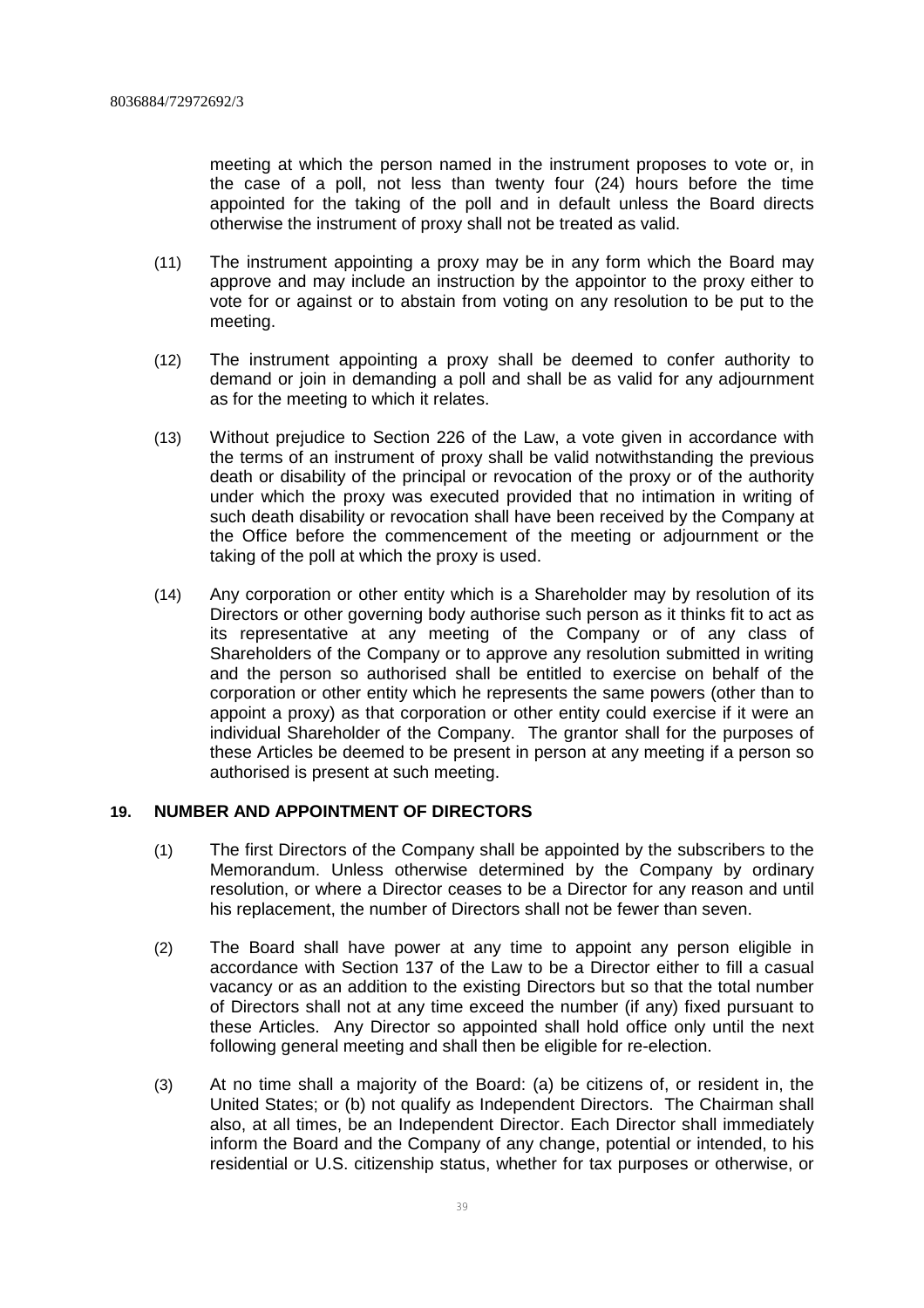to his independence for the purposes of the Listing Rules.

- (4) Subject to the provisions of any other Article and without prejudice to the powers of the Board, the holders of Ordinary Shares shall have power by ordinary resolution at any time to appoint any person eligible in accordance with Section 137 of the Law to be a Director either to fill a casual vacancy or as an addition to the existing Directors but so that the total number of Directors shall not at any time exceed the number (if any) fixed pursuant to these Articles. Any Director so appointed shall hold office only until the next following general meeting and shall then be eligible for re-election.
- (5) At each Annual General Meeting of the Company, all the Directors who held office at the two preceding Annual General Meetings and did not retire at either such meeting shall retire from office.
- (6) No person other than a Director retiring at a general meeting shall, unless recommended by the Directors, be eligible for election by the Company to the office of Director unless at least seven and not more than forty-two clear days before the date appointed for the meeting there shall have been left at the Office notice in writing signed by a Shareholder duly qualified to attend and vote at the meeting for which such notice is given of his intention to propose such person for election together with notice in writing signed by that person of his willingness to be elected.
- (7) The Company at the meeting at which a Director retires in the manner aforesaid may by resolution of the holders of Ordinary Shares fill the vacated office by appointing a person thereto by ordinary resolution and in default the retiring Director shall, if willing to act, be deemed to have been re-appointed unless at such meeting it is expressly resolved not to fill the vacated office or a resolution for the re-appointment of such Director shall have been put to the meeting and not passed. The Company at such meeting may also by resolution of the holders of Ordinary Shares (subject to the above) fill any other Director vacancies.
- (8) At a general meeting a motion for the appointment of two or more persons as Directors of the Company by a single resolution shall not be made unless a resolution that it shall be so made has been first agreed to by the meeting without any vote being given against it.
- (9) For the avoidance of doubt, where all the Directors retire in accordance with these Articles and are not re-elected and where insufficient new Directors are elected to form a quorum, the retiring Directors shall be deemed to have been re-elected and, together with any new Directors elected, shall hold office until an ordinary resolution is passed in accordance with these Articles appointing sufficient new Directors to form a quorum.
- (10) The appointment of a person as a Director shall, unless otherwise specified in the resolution appointing him, take effect from the end of the meeting.

# **20. REMUNERATION OF DIRECTORS AND ALTERNATE DIRECTORS**

(1) The Directors shall be remunerated for their services at such rate as the Board shall determine from time to time, provided that the aggregate amount of such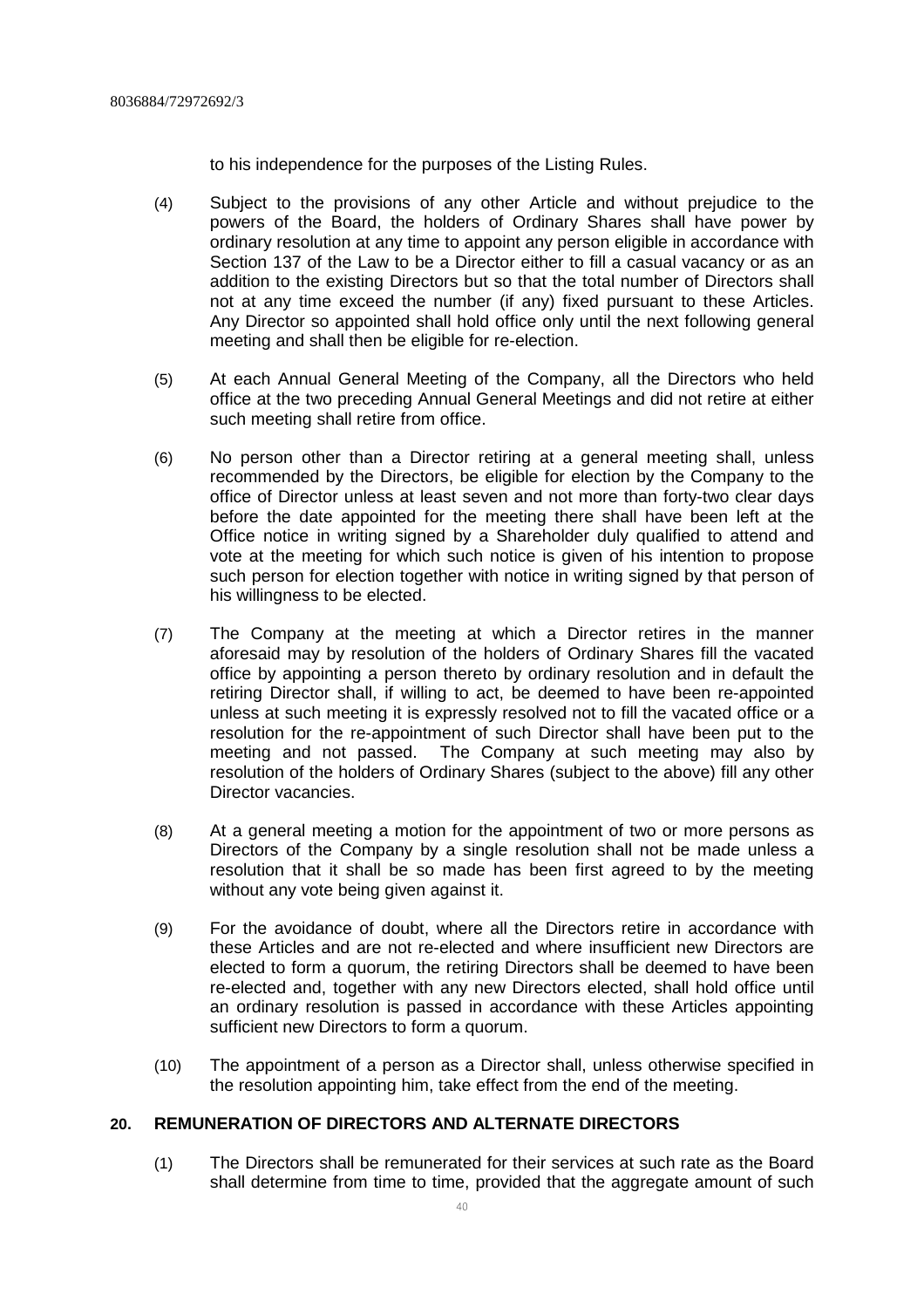fees shall not exceed £550,000 per annum (or such amount as the Shareholders may approve in general meeting from time to time).

- (2) The Directors shall also be entitled to be paid all reasonable expenses properly incurred by them in attending general meetings, Board or committee meetings or otherwise in connection with the performance of their duties.
- (3) If any Director having been requested to do so by the Board shall render or perform extra or special services or shall travel or go to or reside in any country not his usual place of residence for any business or purpose of the Company he shall be entitled to receive such sum as the Board may think fit for expenses and also such remuneration as the Board may think fit either as a fixed sum or as a percentage of profits or otherwise and such remuneration may as the Board shall determine be either in addition to or in substitution for any other remuneration which he may be entitled to receive.
- (4) Any Director may by notice in writing under his hand served upon the Company or with the approval of the Directors by electronic communication to the Company appoint any person (whether a Shareholder of the Company or not) as an alternate Director to attend and vote in his place at any meeting of the Directors at which he is not personally present or to undertake and perform such duties and functions and to exercise such rights as he could personally and such appointment may be made generally or specifically or for any period or for any particular meeting and with and subject to any particular restrictions. Subject thereto, every such appointment shall be effective and the following provisions shall apply.
- (5) Every alternate Director while he holds office as such shall be entitled:
	- (a) if his appointor so directs the Secretary, to notice of meetings of the Directors and of committees of Directors of which his appointor is a member; and
	- (b) to attend and to exercise (subject to any restrictions) all the rights and privileges of his appointor at all such meetings at which his appointor is not personally present.
- (6) Every alternate Director shall ipso facto vacate office if and when his appointment expires by effluxion of time or his appointor vacates office as a Director or removes the alternate Director from office as such by notice in writing under his hand served upon the Company or with the approval of the Directors by electronic communication to the Company. If a Director retires by rotation or otherwise but is re-appointed or deemed to have been re-appointed at the meeting at which he retires, any appointment of an alternate Director made by him which was in force immediately prior to his retirement shall continue after his re-appointment. An alternate Director shall be entitled to resign his office by giving notice in writing to the Company at any time.
- (7) No alternate Director shall be entitled as such to receive any remuneration from the Company but every alternate Director shall be entitled to be paid by the Company all reasonable expenses incurred in exercise of his duties.
- (8) A Director may act as alternate Director for another Director and shall be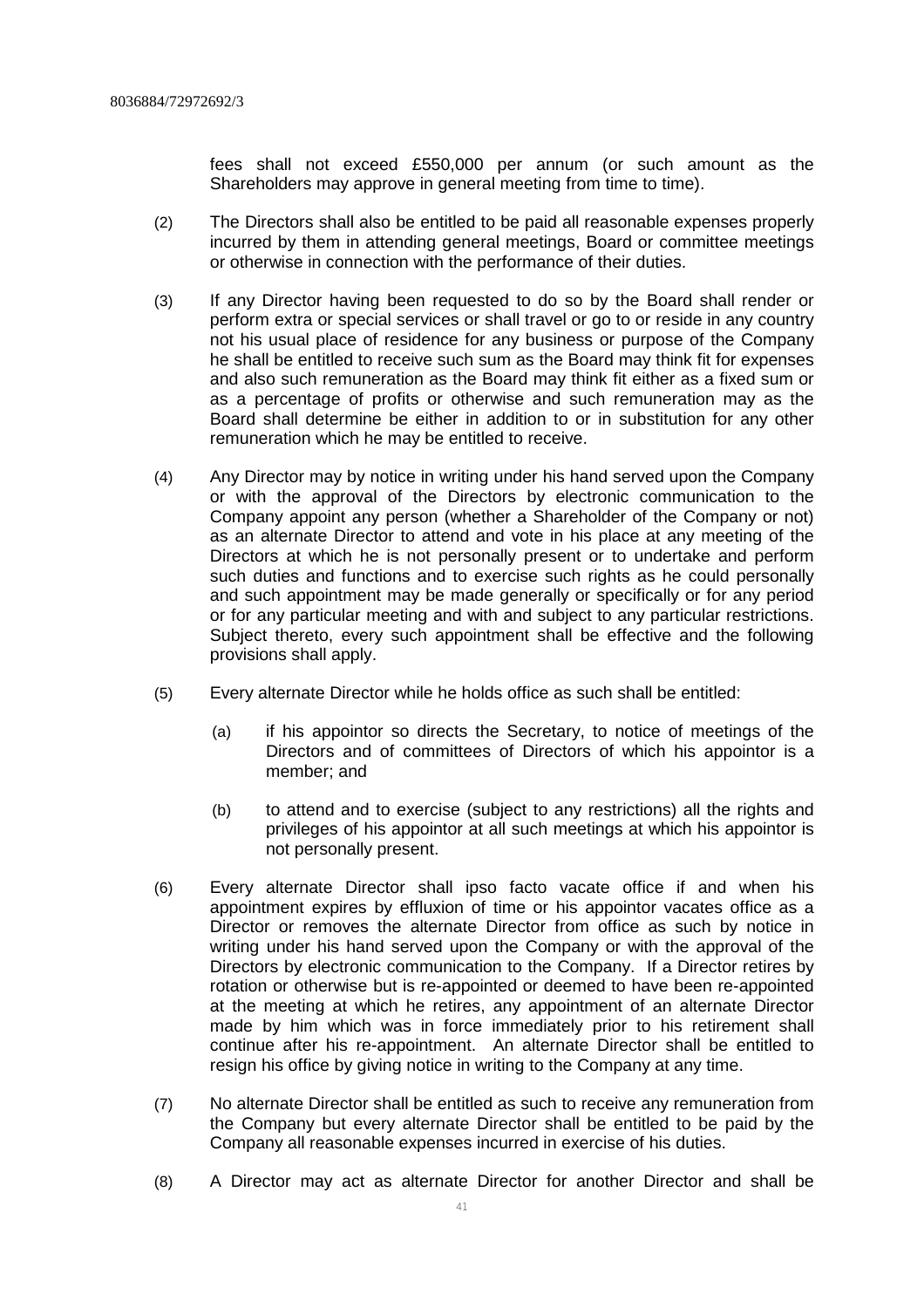entitled to vote for such other Director and be treated as two Directors for the purpose of determining whether any quorum is present as well as on his own account but no Director shall at any meeting be entitled to act as alternate Director for more than one other Director.

(9) Save as otherwise provided in these Articles, an alternate Director shall be deemed for all purposes to be a Director and shall alone be responsible for his own acts and defaults, and he shall not be deemed to be the agent of the Director appointing him.

# **21. BORROWING POWERS OF THE BOARD**

The Board may exercise all the powers of the Company to borrow money and to give guarantees, hypothecate, mortgage, charge or pledge all or part of its assets, property or undertaking and uncalled capital and to issue debentures and other securities, whether outright or as collateral security for any debt, liability or obligation of the Company or of any third party.

# **22. OTHER POWERS AND DUTIES OF THE BOARD**

- (1) Amendments to the Articles may be proposed only by the Board who have no duty or obligation to propose any amendment and may decline to propose any amendment free of any duty or obligation whatsoever to the Company.
- (2) The business of the Company shall be managed by the Board who may exercise all such powers of the Company as are not required to be exercised by the Company in general meeting subject nevertheless to these Articles and to the Law and to such regulations as may be prescribed by the Company in general meeting but no regulation so made shall invalidate any prior act of the Board. The general powers given by this Article 22 shall not be limited or restricted by any special authority or power given to the Board by any other Article.
- (3) The Board may arrange that any branch of the business carried on by the Company or any other business in which the Company may be interested shall be carried on by or through one or more subsidiary companies and the Board may on behalf of the Company make such arrangements as it thinks advisable for taking the profits or bearing the losses of any branch or business so carried on or for financing assisting or subsidising any such subsidiary company or guaranteeing its contracts obligations or liabilities.
- (4) The Board may establish any local boards or agencies for managing any of the affairs of the Company and may appoint any one or more of its number or any other persons to be members of such local boards or any agents and may fix their remuneration and may delegate to any local board manager or agent any of the powers authorities and discretions vested in the Board with power to subdelegate and may authorise the members of any local board to fill any vacancies and to act notwithstanding vacancies and any such appointment or delegation may be made upon such terms and subject to such conditions as the Board may think fit and the Board may remove any person so appointed and may annul or vary any such delegation but no person dealing in good faith and without notice of any such annulment or variation shall be affected thereby.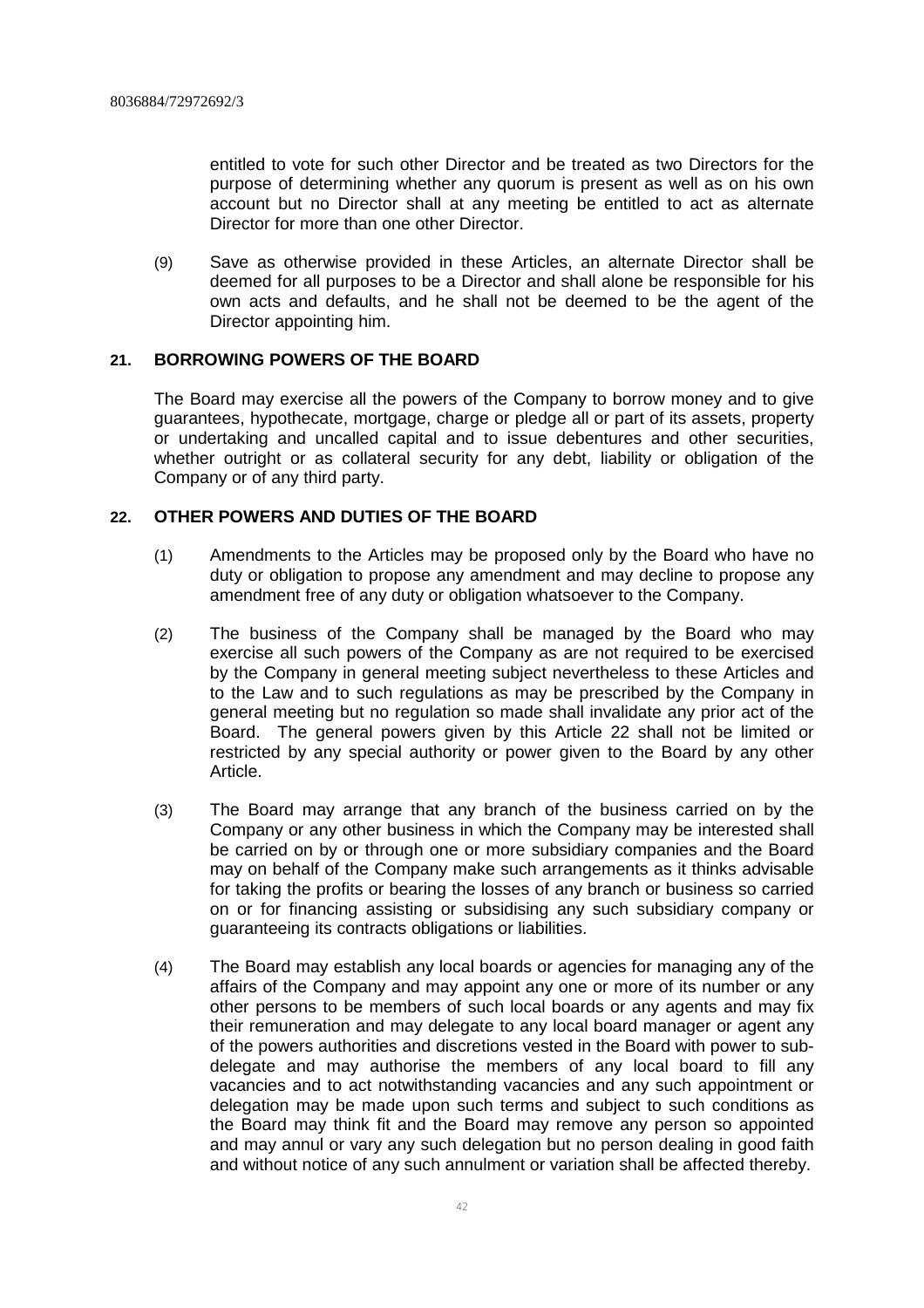(5) The Board may at any time by power of attorney given under the hand of such person or persons duly authorised in that behalf appoint any person or any fluctuating body of persons whether nominated directly or indirectly by the Board, and including for the avoidance of doubt the Investment Manager and/or any general partner of the Investment Manager, to be the attorney of the Company for such purposes and with such powers and discretions and for such periods and subject to such conditions as the Board may think fit and any such power of attorney may contain such provisions for the protection and convenience of persons dealing with any attorney as the Board may think fit and may also authorise any attorney to sub-delegate all or any of his powers and discretions.

# **23. CONFLICTS OF INTEREST**

- (1) A Director must, immediately after becoming aware of the fact that he is interested in a transaction or proposed transaction with the Company, disclose to the Board in accordance with Section 162 of the Law, the nature and extent of that interest.
- (2) Article 23(1) does not apply if:
	- (a) the transaction or proposed transaction is between the Director and the Company; and
	- (b) the transaction or proposed transaction is or is to be entered into in the ordinary course of the Company's business and on usual terms and conditions.
- (3) A general disclosure to the Board to the effect that a Director has an interest (as Director, officer, employee, member or otherwise) in a party and is to be regarded as interested in any transaction which may after the date of the disclosure be entered into with that party is sufficient disclosure of such Director's interest in relation to that transaction.
- (4) Nothing in Articles 23(1), 23(2) or 23(3) applies in relation to:
	- (a) any remuneration or other benefit given to a Director;
	- (b) any insurance purchased or maintained for a Director in accordance with Section 158 of the Law; or
	- (c) any qualifying third party indemnity provision provided for a Director in accordance with Section 159 of the Law.
- (5) Subject to Article 23(6), a Director is interested in a transaction to which the Company is a party if the Director:
	- (a) is a party to, or may derive a material benefit from, the transaction;
	- (b) has a material financial interest in another party to the transaction;
	- (c) is a Director, officer, employee or member of another party (other than a party which is an associated company) who may derive a material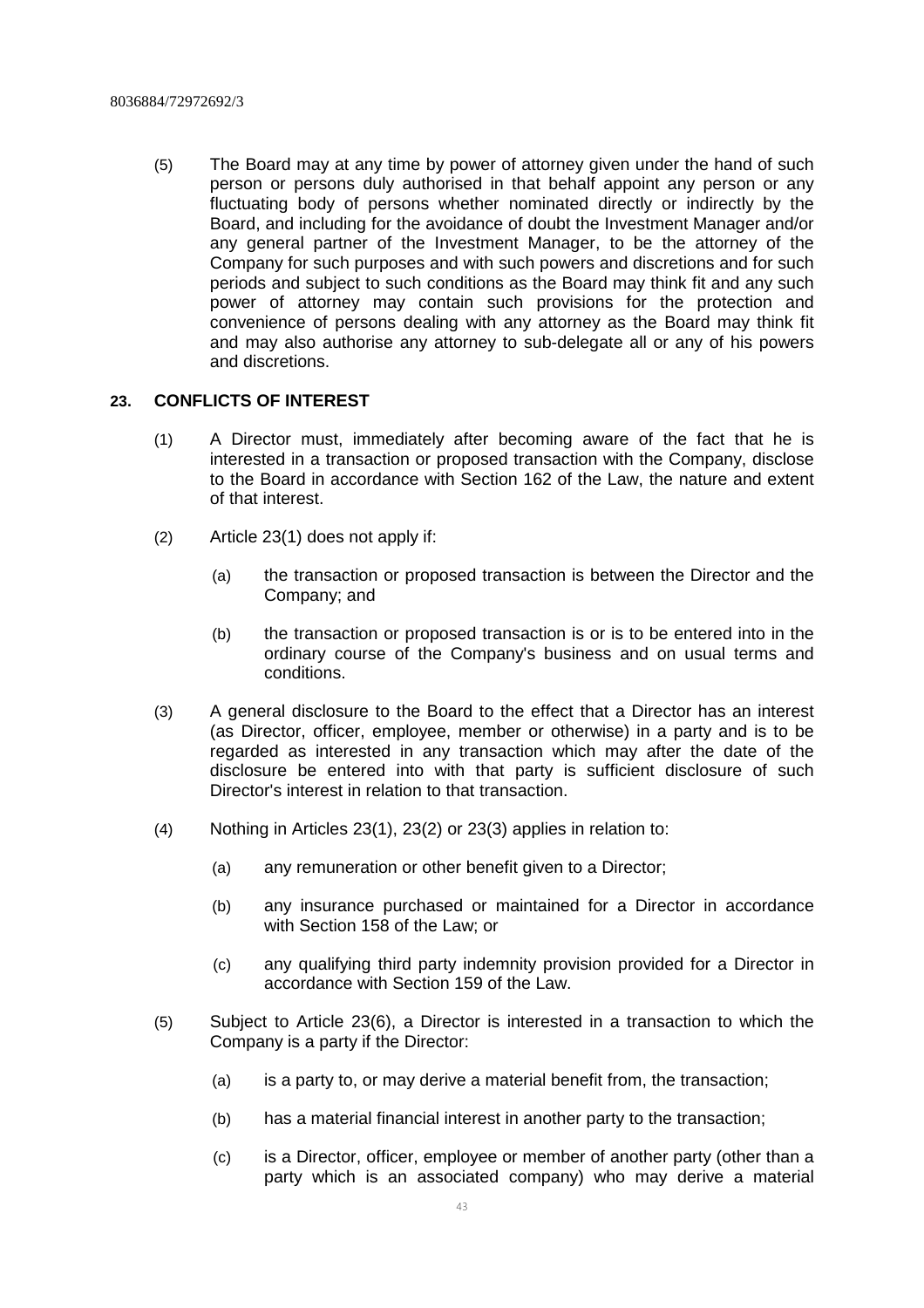financial benefit from the transaction;

- (d) is the parent, child or spouse of another party who may derive a material financial benefit from the transaction; or
- (e) is otherwise directly or indirectly materially interested in the transaction.
- (6) A Director is not interested in a transaction to which the Company is a party if the transaction comprises only of the giving by the Company of security to a third party which has no connection with the Director, at the request of the third party, in respect of a debt or obligation of the Company for which the Director or another person has personally assumed responsibility in whole or in part under a guarantee, indemnity or security.
- (7) Save as provided in these Articles, a Director shall not vote in respect of any contract or arrangement or any other proposal whatsoever in which he has any material interest otherwise than by virtue of his interest in shares or debentures or other securities of or otherwise through the Company. A Director shall not be counted in the quorum present in relation to such contract, arrangement or other proposal on which he is not entitled to vote (or when his vote cannot be counted) but shall be counted in the quorum present in relation to all other matters, proposals or resolutions considered or voted on at such meeting.
- (8) A Director shall (in the absence of some other material interest than is indicated below) be entitled to vote (and be counted in the quorum) in respect of any resolution concerning any of the following matters namely:
	- (a) the giving of any guarantee, security or indemnity to him in respect of money lent or obligations incurred by him at the request of or for the benefit of the Company or any of its subsidiaries;
	- (b) the giving of any guarantee, security or indemnity to a third party in respect of a debt or obligation of the Company or any of its subsidiaries for which he himself has assumed responsibility in whole or in part under a guarantee or indemnity or by the giving of security;
	- (c) any proposal concerning an offer of shares or debentures or other securities of or by the Company or any of its subsidiaries for subscription or purchase in which offer he is or is to be interested as a participant in the underwriting or sub-underwriting thereof;
	- (d) any proposal concerning any other company in which he is interested, directly or indirectly and whether as an officer or shareholder or otherwise howsoever, provided that he is not the holder of or beneficially interested in one per cent. (1%) or more of the issued shares of such company (or of any third company through which his interest is derived) or of the voting rights available to members of the relevant company (any such interest being deemed for the purpose of this Article 23 to be a material interest in all circumstances).
- (9) Where proposals are under consideration concerning the appointment (including fixing or varying the terms of appointment) of two or more Directors to offices or employment with the Company or any company in which the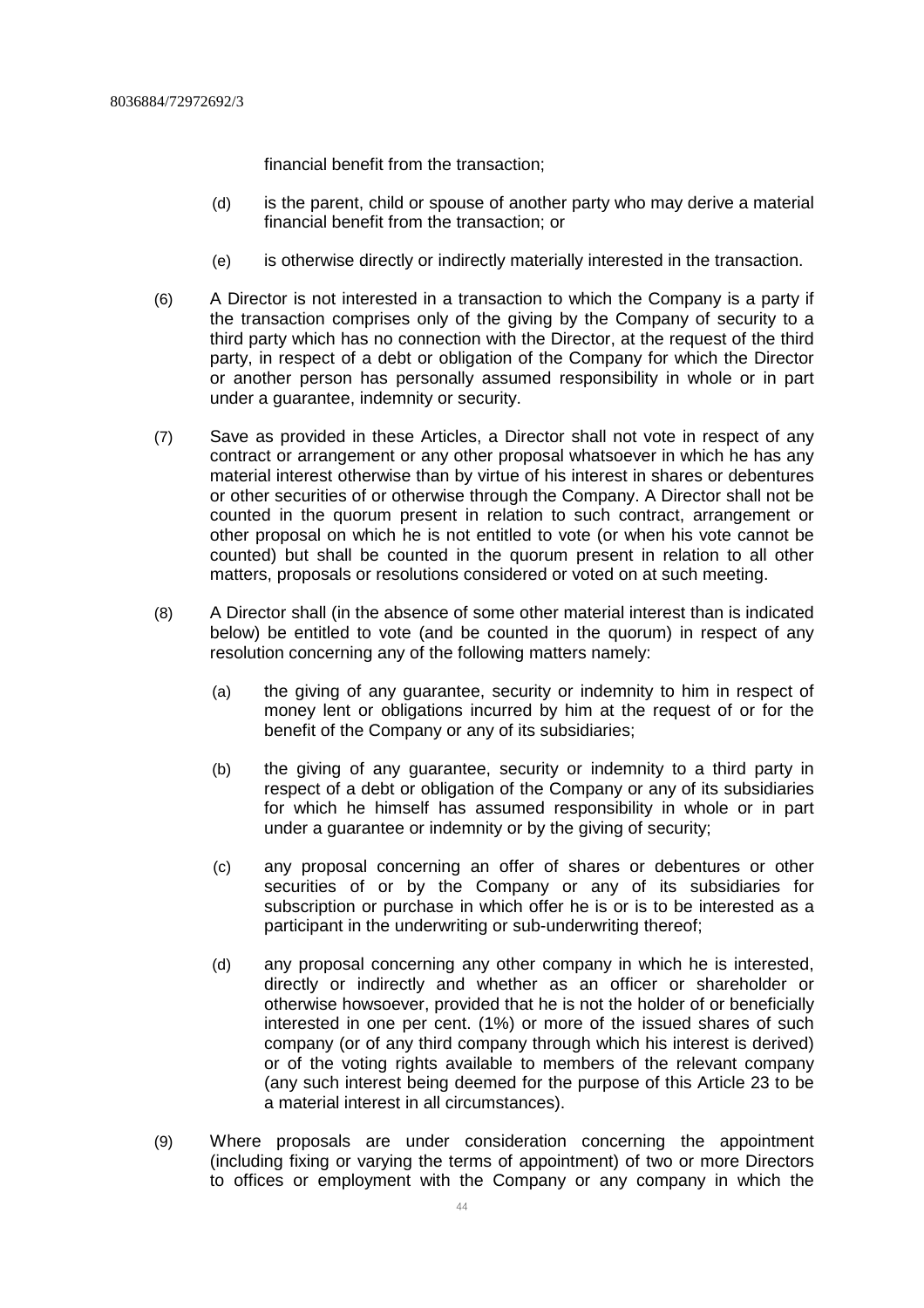Company is interested, the Directors may be counted in the quorum for the consideration of such proposals and such proposals may be divided and considered in relation to each Director separately and, in such case, each of the Directors concerned (if not debarred from voting under the provisions of Article 23(7) above) shall be entitled to vote (and be counted in the quorum) in respect of each resolution except that concerning his own appointment.

- (10) If any question shall arise at any meeting as to the materiality of a Director's interest or as to the entitlement of any Director to vote and such question is not resolved by his voluntarily agreeing to abstain from voting, such question shall be referred to the chairman of the meeting and his ruling in relation to any other Director shall be final and conclusive except in a case where the nature or extent of the interests of the Director concerned have not been fairly disclosed.
- (11) The Company may by ordinary resolution suspend or relax the provisions of Articles 23(7) and 23(8) above to any extent or ratify any transaction not duly authorised by reason of a contravention of any of the said Articles.
- (12) Subject to Article 23(7) above, the Directors may exercise the voting power conferred by the share in any other company held or owned by the Company or exercisable by them as Directors of such other company in such manner in all respects as they think fit (including the exercise thereof in favour of any resolution appointing themselves or any of them Director, managing Director, managers or other officer of such company or voting or providing for the payment or remuneration to the Directors, managing Director, manager or other officer of such company).
- (13) A Director may hold any other office or place of profit under the Company (other than the office of Auditor) in conjunction with his office of Director on such terms as to tenure of office or otherwise as the Directors may determine.
- (14) Subject to due disclosure in accordance with Article 23, no Director or intending Director shall be disqualified by his office from contracting with the Company as vendor, purchaser or otherwise nor shall any such contract or any contract or arrangement entered into by or on behalf of the Company in which any Director is in any way interested render the Director liable to account to the Company for any profit realised by any such contract or arrangement by reason of such Director holding that office or of the fiduciary relationship thereby established.
- (15) Any Director may act by himself or his firm in a professional capacity for the Company and he or his firm shall be entitled to remuneration for professional services as if he were not a Director provided that nothing herein contained shall authorise a Director or his firm to act as Auditor to the Company.
- (16) Any Director may continue to be or become a Director, managing Director, manager or other officer or member of any company in which the Company may be interested and (unless otherwise agreed) no such Director shall be accountable for any remuneration or other benefits received by him as a Director, managing Director, manager or other officer or member of any such other company.
- (17) Any Director who, by virtue of any office or employment held with any other body corporate, may from time to time receive information that is confidential to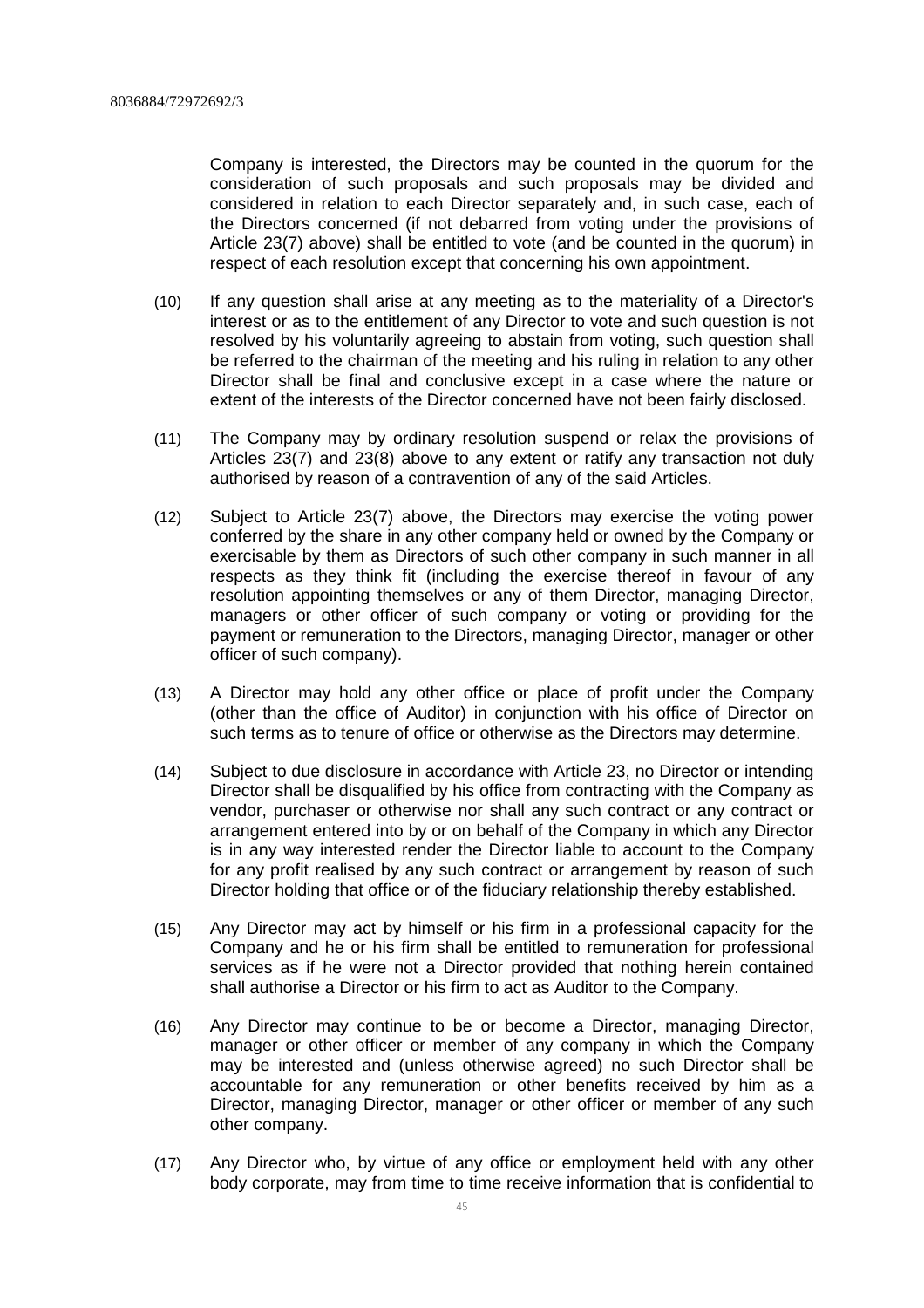that other body corporate (or in respect of which he owes duties of secrecy or confidentiality to that other body corporate) shall be under no duty to the Company by reason of his being a Director to pass such information to the Company or to use that information for the benefit of the Company, in either case where the same would amount to breach of confidence or other duty owed to that other body corporate.

#### **24. DISQUALIFICATION AND REMOVAL OF DIRECTORS**

- (1) The office of a Director shall *ipso facto* be vacated:
	- (a) if he (not being a person holding for a fixed term an executive office subject to termination if he should cease for any cause to be a Director) resigns his office by written notice signed by him sent to or deposited at the Office;
	- (b) if he shall have absented himself (such absence not being absence with leave or by arrangement with the Board on the affairs of the Company) from meetings of the Board for a consecutive period of six months and the Board resolves that his office shall be vacated;
	- (c) if he becomes of unsound mind or incapable;
	- (d) if he becomes bankrupt, insolvent, or suspends payments to his creditors or becomes prohibited by law from acting as a Director;
	- (e) if the Shareholders in general meeting declare that he shall cease to be a Director;
	- (f) if he becomes ineligible to be a Director in accordance with Section 137 of the Law; or
	- (g) if he is not already resident in, or a citizen of, the United States and becomes resident in or a citizen of the United States and, as a result thereof, a majority of the Directors would, if he were to remain a Director, be resident in or citizens of the United States.
- (2) If the Shareholders in general meeting should remove any Director prior to the expiration of his period of office, such Shareholders or the Board may appoint another person to be a Director in his stead and such replacement Director shall retain his office for so long only as the out-going Director would have held the same had he not been so removed. Any such removal shall be without prejudice to any claims that such Director may have for the breach of any contract of service between himself and the Company.

#### **25. PROCEEDINGS OF DIRECTORS**

- (1) The Board may meet for the despatch of business, adjourn and otherwise regulate its meetings as it thinks fit. Questions arising at any meeting shall be decided by a majority of votes. In case of an equality of votes, the Chairman at the meeting shall have a second or casting vote.
- (2) A video link or telephone conference call or other electronic or telephonic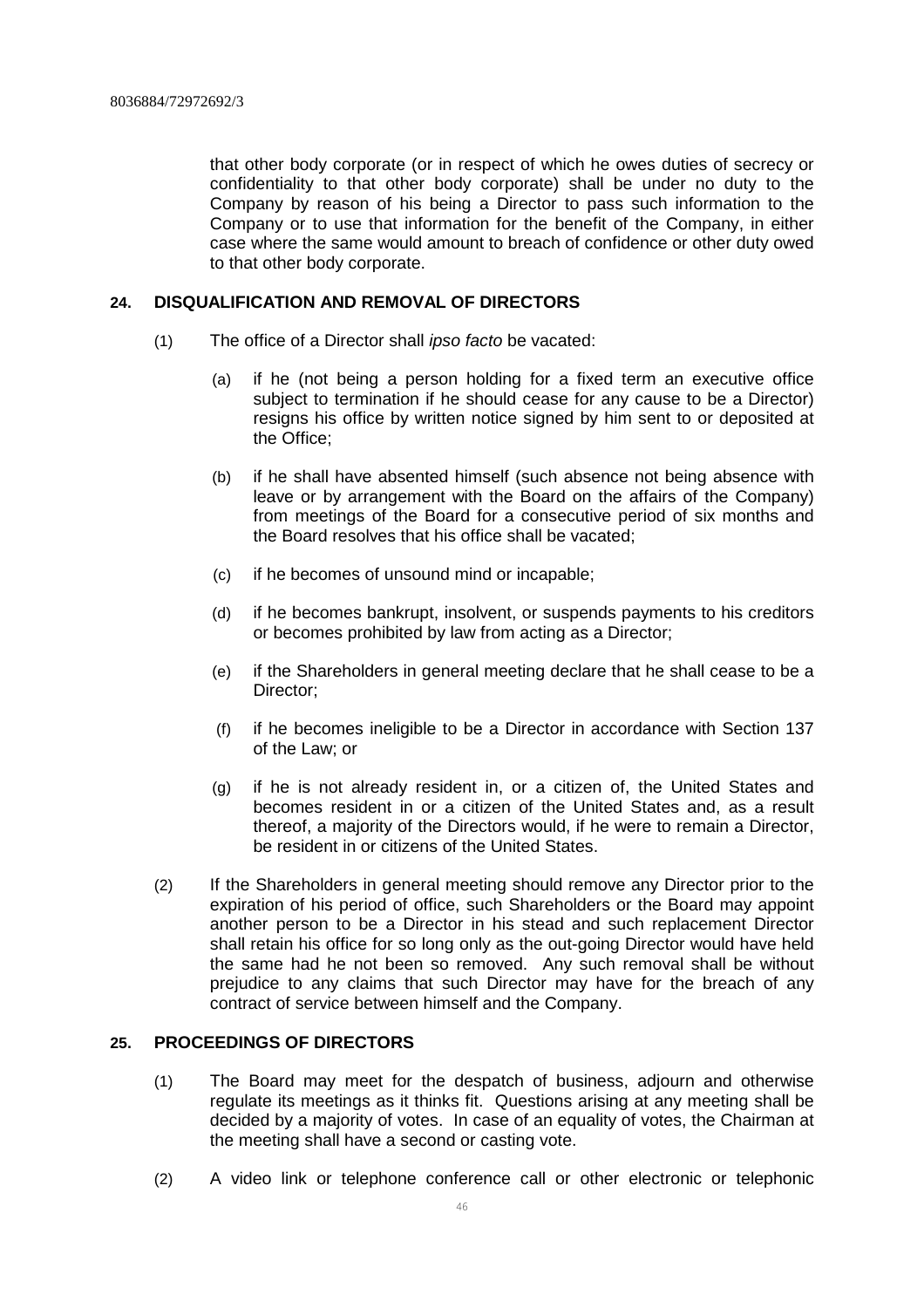means of communication in which a quorum of Directors participates and all participants can hear and speak to each other shall be a valid meeting.

- (3) The Board shall also determine the notice necessary for its meetings (including the form of notice which may include at the discretion of the Board written notice by means of electronic communication (email) or facsimile transmission) and the persons to whom such notice shall be given subject always to the requirement that notice shall be given to all Directors and Alternate Directors. A meeting of the Board at which a quorum is present shall be competent to exercise all powers and discretions exercisable by the Board.
- (4) The continuing Directors may act notwithstanding any vacancy but, if and so long as their number is reduced below the minimum number fixed pursuant to these Articles, the continuing Directors may act for the purpose of increasing the number of Directors to that number or of summoning a general meeting but for no other purpose. If there be no Directors able or willing to act, then any Shareholder or Director may summon a general meeting for the purpose of appointing Directors.
- (5) Subject to Article 25(8) below, the Board shall elect an Independent Director to be Chairman of their meetings and determine the period for which he is to hold office. If no such Chairman be elected or if at any meeting the Chairman be not present within five minutes after the time appointed for holding the same, the Directors present may choose another Independent Director to be Chairman of the meeting.
- (6) The Board may delegate any of their powers to committees consisting of such one or more Directors as they think fit. Any committee so formed shall in the exercise of the powers so delegated conform to regulations that shall be imposed on it by the Board. Such regulations shall clearly and precisely delineate the nature, extent and limitations of any powers which are delegated to the committee and shall specify levels of authority and reporting obligations of the committee. The powers delegated to any committee shall be nonexclusive and subject to supervision by the Board at meetings of the Board.
- (7) Subject to Article 25(8) below, the quorum necessary for the transaction of the business of the Board may be fixed by the Board and unless so fixed shall be two Independent Directors, except that, where the minimum number of Directors has been fixed at one, a sole Director shall be deemed to form a quorum and that sole Director must be an Independent Director. In any meeting involving more than two Directors there must be a majority of Independent Directors in attendance to form a quorum. In any meeting involving an equal number of Independent and Non-Independent Directors then for so long as the Chairman (being an Independent Director) is entitled to a casting or second vote there will be deemed to be a majority of Independent Directors in attendance at that meeting. For the purposes of this Article 25, an alternate appointed by a Director shall be counted in a quorum at a meeting at which the Director appointing him is not present.
- (8) If at any time and for whatever reason the Board shall comprise of either (i) a minority of Independent Directors or (ii) non-Independent Directors only, then the Board must convene a meeting as soon as practicable for the purpose of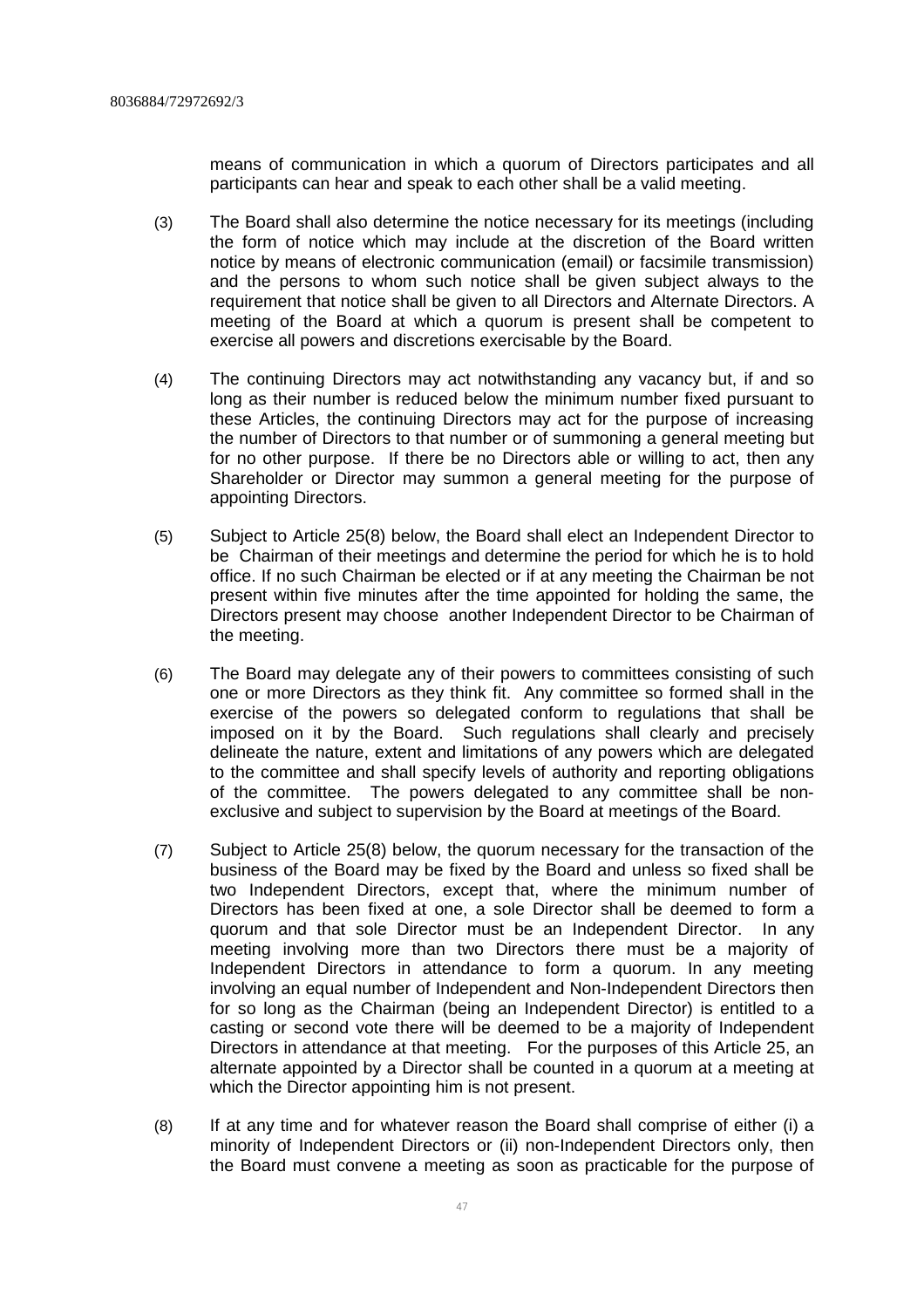appointing such number of Independent Directors as is required to satisfy Article 19(1) and 19(2) but so that the total number of Directors shall not at any time exceed the number (if any) fixed pursuant to these Articles and any Director so appointed shall hold office only until the next following general meeting and shall then be eligible for re-election. The quorum for such meetings shall be, in the case of (i) a minority of Independent Directors, one Independent Director and in the case of (ii) non-Independent Directors only, one non independent Director.

(9) A resolution in writing signed by each Director (or his alternate) entitled to receive notice of a meeting of the Board or by all the members of a committee shall be as valid and effectual as a resolution passed at a meeting of the Board or committee. Such resolution may be contained in one document or in several documents in like form each signed by one or more of the Directors or members of the committee and may be transmitted to the Company by facsimile. A resolution signed by an alternate Director need not be signed also by his appointor.

# **26. EXECUTIVE DIRECTOR**

- (1) The Board may at any time appoint one or more of their body to be holder of any executive office including the office of Managing Director on such terms and for such periods as they may determine.
- (2) The appointment of any Director to any executive office shall be subject to termination if he ceases from any cause to be a Director but without prejudice to any claim for damages for breach of any contract of service between him and the Company.
- (3) The Board may entrust to and confer upon a Director holding any executive office any of the powers exercisable by the Board upon such terms and conditions and with such restrictions as it thinks fit either collaterally with or to the exclusion of their own powers and may at any time revoke withdraw alter or vary all or any of such powers.

# **27. SECRETARY**

(1) The Secretary shall be appointed by the Board. Anything required or authorised to be done by or to the Secretary, may, if the office is vacant or there is for any other reason no Secretary capable of acting be done by or to any Assistant or Deputy Secretary or if there is no Assistant or Deputy Secretary capable of acting, by or to any officer of the Company authorised generally or specially in that behalf by the Directors provided that any provisions of these Articles requiring or authorising a thing to be done by or to a Director and the Secretary shall not be satisfied by its being done by or to the same person acting both as Director and as, or in the place of, the Secretary. A secretary shall have such duties as may be agreed by the Board and the Secretary and, in the absence of such agreement, those duties shall include the duties set out in section 171 of the Law.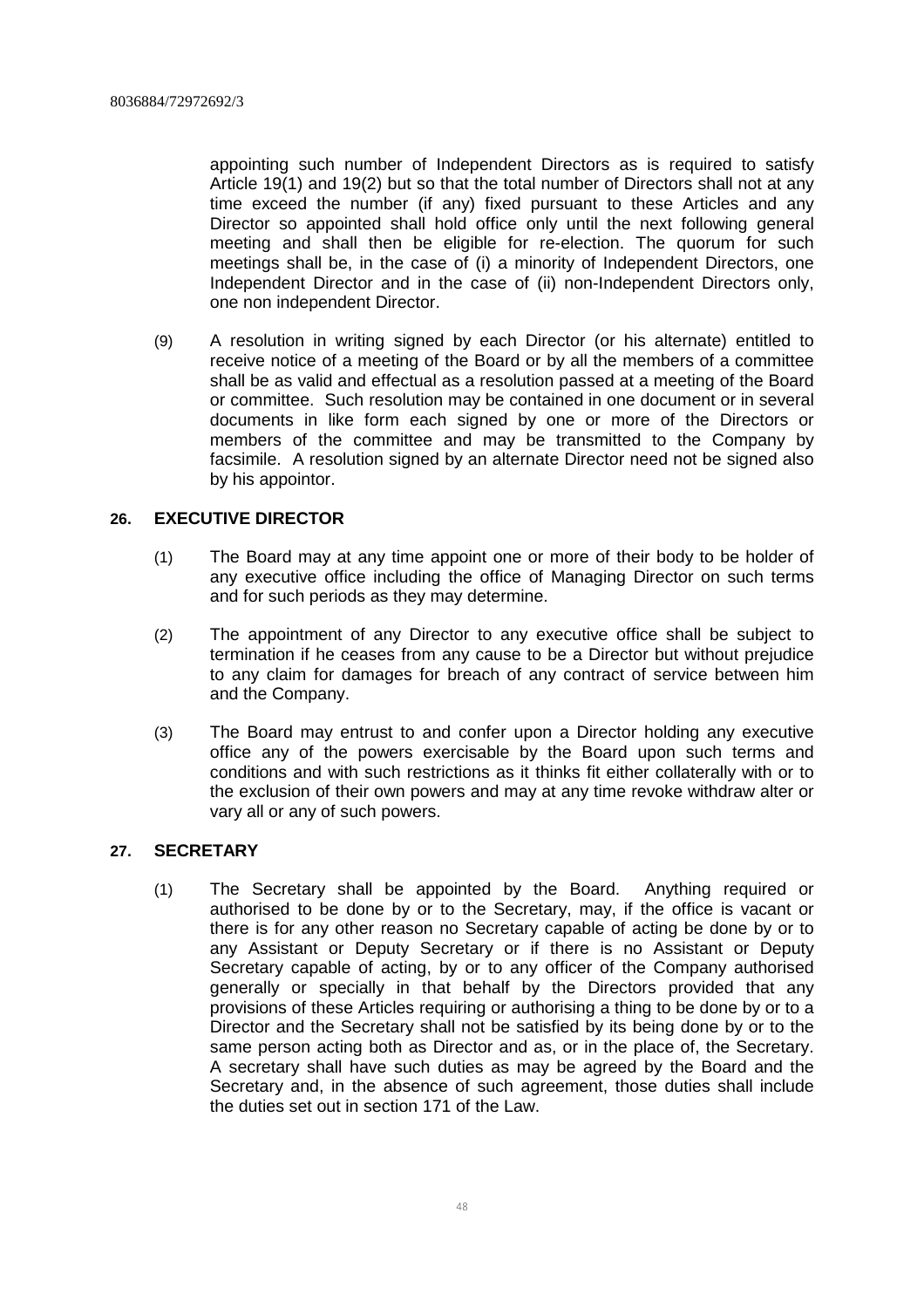- (2) No person shall be appointed or hold office as Secretary who is:
	- (a) the sole Director of the Company; or
	- (b) a corporation the sole Director of which is the sole Director of the Company; or
	- (c) the sole Director of a corporation which is the sole Director of the Company.

#### **28. THE SEAL**

If the Board determines to maintain a Seal they shall provide for the safe custody of the Seal which shall only be used by authority of the Board or of a committee thereof and every instrument to which the Seal shall be affixed shall be signed by any such persons as are authorised by the Board in that behalf. The Board may authorise the use of a duplicate or facsimile Seal for use outside Guernsey in such manner as the Board may at its discretion determine.

#### **29. AUTHENTICATION OF DOCUMENTS**

Any Director or the Secretary or any person appointed by the Board for the purpose shall have power to authenticate any documents affecting the Company (including the Memorandum and these Articles) and any resolutions passed by the Company or the Board and any books records documents and accounts relating to the business of the Company and to certify copies or extracts as true copies or extracts; and where any books records documents or accounts are elsewhere than at the Office the local manager or other Officer of the Company or its legal counsel having their custody shall be deemed to be a person appointed by the Board as aforesaid.

#### **30. DIVIDENDS**

- (1) Subject to compliance with Section 304 of the Law and the terms of Article 3, the Board may at any time declare and pay such dividends as appear to be justified by the position of the Company.
- (2) Subject always to the provisions of the Law, the payment of any dividend by the Company shall be at the absolute discretion of the Directors.
- (3) Subject to Article 3, unless and to the extent that the rights attached to any Shares or the terms of issue thereof otherwise provide, all dividends shall be declared and paid pro rata on the shares of the relevant class in respect of which the dividend is paid.
- (4) Subject as stated in Article 30(2), the Board may at any time declare and pay such interim dividends on any class of shares in the Company as appear to be justified by the position of the Company.
- (5) Subject to the Law, where any asset business or property is bought by the Company as from a past date whether such date be before or after the incorporation of the Company profits and losses as from such date may at the discretion of the Board in whole or in part be carried to revenue account and treated for all purposes as profits and losses of the Company. Subject as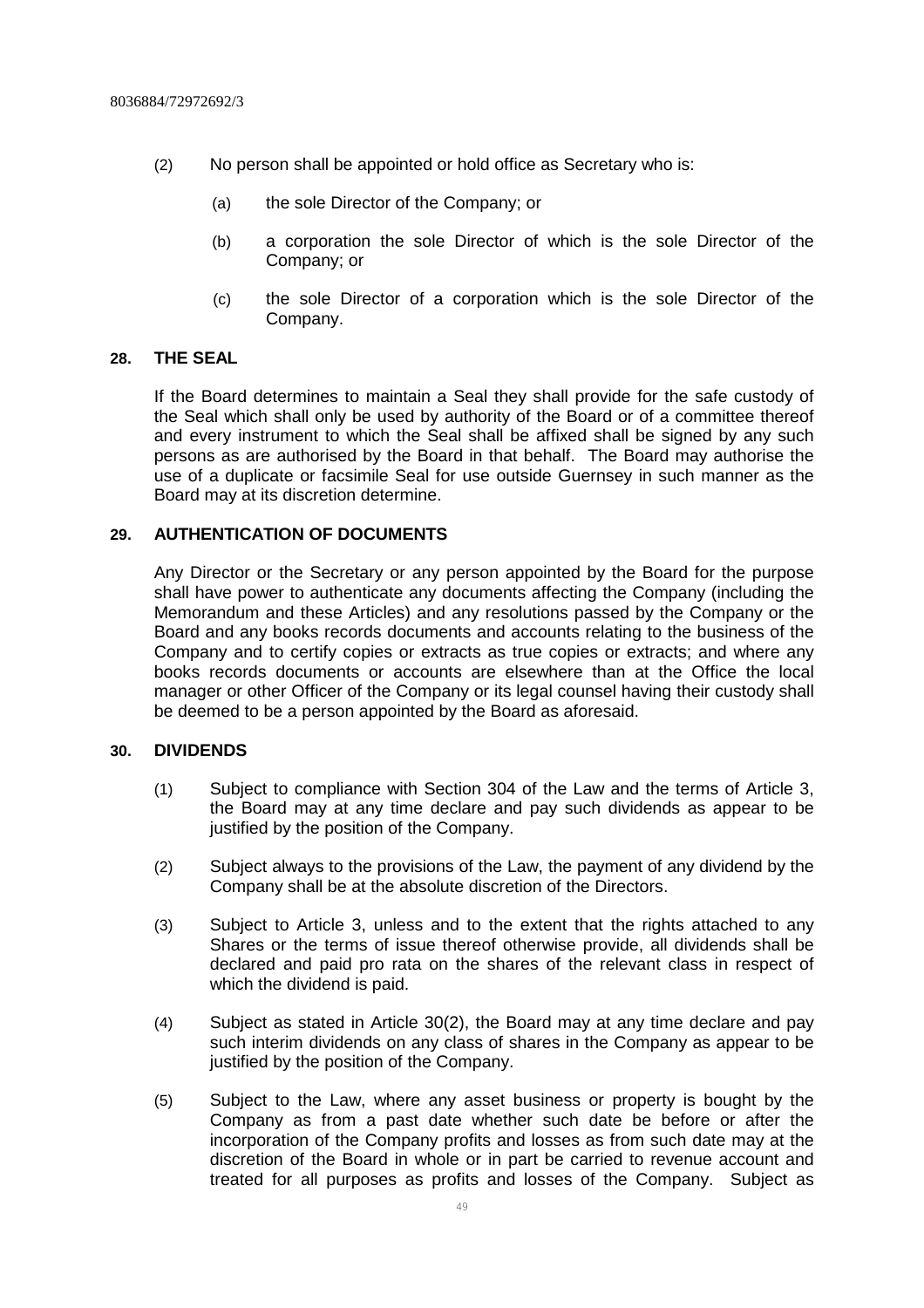aforesaid if any Shares or securities are purchased cum dividend or interest such dividend or interest may at the discretion of the Board be treated as revenue and it shall not be obligatory to capitalise all or part of the same.

- (6) The Board may deduct from any dividend payable to any Shareholder on or in respect of a Share all sums of money (if any) presently payable by him to the Company on account of calls or otherwise.
- (7) The Board may retain any dividend or other moneys payable on or in respect of a Share on which the Company has a lien and may apply the same in or towards satisfaction of the liabilities or obligations in respect of which the lien exists.
- (8) The Board may retain dividends payable upon Shares in respect of which any person is entitled to become a Shareholder until such person has become a Shareholder.
- (9) All dividends shall be dispatched simultaneously to the Shareholders entitled to the dividend. Any dividend interest or other moneys payable in cash may be paid by:
	- (a) cheque sent through the mail directed to:
		- (i) the address of the Shareholder shown in the Register or to the address of the joint holders of Shares shown first in the Register; or
		- (ii) an address which the Shareholder has, or joint holders have, in writing notified the Company as the address to which dividends should be sent;
	- (b) electronic funds transfer to an account with a bank or other financial institution nominated by the Shareholder and acceptable to the Company; or
	- (c) any other means determined by the Directors.

Dividends may be declared and paid in any currency or currencies that the Board shall determine. The Board may also determine the exchange rate and the relevant date for determining the value of a dividend in any currency.

- (10) Any one of two or more joint holders may give effectual receipts for any dividends interest bonuses or other moneys payable in respect of their joint holdings. The Company may pay any dividend or other moneys in respect of a jointly held Share to any of the joint holders.
- (11) No dividend or other moneys payable on or in respect of a Share shall bear interest against the Company.
- (12) All unclaimed dividends may be invested or otherwise made use of by the Board for the benefit of the Company until claimed and the Company shall not be constituted a trustee in respect thereof. All dividends unclaimed for a period of twelve years after having been declared or became due for payment shall be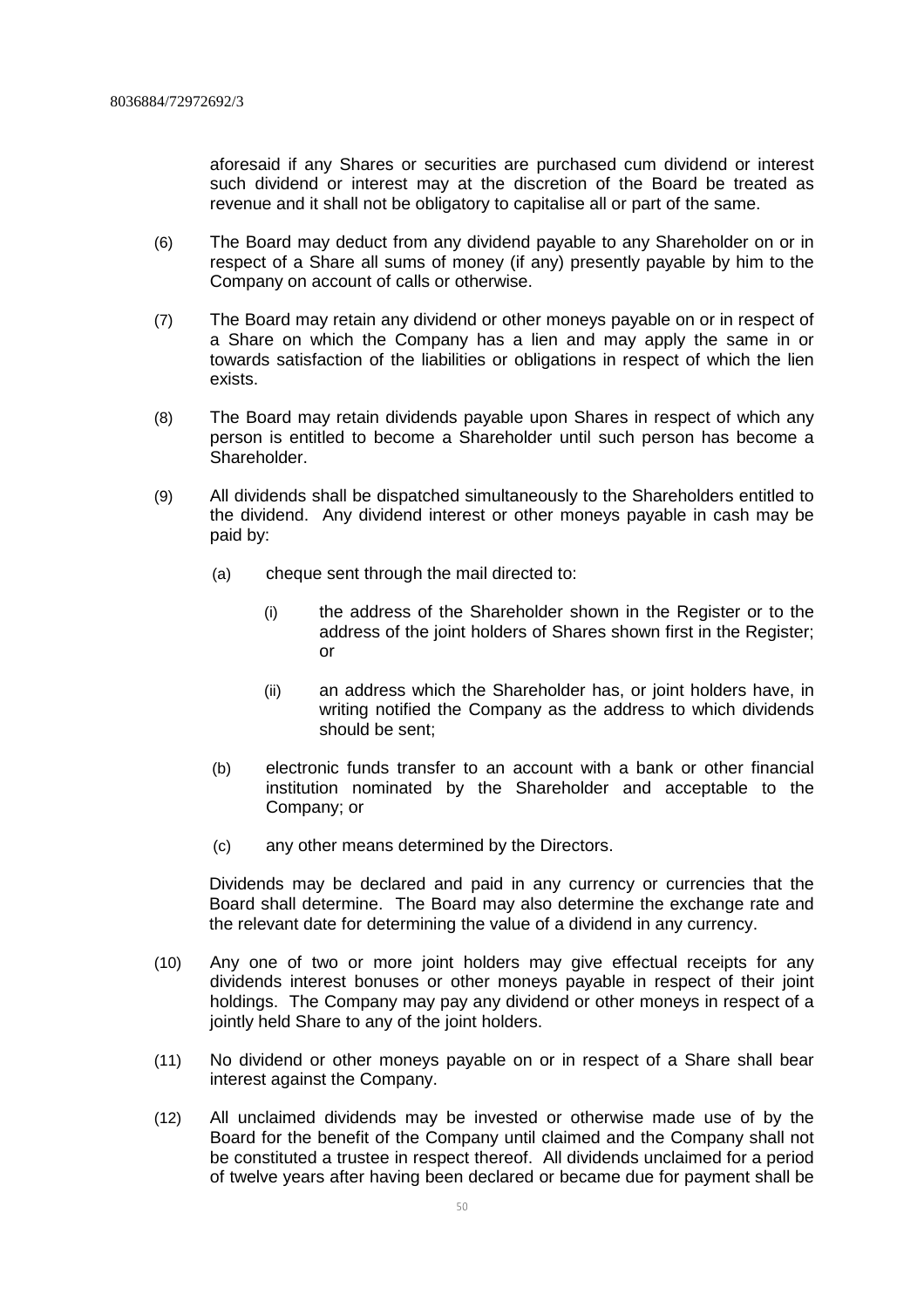forfeited and shall revert to the Company and the payment by the Board of any unclaimed dividend or other sum payable on or in respect of a Share into a separate account will not constitute the Company a trustee in respect thereof.

#### **31. RESERVES**

The Board may before recommending any dividend set aside such sums out of profits or otherwise as it thinks proper as reserves which shall at the discretion of the Board be applicable for any purpose to which such sums of may be properly applied and pending such application may either be employed in the business of the Company or be invested in such investments as the Board may at any time think fit. The Board may also without placing the same to reserve carry forward any profits or other sums which it may think prudent not to distribute.

# **32. CAPITALISATION OF PROFITS**

- (1) Subject as otherwise provided by these Articles, the Company in general meeting may upon the recommendation of the Board resolve that it is desirable to capitalise any part of the amount for the time being standing to the credit of any of the Company's reserve accounts or to the credit of the profit and loss account or otherwise available for distribution and, accordingly, that such sums be set free for distribution amongst the Shareholders who would have been entitled thereto if distributed and in the same proportions on condition that the same be not paid in cash but be applied either in or towards paying up any amounts for the time being unpaid on any Shares held by such Shareholders respectively or paying up in full unissued Shares of the Company to be allotted and distributed credited as fully paid to and amongst such Shareholders.
- (2) Whenever such resolution mentioned in Article 32(1) above shall have been passed, the Board shall make all appropriations and applications of the reserves or profits resolved to be capitalised and all allotments and issues of fully-paid Shares and generally shall do all things required to give effect thereto with full power to the Board to make such provision by payment in cash or otherwise as it thinks fit for the case of Shares becoming distributable in fractions and also to authorise any person to enter on behalf of all Shareholders entitled thereto into an agreement with the Company providing for the allotment to them respectively credited as fully paid of any further Shares to which they may be entitled upon such capitalisation or (as the case may require) for the payment up by the Company on their behalf by the application thereto of their respective proportions of the amounts resolved to be capitalised of the amounts or any part of the amounts remaining unpaid on their existing Shares and any agreement made under such authority shall be effective and binding on all such Shareholders.

# **33. ACCOUNTS**

(1) The Board shall cause proper books of account to be kept with respect to all the transactions assets and liabilities of the Company in accordance with the Law and shall ensure financial statements are prepared in accordance with U.S. GAAP on an annual and semi-annual basis. Such annual and semi-annual financial statements must be published together with a statement of the accounting policies used in their preparation, such information as may be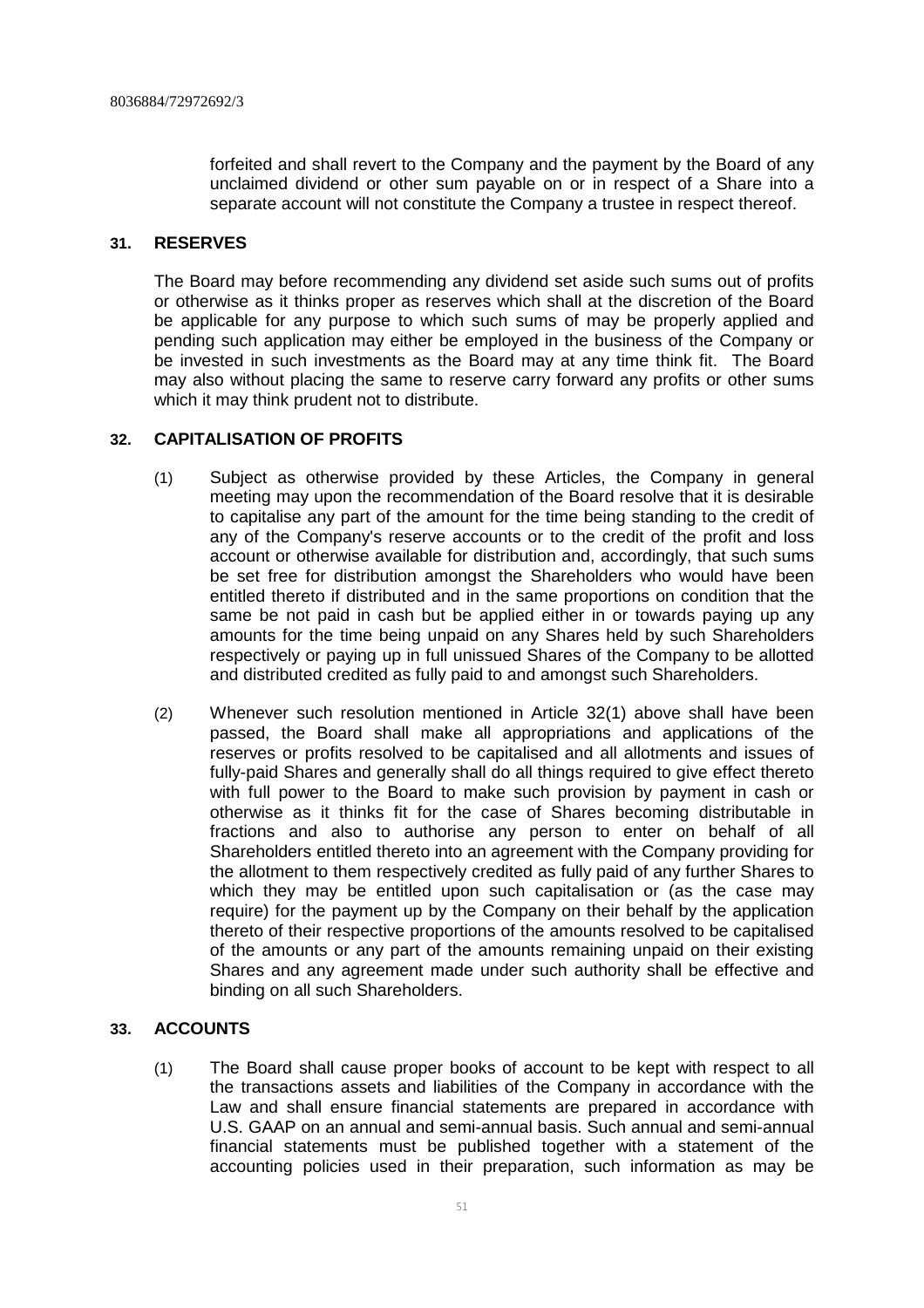required by applicable laws and regulations and such other information as the Board deems appropriate. The Company shall, where so required, comply with all other applicable law and regulation in the preparation and publication of its annual and semi-annual financial statements.

- (2) The Company's annual financial statements must be audited by the Company's Auditor and sent to or otherwise made available to holders of Shares within the time periods prescribed by those laws and regulations applicable to the Company from time to time and, in no event, later than 10 days before the Annual General Meeting.
- (3) The Company's semi-annual financial statements may be unaudited and must be sent to or otherwise made available to holders of within the time periods prescribed by those laws and regulations applicable to the Company from time to time.
- (4) The books of account shall be kept at the Office or at such other place as the Board shall think fit and shall at all times be open to the inspection of the Directors but no person other than a Director or Auditor or other person whose duty requires and entitles him to do so shall be entitled to inspect the books accounts and documents of the Company except as provided by the Law or authorised by the Board or by the Company in general meeting.
- (5) A balance sheet shall be laid before the Company at its Annual General Meeting in each year and such balance sheet shall contain a general summary of the assets and liabilities of the Company. The balance sheet shall be accompanied by a report of the Directors as to the state of the Company as to the amount (if any) which they recommend to be paid by way of dividend and the amount (if any) which they have carried or propose to carry to reserve. The Auditors' report shall be attached to the balance sheet or there shall be inserted at the foot of the balance sheet a reference to the report.
- (6) A copy of every balance sheet and of all documents annexed thereto including the reports of the Directors and the Auditors shall at least ten days before the date of such meeting be sent to each of the registered holders of Shares and to the Auditors. Any holder may by written notice served on the Company waive this requirement.

# **34. AUDITORS**

- (1) A Director shall not be capable of being appointed as an Auditor.
- (2) The Auditor shall be an independent accountant firm of international standing.
- (3) A person other than a retiring Auditor shall not be capable of being appointed Auditor at an ordinary general meeting unless notice of intention to nominate that person as Auditor has been given by a Shareholder entitled to vote on the appointment of the Auditor to the Company not less than fourteen days before the meeting and the Board shall send a copy of any such notice to the retiring Auditor and shall give notice to the Shareholders entitled to vote on the appointment of the Auditor not less than seven days before the meeting provided that if after notice of the intention to nominate an Auditor has been so given a meeting is called for a date fourteen days or fewer after such notice has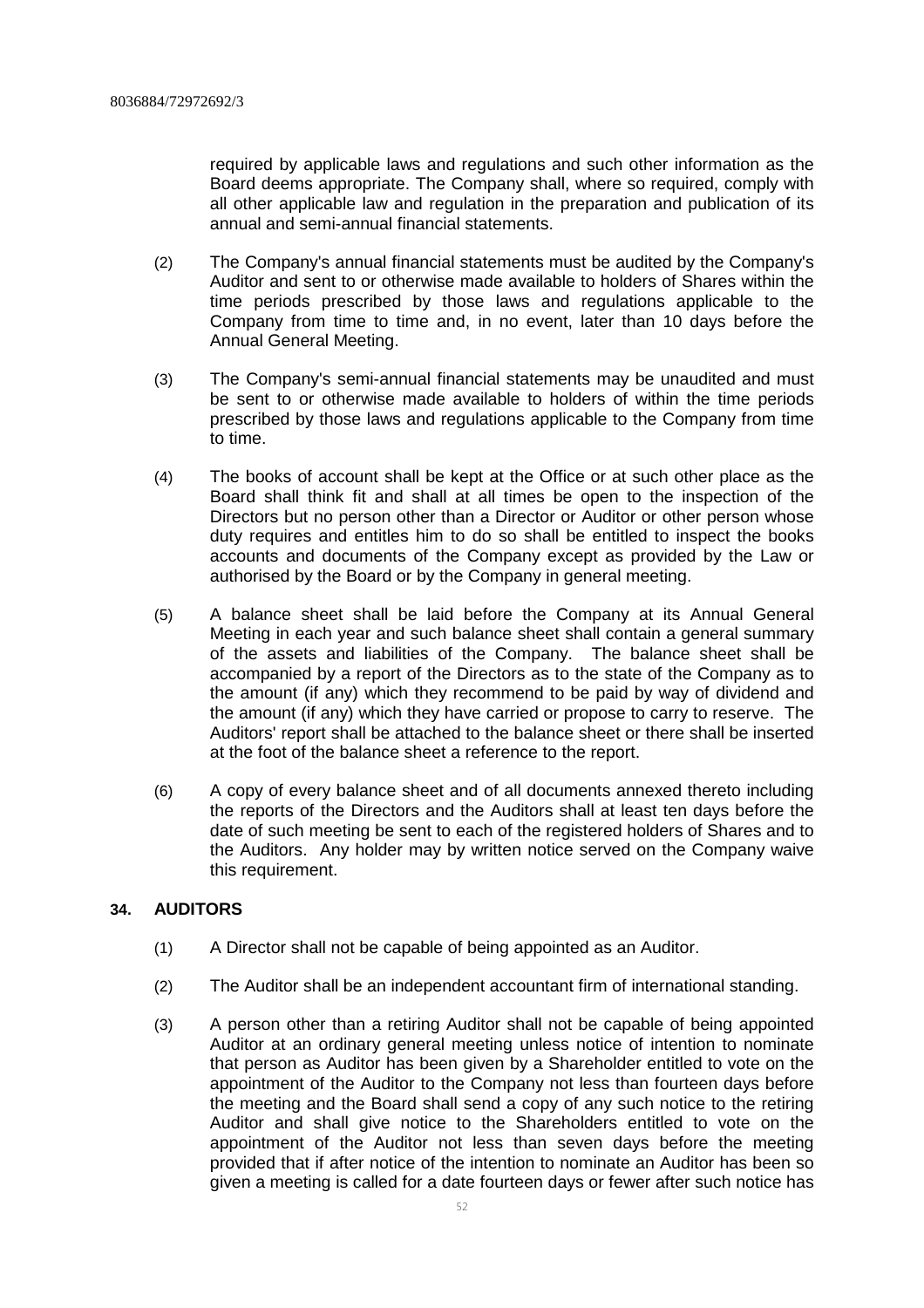been given the requirements of this provision as to time in respect of such notice shall be deemed to have been satisfied and the notice to be sent or given by the Company may instead of being sent or given within the time required by this Article 34 be sent or given at the same time as the notice of the meeting.

- (4) The first Auditor shall be appointed by the Board before the first general meeting and they shall hold office until the first general meeting unless previously removed in which case the Shareholders at such meeting and entitled to vote on the appointment of the Auditor may appoint the Auditor.
- (5) The Board may fill any casual vacancy in the office of Auditor but while any such vacancy continues the surviving or continuing Auditors (if any) may act.
- (6) The remuneration of the Auditor shall be fixed by the Company in general meeting or in such manner as the Company may determine except that the remuneration of any Auditor appointed by the Directors shall be fixed by the Directors.
- (7) Every Auditor shall have a right of access at all times to the books accounts and documents of the Company and as regards books accounts and documents of which the originals are not readily available shall be entitled to rely upon copies or extracts certified by an officer of the Company and shall be entitled to require from the Board such information and explanations as may be necessary for the performance of their duties and the Auditors shall make a report to the Shareholders on the accounts examined by them and the report shall state whether in their opinion the accounts give a true and fair view of the state of the Company's affairs and whether they have been prepared in accordance with the Law.
- (8) Any Auditor shall be eligible for re-election.

# **35. NOTICES**

- (1) A notice or other communication may be given by the Company to any Shareholder by any means as set out in section 523 of the Law.
- (2) A notice may be given by the Company to the joint holders of a Share by giving the notice to the joint holder first named in the Register in respect of such Share.
- (3) Any notice or other communication sent to the address of any Shareholder shall, notwithstanding the death, disability or insolvency of such Shareholder and whether the Company has notice thereof, be deemed to have been duly served in respect of any Share registered in the name of such Shareholder as sole or joint holder and such service shall, for all purposes, be deemed a sufficient service of such notice or document on all persons interested (whether jointly with or as claiming through or under him) in any such Share.
- (4) All Shareholders shall be deemed to have agreed to accept communication from the Company by electronic means in accordance with Sections 524 and 526 and Schedule 3 of the Law unless a Shareholder notifies the Company otherwise. Notice under this Article 35 must be in writing and signed by the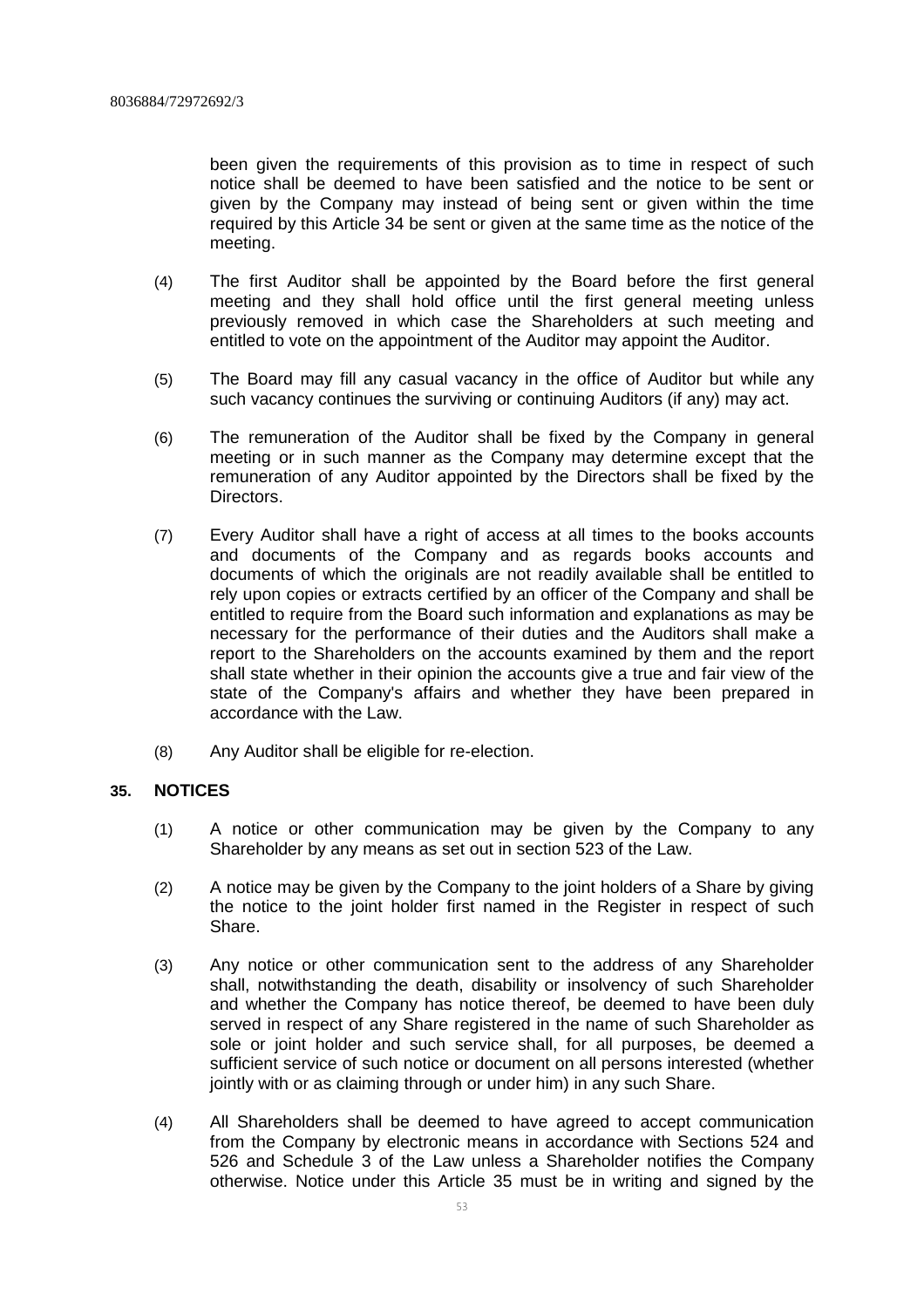Shareholder and delivered to the Office or such other place as the Board directs.

(5) Every person who becomes entitled to a share shall be bound by any notice in respect of that share which, before his name is entered in the Register, has been duly given to a person from which he derives his title.

# **36. WINDING UP**

- (1) If the Company shall be wound up, the surplus assets remaining after payment of all creditors shall be divided among the Shareholders in accordance with the rights attaching to the Shares.
- (2) Within each class of Shares, the surplus assets remaining will be divided pari passu among the Shareholders of that class in proportion to the number of Shares of that class held at the commencement of the winding-up, subject in any such case to the rights of any Shares which may be issued with special rights or privileges.
- (3) If the Company shall be wound up the Liquidator may with the authority of a special resolution divide among the Shareholders in specie the whole or any part of the assets of the Company and whether or not the assets shall consist of property of a single kind and may for such purposes set such value as he deems fair upon any one or more class or classes of property and may determine how such division shall be carried out as between the Shareholders or different classes of Shareholders. The Liquidator may with the like authority vest any part of the assets in trustees upon such trusts for the benefit of Shareholders as the Liquidator with the like authority shall think fit and the liquidation of the Company may be closed and the Company dissolved but so that no Shareholder shall be compelled to accept any shares or other assets in respect of which there is any outstanding liability.
- (4) Where the Company is proposed to be or is in the course of being wound up and the whole or part of its business or property is proposed to be transferred or sold to another company (in this Article 36(4), the "**transferee**"), the Liquidator of the Company may, with the sanction of an Ordinary Resolution conferring either a general authority on the Liquidator or an authority in respect of any particular arrangement, receive in compensation or part-compensation for the transfer or sale, shares or other like interests in the transferee for distribution among the Shareholders or may enter into any other arrangement whereby the Shareholders may, in lieu of receiving cash, receive shares or other like interests, or in addition thereto, participate in the profits of or receive any other benefits from the transferee.

# **37. INDEMNITY**

(1) The Directors, Secretary and officers for the time being of the Company and their respective heirs and executors shall, to the extent permitted by Section 157 of the Law, be fully indemnified out of the assets and profits of the Company from and against all actions expenses and liabilities which they or their respective heirs or executors may incur by reason of any contract entered into or any act in or about the execution of their respective offices or trusts